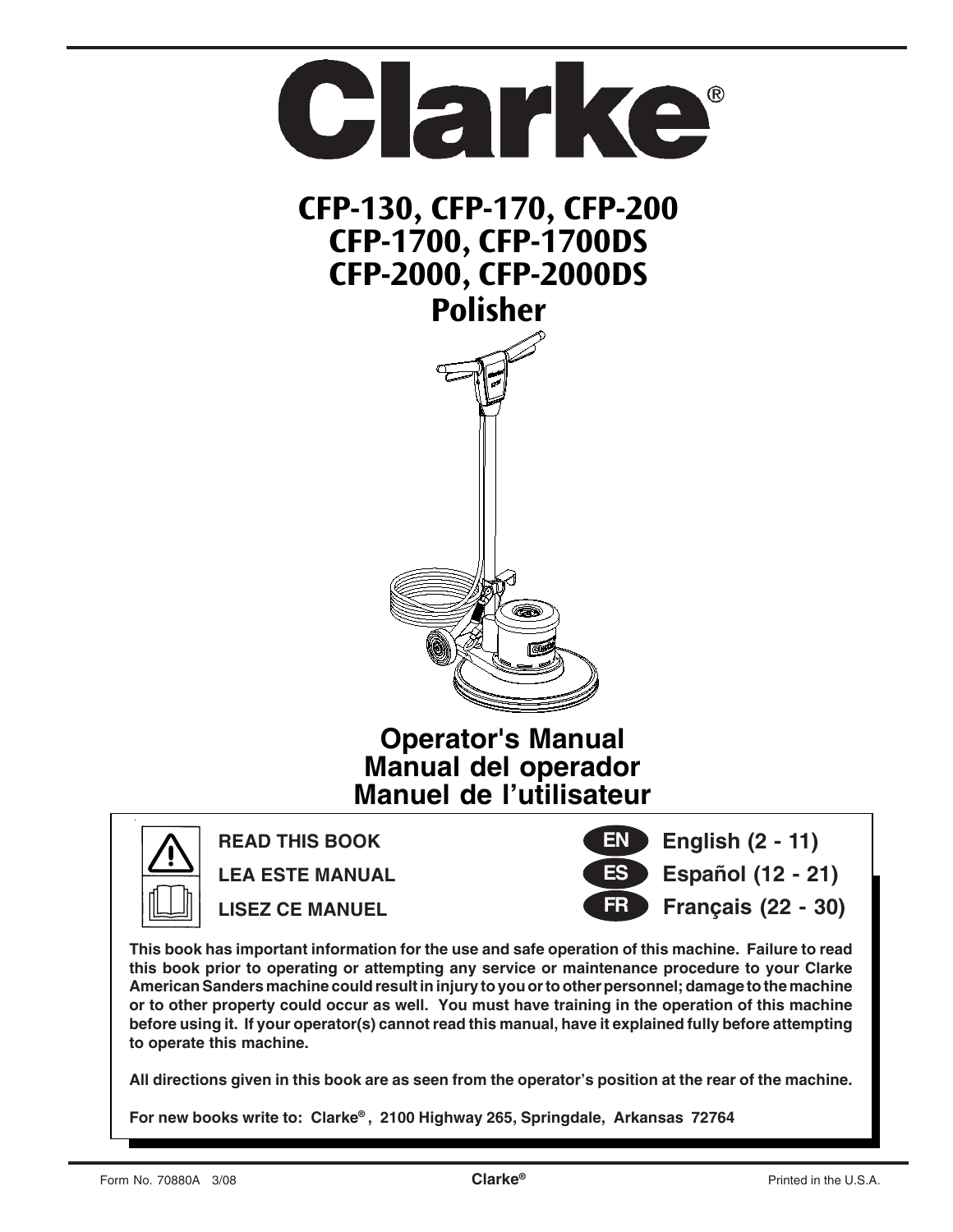

# **CONTENTS OF THIS BOOK**

# **Section II Parts and Service Manual**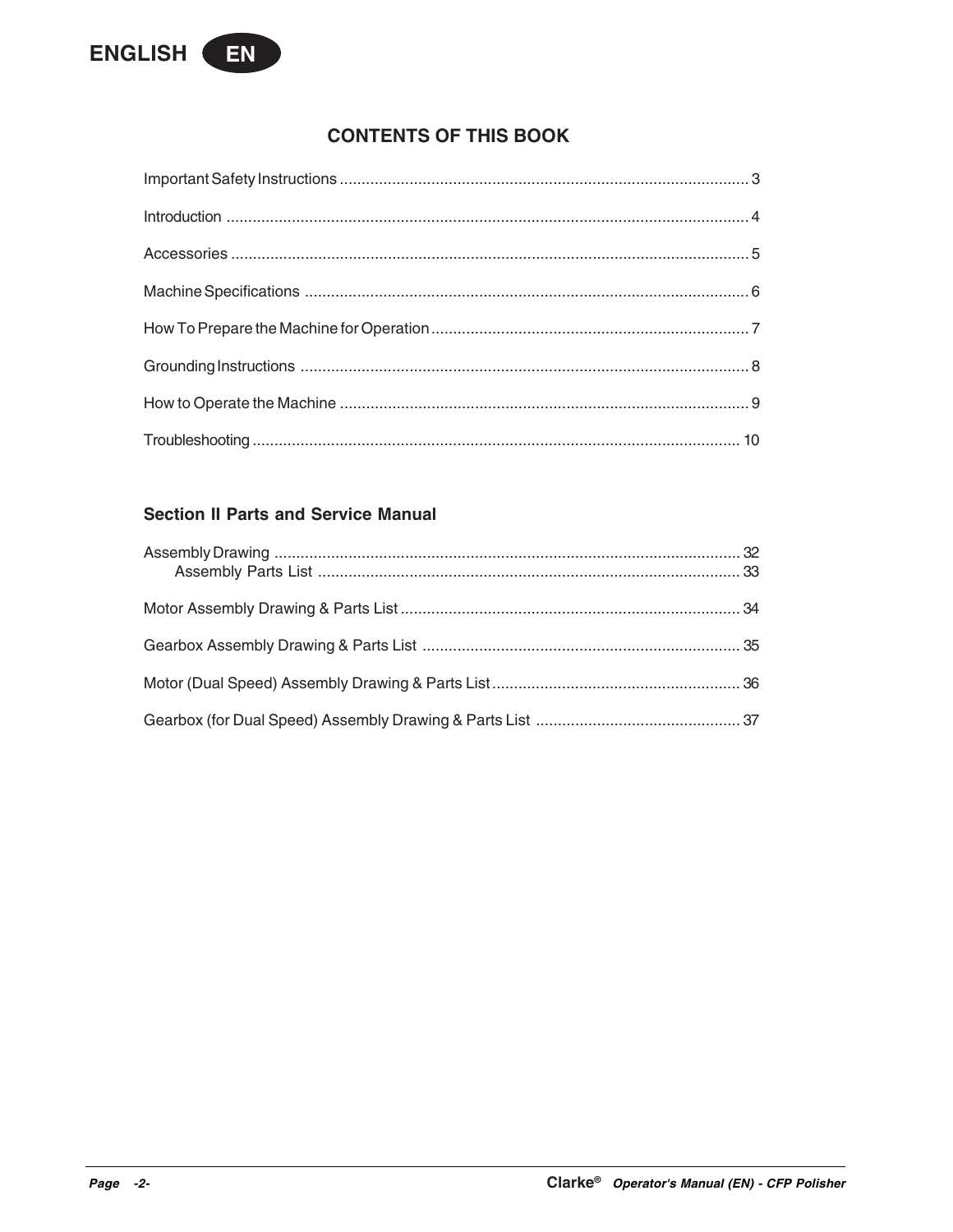|                       |                                                                                                                                                                                                                                                                                                                                                                   | OPERATOR SAFETY INSTRUCTIONS                                                                                                                                                                                                                                                                                                                                                                                                                                   |  |                    |  |  |
|-----------------------|-------------------------------------------------------------------------------------------------------------------------------------------------------------------------------------------------------------------------------------------------------------------------------------------------------------------------------------------------------------------|----------------------------------------------------------------------------------------------------------------------------------------------------------------------------------------------------------------------------------------------------------------------------------------------------------------------------------------------------------------------------------------------------------------------------------------------------------------|--|--------------------|--|--|
| <b>WARNING</b>        |                                                                                                                                                                                                                                                                                                                                                                   | <b>AVERTISSEMENT</b>                                                                                                                                                                                                                                                                                                                                                                                                                                           |  | <b>ADVERTENCIA</b> |  |  |
| <b>DANGER</b> means:  |                                                                                                                                                                                                                                                                                                                                                                   | Severe bodily injury or death can occur to you or other personnel if the DANGER<br>statements found on this machine or in this Owner's Manual are ignored or are not<br>adhered to. Read and observe all DANGER statements found in this Owner's<br>Manual and on your machine.                                                                                                                                                                                |  |                    |  |  |
| <b>WARNING</b> means: |                                                                                                                                                                                                                                                                                                                                                                   | Injury can occur to you or to other personnel if the WARNING statements found on<br>your machine or in this Owner's Manual are ignored or are not adhered to. Read<br>and observe all WARNING statements found in this Owner's Manual and on your<br>machine.                                                                                                                                                                                                  |  |                    |  |  |
| <b>CAUTION</b> means: |                                                                                                                                                                                                                                                                                                                                                                   | Damage can occur to the machine or to other property if the <b>CAUTION</b> statements<br>found on your machine or in this Owner's Manual are ignored or are not adhered to.<br>Read and observe all CAUTION statements found in this Owner's Manual and on<br>your machine.                                                                                                                                                                                    |  |                    |  |  |
| <b>DANGER:</b>        |                                                                                                                                                                                                                                                                                                                                                                   | Failure to read the Owner's Manual prior to operating or attempting any service or maintenance<br>procedure to your machine could result in injury to you or to other personnel; damage to the<br>machine or to other property could occur as well. You must have training in the operation of this<br>machine before using it. If you or your operator(s) cannot read English, have this manual<br>explained fully before attempting to operate this machine. |  |                    |  |  |
| DANGER:               | machine application.                                                                                                                                                                                                                                                                                                                                              | To reduce the risk of fire, use only commercially available floor cleaners and waxes intended for                                                                                                                                                                                                                                                                                                                                                              |  |                    |  |  |
| <b>DANGER:</b>        | Risk of explosion. Floor sanding can result in an explosive mixture of fine dust and air. To<br>reduce risk of explosion, use floor sanding machine only in well ventilated area.                                                                                                                                                                                 |                                                                                                                                                                                                                                                                                                                                                                                                                                                                |  |                    |  |  |
| <b>DANGER:</b>        | Operating a machine that is not completely or fully assembled could result in injury or property<br>damage. Do not operate this machine until it is completely assembled. Inspect the machine<br>carefully before operation.                                                                                                                                      |                                                                                                                                                                                                                                                                                                                                                                                                                                                                |  |                    |  |  |
| <b>DANGER:</b>        | Electrocution could occur if maintenance and repairs are performed on a unit that is not discon-<br>nected from the power source. Disconnect the power supply before attempting any maintenance<br>or service. Always remove the electrical plug from the electrical outlet before changing the brush,<br>pad or other attachment and before leaving the machine. |                                                                                                                                                                                                                                                                                                                                                                                                                                                                |  |                    |  |  |
| DANGER:               | Using a machine with a damaged power cord could result in an electrocution. Do not use the<br>machine if the power cord is damaged. Do not use the electrical cord to move the machine.                                                                                                                                                                           |                                                                                                                                                                                                                                                                                                                                                                                                                                                                |  |                    |  |  |
| <b>ARNING:</b>        | Maintenance and repairs performed by unauthorized personnel could result in damage or injury.<br>Maintenance and repairs must be performed by authorized personnel only. Keep all fasteners<br>tight. Keep adjustments according to specifications.                                                                                                               |                                                                                                                                                                                                                                                                                                                                                                                                                                                                |  |                    |  |  |
| <b>ARNING:</b>        | Electrical components of this machine can "short-out" if exposed to water or moisture. Keep the<br>electrical components of the machine dry. Wipe the machine down after each use. For storage,<br>keep the machine in a dry building.                                                                                                                            |                                                                                                                                                                                                                                                                                                                                                                                                                                                                |  |                    |  |  |
| <b>ARNING:</b>        | Always use a three-wire electrical system connected to the electrical ground. For maximum<br>protection against electric shock, use a circuit that is protected by a ground fault interrupter.<br>Consult your electrical contractor.                                                                                                                             |                                                                                                                                                                                                                                                                                                                                                                                                                                                                |  |                    |  |  |
| <b>ARNING:</b>        |                                                                                                                                                                                                                                                                                                                                                                   | To prevent damage to the power cord, do not let the brush, pad, pad driver or wheels touch the<br>power cord when the machine is running. Always lift the cord over the machine. Do not pull the<br>power cord to move the machine.                                                                                                                                                                                                                            |  |                    |  |  |
| <b>ARNING:</b>        |                                                                                                                                                                                                                                                                                                                                                                   | Operating a machine without observing all labels and instructional information could result in<br>injury or damage. Read all machine labels before attempting to operate. Make sure all of the<br>labels and instructional information are attached or fastened to the machine. Get replacement<br>labels and decals from your authorized distributor.                                                                                                         |  |                    |  |  |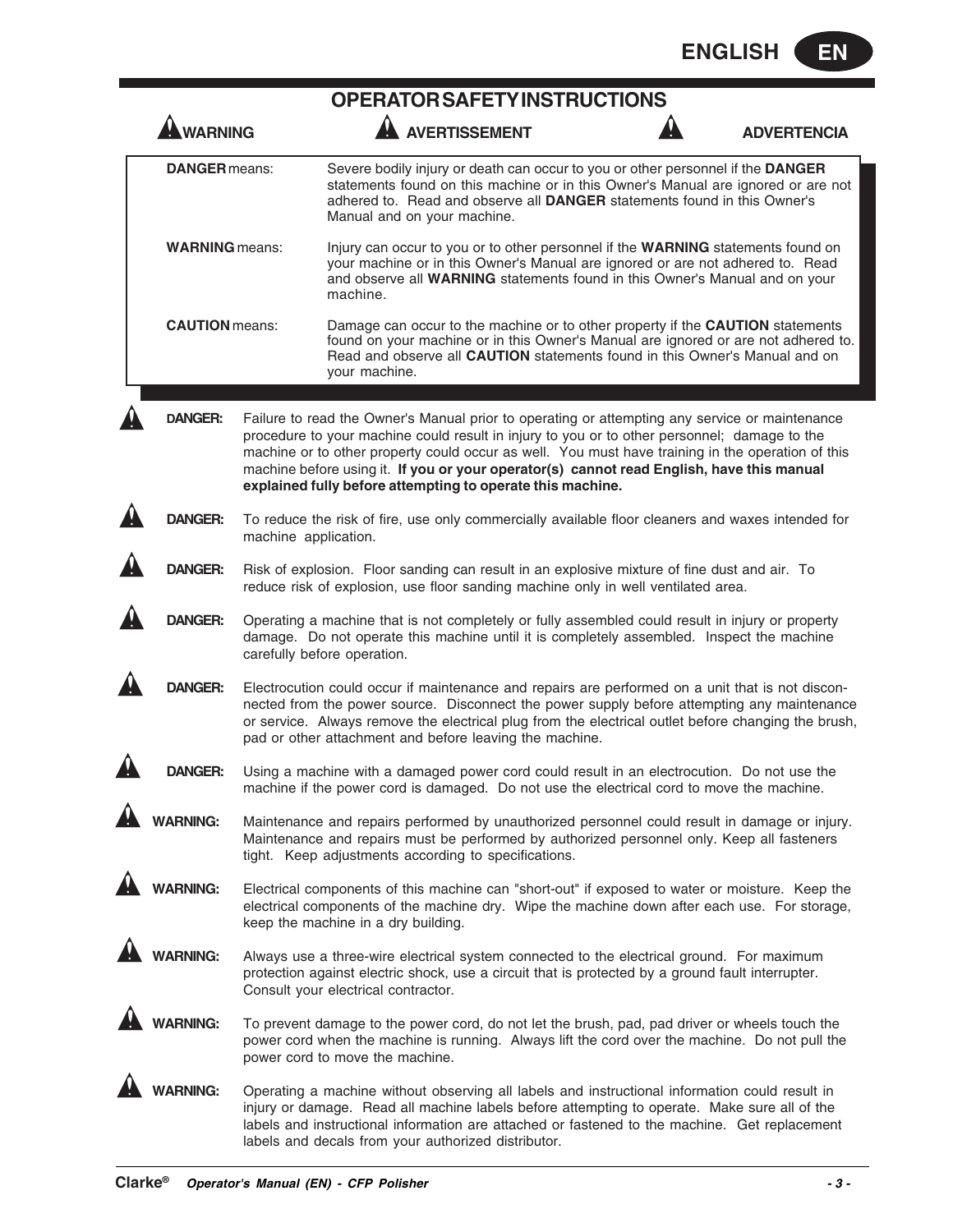| <b>WARNING:</b> | Use of this machine as a step or furniture could result in injury or damage. Do not use this<br>machine as a step or furniture. Do not ride on this machine.                                                                                                                                                                                                                                                                                                                                                                                                                                                                                        |
|-----------------|-----------------------------------------------------------------------------------------------------------------------------------------------------------------------------------------------------------------------------------------------------------------------------------------------------------------------------------------------------------------------------------------------------------------------------------------------------------------------------------------------------------------------------------------------------------------------------------------------------------------------------------------------------|
| <b>NARNING</b>  | To avoid injury keep hands, feet and loose clothing away from all moving parts of this<br>machine.                                                                                                                                                                                                                                                                                                                                                                                                                                                                                                                                                  |
| ARNING:         | Injury to operator or bystanders could occur if an abrupt change in floor surface texture is<br>encountered when using this machine. Abrupt change in floor surface texture can cause a<br>sudden pulling motion by this machine. This sudden pulling motion can result in loss of<br>control of the machine which could injure the operator or bystanders. Avoid motions that<br>could cause machine to cross from a smooth floor surface to a carpeted or rough texture<br>floor surface Avoid motions that could allow the machine to come in contact with low<br>obstacles, such as floor electrical outlets, door stops or entry molding, etc. |
| <b>ARNING:</b>  | Water solutions or cleaning materials used with this type of machine can leave wet areas<br>on the floor surface. These areas can cause a dangerous condition for the operator or<br>other persons. Always put CAUTION signs near the area being cleaned.                                                                                                                                                                                                                                                                                                                                                                                           |
| ARNING:         | Any alterations or modifications of this machine could result in damage to the machine or<br>injury to the operator or other bystanders. Alterations or modifications not authorized by<br>the manufacturer voids any and all warranties and liabilities.                                                                                                                                                                                                                                                                                                                                                                                           |
|                 | The machine is heavy. Get assistance before attempting to transport or move it.                                                                                                                                                                                                                                                                                                                                                                                                                                                                                                                                                                     |

**NOTE: This machine is intended for commercial use.**

# **MACHINE INTRODUCTION**

**ENGLISH EN**

This product is intended for commercial use; polishing, spray buffing, scrubbing, stripping and rotary carpet shampooing.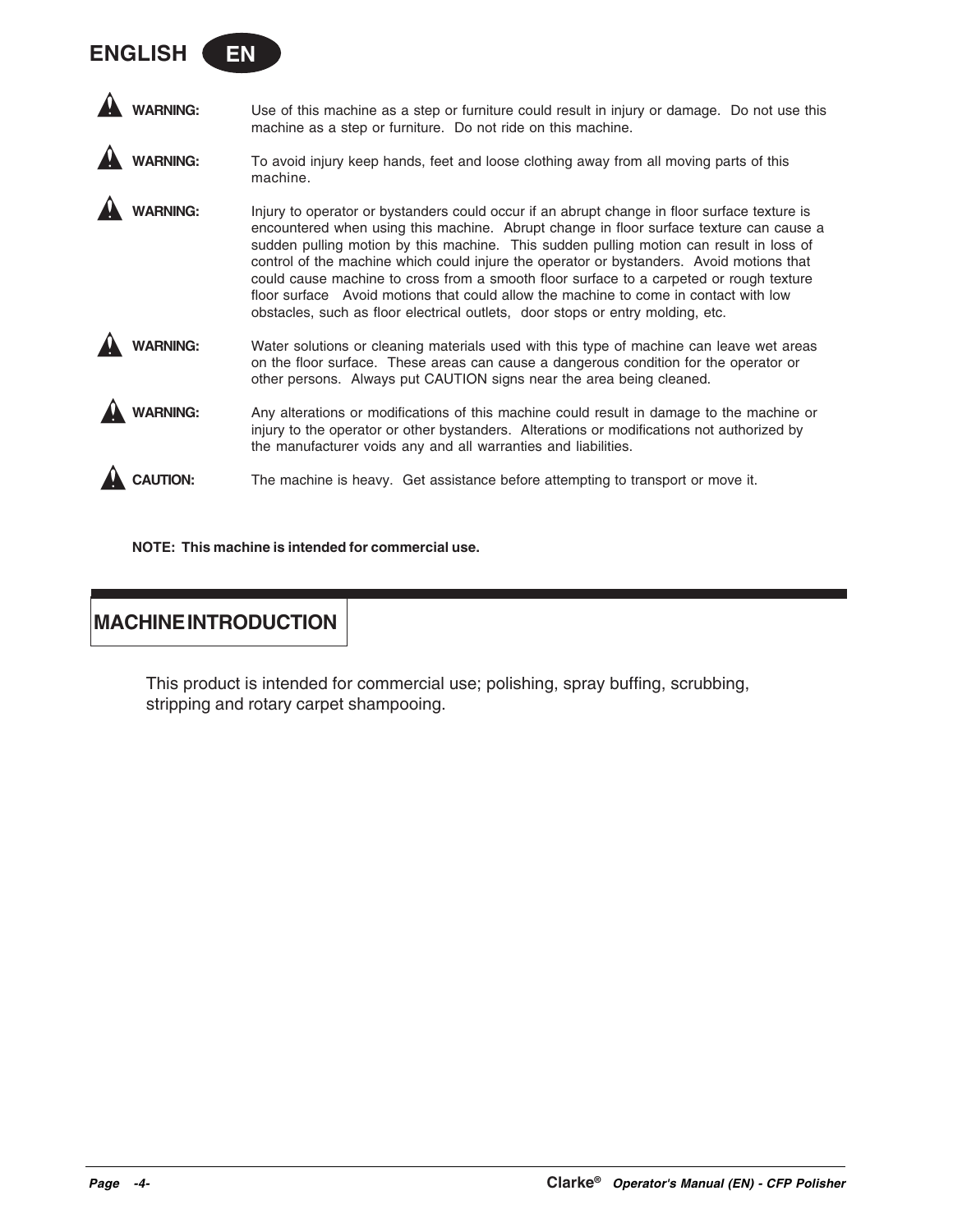# **ACCESSORIES**

The following accessories are available.

- 1. Polishing and waxing brushes.
- 2. Brushes with natural or synthetic bristles for scrubbing.
- 3. Brushes with steel wire bristles.
- 4. Synthetic pad holders.
- 5. Synthetic pads for polishing, scrubbing, stripping and spray buffing.
- 6. Brushes with metal or wood backs and with holes to let the solution flow through.
- 7. Solution tank.
- 8. Sanding discs.
- 9. Solution Buff Accessory

| Model CFP-                           | 130    | 170    | 1700   | <b>1700DS</b> | 200    | 2000   | <b>2000DS</b> |
|--------------------------------------|--------|--------|--------|---------------|--------|--------|---------------|
| <b>Solution Tank Assembly</b>        | 53853A | 53853A | 53853A | 53853A        | 53853A | 53853A | 53853A        |
| Weight Kit (10 lb.)                  |        |        | 11022A |               |        | 11022A |               |
| Polyproplene Scrub Brush             | 30768A | 51705A | 51705A | 51705A        | 51707A | 51707A | 51707A        |
| Super Grip Pad Driver                | 30770A | 37008A | 37008A | 37008A        | 37011A | 37011A | 37011A        |
| Carpet Nylon Brush                   |        |        | 51499A |               |        |        |               |
| <b>High Speed Pad Driver</b>         |        |        |        |               |        |        | 17518A        |
| <b>Sanding Disc Driver</b>           |        |        | 460215 |               |        |        |               |
| Abrasive Coated Scrub Brush          |        | 51444A | 51444A |               | 51446A | 51446A |               |
| Nylon Grit Med. Scrub                | 30769A |        |        |               |        |        |               |
| <b>Steel Wire Brush</b>              | 30767A | 460918 | 460918 |               | 480924 | 480924 |               |
| Capture (Carpet) Scrub Brush         |        |        | 11405A |               |        | 11406A |               |
| Capture Powder                       |        |        | 52473A |               |        | 52473A |               |
| <b>Capture Skirt</b>                 |        |        | 67307A |               |        | 67308A |               |
| Grinding Asm. w/6 med. stones        |        |        | 500212 |               |        |        |               |
| Medium Stones (6 required)           |        |        | 451212 |               |        |        |               |
| Coarse Stones (6 required)           |        |        | 451305 |               |        |        |               |
| Polishing Brush                      | 30766A | 460908 | 460908 | 460908        | 480916 | 480916 | 480916        |
| High Productivity Stripping Pads (5) |        | 975302 | 975302 | 975302        | 975305 | 975305 | 975305        |
| Black Stripper Pads (5)              | 976142 | 976158 | 976158 | 976158        | 976170 | 976170 | 976170        |
| Brown Stripper Pads (5)              | 976035 | 976055 | 976055 | 976055        | 976070 | 976070 | 976070        |
| Blue Cleaner Pads (5)                | 976034 | 976054 | 976054 | 976054        | 976069 | 976069 | 976069        |
| Red Buffer Pads (5)                  | 976032 | 976053 | 976053 | 976053        | 976068 | 976068 | 976068        |
| White Polisher Pads (5)              | 976031 | 976052 | 976052 | 976052        | 976067 | 976067 | 976067        |
| Splash Ring                          |        | 30712A | 30712A | 30712A        | 30713A | 30713A | 30713A        |
| <b>Short Cut Bristle Pad Driver</b>  | 30758A | 30638A | 30638A | 30638A        | 30639A | 30639A | 30639A        |
| Pad Retainer Base (fits above)       | 50527A | 50527A | 50527A | 50527A        | 50527A | 50527A | 50527A        |
| Screw (for above) (3)                | 80242A | 80242A | 80242A | 80242A        | 80242A | 80242A | 80242A        |
| Retainer (LH Gray, fits above)       | 56927A | 56927A | 56927A | 56927A        | 56927A | 56927A | 56927A        |

**WARNING: Use only brushes and accessories supplied by the manufacturer.**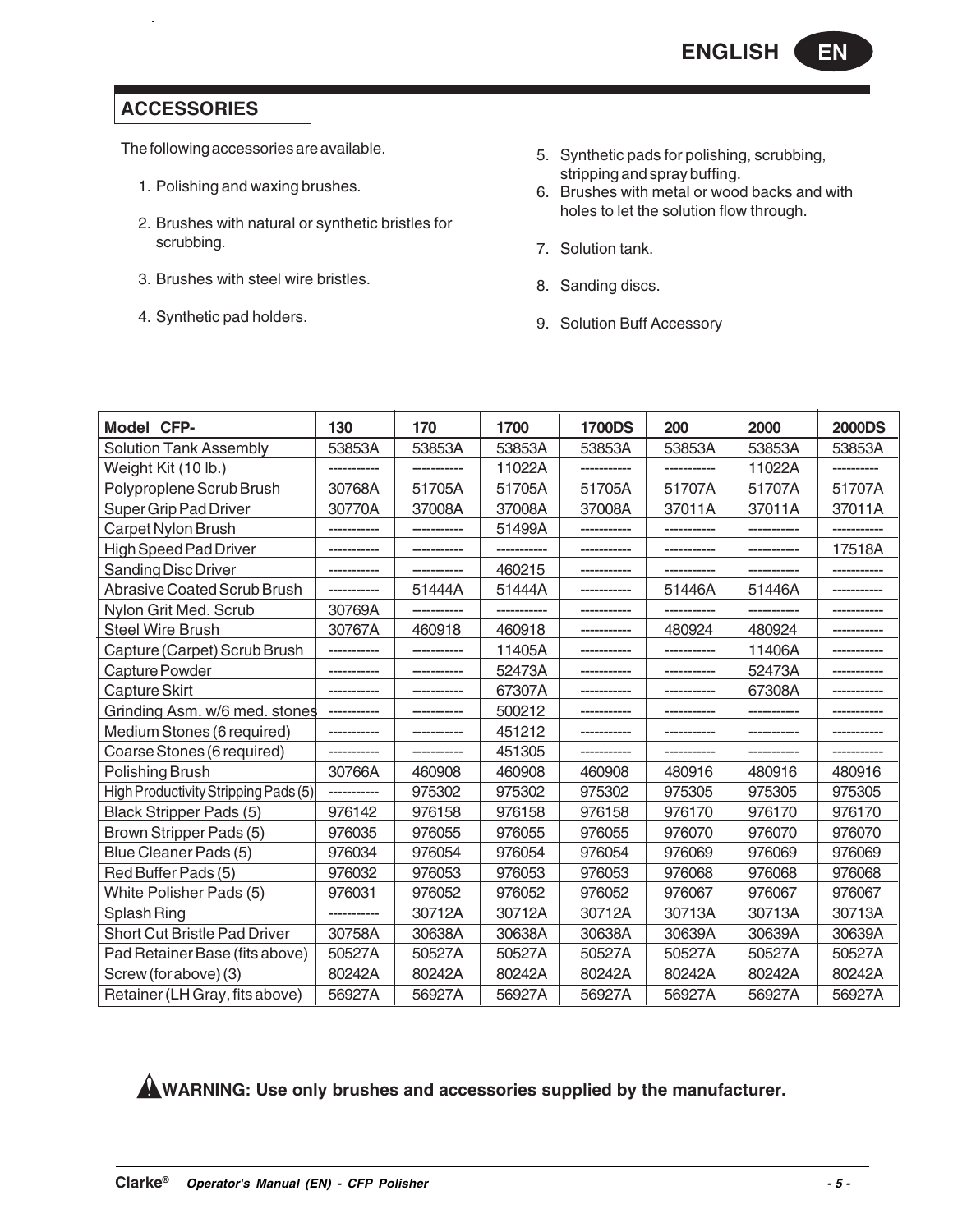# **Machine Specifications**

| <b>Model</b>       | <b>CFP130</b>        |
|--------------------|----------------------|
| <b>Part Number</b> | 01281A               |
| Voltage (Volts)    | 120                  |
| Frequency (Hz)     | 60                   |
| Current (Amps)     | 12.6                 |
| Pad /Brush Speed   | 175 rpm              |
| Pad/Brush Size     | 13" (33 cm)          |
| Power              | 1 hp (0.75 kW)       |
| Gearbox            | 2 - Planet           |
| <b>Cord Length</b> | 50'(15 m)            |
| <b>Handle Tube</b> | <b>Tubular Steel</b> |
| Main Frame         | Die Cast Aluminum    |
| Height w/handle    | 46" (117 cm)         |
| Weight w/cord      | 81 lbs. (36.8 kg)    |

 $\overline{a}$ 

| <b>Model</b>    | <b>CFP170</b>                          | <b>CFP170</b> | <b>CFP1700</b> | <b>CFP1700</b>    | <b>CFP 1700 DS</b> |
|-----------------|----------------------------------------|---------------|----------------|-------------------|--------------------|
| Part Number     | 01280A                                 | 01310A        | 01320A         | 01350A            | 01431A             |
| Voltage (Volts) | 120                                    | 230           | 120            | 230               | 120                |
| Frequency (Hz)  | 60                                     | 50            | 60             | 50                | 60                 |
| Current (Amps)  | 12.6                                   | 6.8           | 15             | 8.3               | 15/15              |
| Pad/Brush Speed | $175$ rpm                              | $145$ rpm     | 175 rpm        | 145 rpm           | 180/320 rpm        |
| Pad/Brush Size  | 17" (43 cm)                            |               |                |                   |                    |
| Power           |                                        | $1$ hp        |                | 1.5 <sub>hp</sub> | $0.9 / 1.5$ hp     |
| Gearbox         |                                        | 2 - Planet    |                | 3-Planet          |                    |
| Cord Length     | $50'$ (15 m)                           |               |                |                   |                    |
| Handle Tube     | <b>Tubular Steel</b>                   |               |                |                   |                    |
| Main Frame      | Die Cast Aluminum                      |               |                |                   |                    |
| Height w/handle | 46" (117 cm)                           |               |                |                   |                    |
| Weight w/cord   | 83 lbs. (37.7 kg)<br>91 lbs. (41.1 kg) |               |                | 77 lbs. (35 kg)   |                    |

| <b>Model</b>    | <b>CFP 200</b>       | <b>CFP 200</b> | <b>CFP 2000</b> | <b>CFP 2000</b>   | <b>CFP 2000 DS</b> |
|-----------------|----------------------|----------------|-----------------|-------------------|--------------------|
| Part Number     | 01360A               | 01390A         | 01400A          | 01401A            | 01430A             |
| Voltage (Volts) | 120                  | 230            | 120             | 230               | 120                |
| Frequency (Hz)  | 60                   | 50             | 60              | 50                | 60                 |
| Current (Amps)  | 12.6                 | 6.8            | 15              | 8.5               | 15/15              |
| Pad/Brush Speed | 175 rpm              | $145$ rpm      | 175 rpm         | 145 rpm           | 180 / 320 rpm      |
| Pad/Brush Size  | $20"$ (51 cm)        |                |                 |                   |                    |
| Power           |                      | $1$ hp         |                 | 1.5 <sub>hp</sub> | $0.9 / 1.5$ hp     |
| Gearbox         |                      | 2 Planet       |                 | 3 Planet          |                    |
| Cord Length     |                      |                | $50'$ (15 m)    |                   |                    |
| Handle Tube     | <b>Tubular Steel</b> |                |                 |                   |                    |
| Main Frame      | Die Cast Aluminum    |                |                 |                   |                    |
| Height w/handle | 46" (117 cm)         |                |                 |                   |                    |
| Weight w/cord   | 87 lbs. (39.5 kg)    |                |                 | 95 lbs. (43.1 kg) | 81 lbs. (37 kg)    |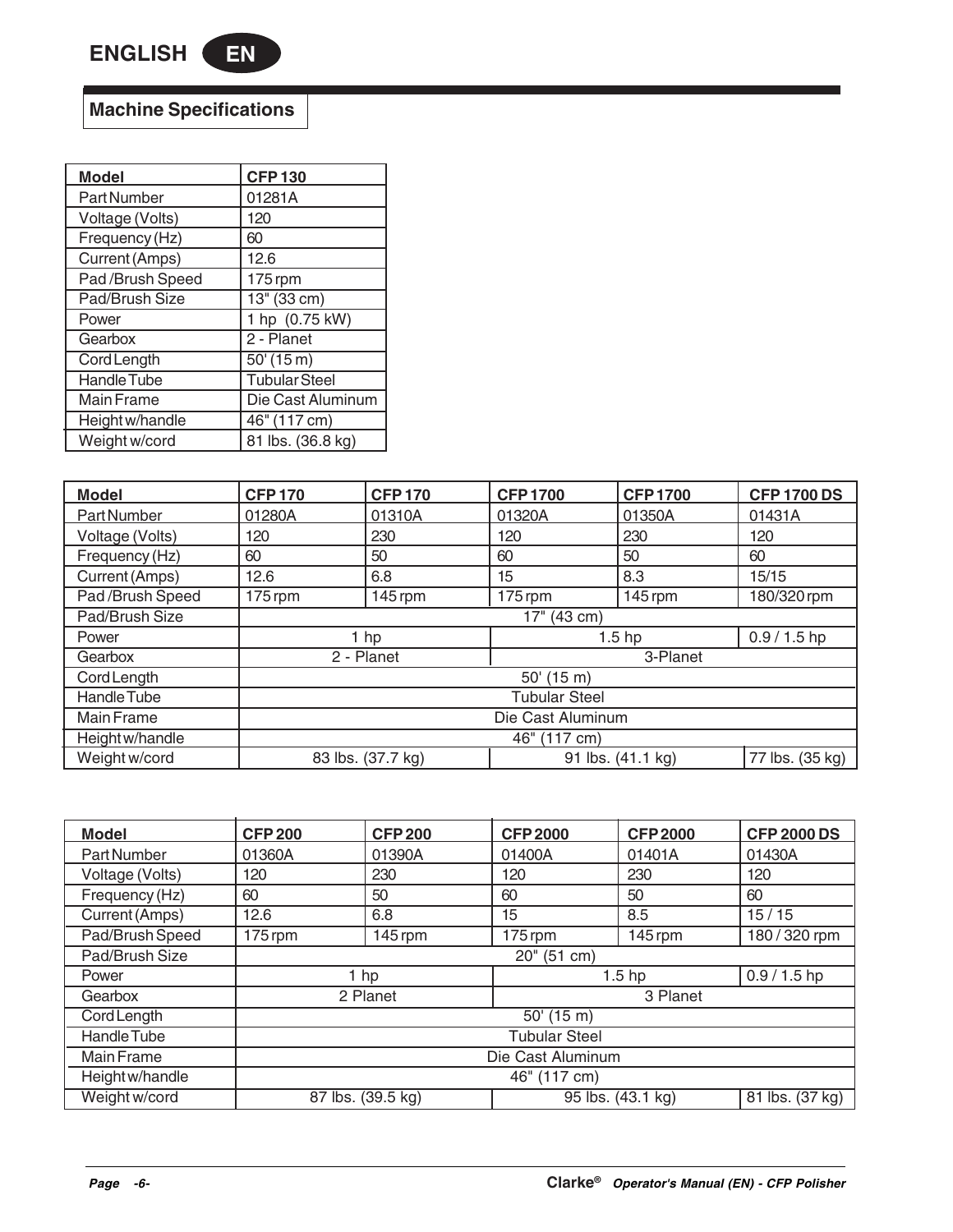# **HOW TO PREPARE THE MACHINE FOR OPERATION**

# **UNCRATE THE MACHINE**

When the machine is delivered, carefully inspect the shipping carton and the machine for damage. If damage is evident, save the shipping carton so that it can be inspected. Contact the Clarke Customer Service Department.

# **KNOW YOUR MACHINE (Figure 1)**

- 1 Operator Handle Grips
- 2 Switch Lever Safety Lock Button
- 3 Switch Levers Squeeze ON / Release OFF
- 4 Handle Release Compression Lever
- 5 Power Cord
- 6 Operator Handle
- 7 Cord Hook



**WARNING! This machine contains moving parts. To reduce the risk of injury, always unplug the power cord before servicing.**

# **INSTALLING THE BRUSH OR PAD HOLDER**

Align the lugs with the corresponding slots in the brush or pad holder and turn the brush or pad holder counterclockwise to lock it in place (figure 2). To remove brush/pad holder, give it a quick, hard turn clockwise.



**CAUTION! Using the wrong brush or pad on this machine can damage the floor or overload the motor.**



**Figure 1**



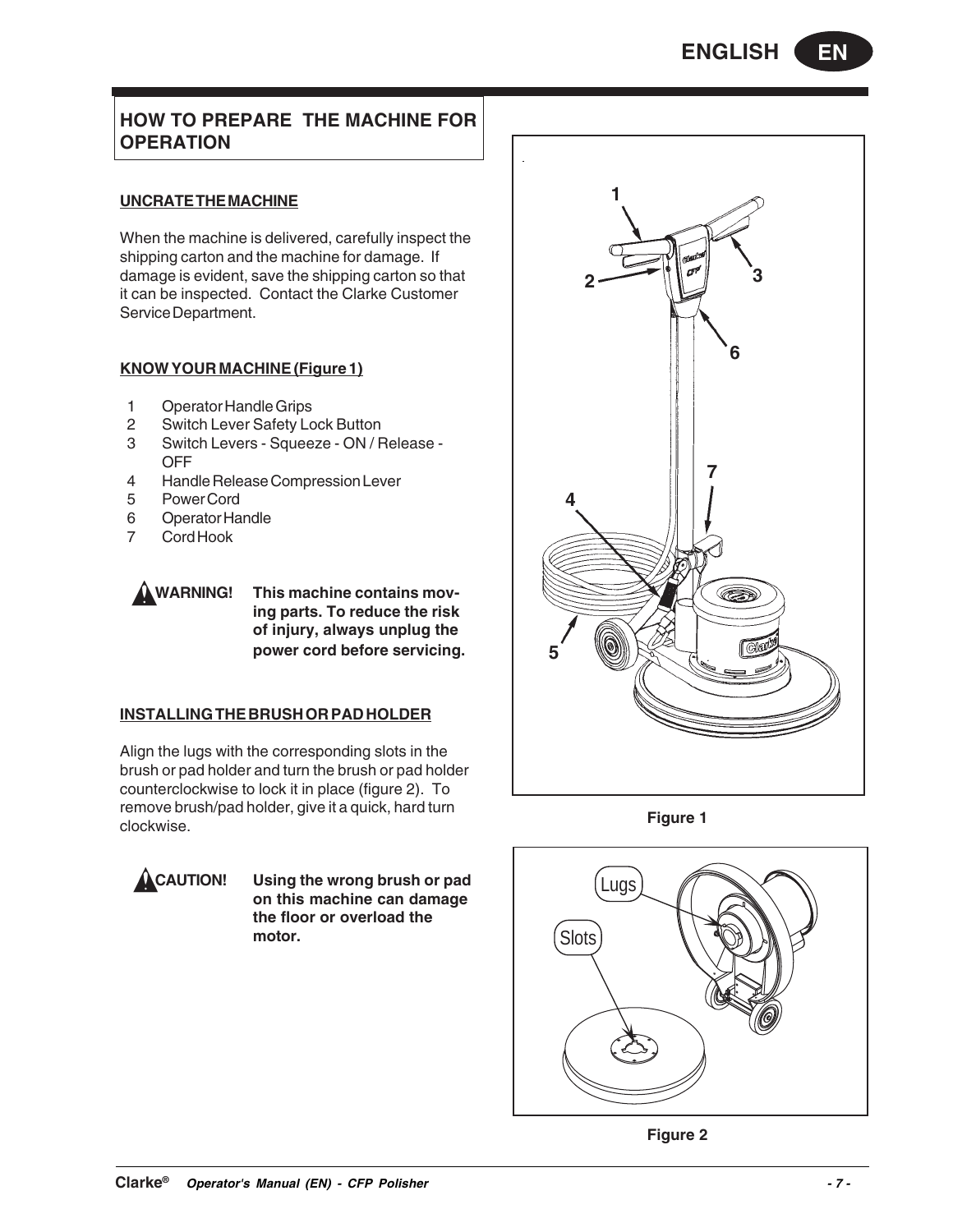# **120 VOLT MACHINES Instructions for connection to the power supply and the electrical ground.**

This product must be grounded. If it should malfunction or breakdown, grounding provides a path of least resistance for electric current to reduce the risk of electrical shock. This product is equipped with a cord having an equipment-grounding conductor and grounding plug. The plug must be inserted into an appropriate oulet that is properly installed and grounded in accordance with all local codes and ordinances.

**A** WARNING: Improper connection of the equip**ment-grounding conductor can result in a risk of electric shock. Check with a qualified electrician or service person if you are in doubt as to whether the outlet is properly grounded. Do not modify the plug provided with the product - if it will not fit the outlet, have a proper outlet installed by a qualified electrician.**

This product is for use on a nominal 120 volt circuit and has a grounding attachment plug that looks like the plug illustrated in Fig. 4. Make sure that the product is connected to an outlet having the same configuration as the plug. No adaptor should be used with this product.

**WARNING: To prevent possible electric shock, protect the machine from rain. Keep the machine in a dry building.**

**WARNING: To prevent possible electric shock, always use a 3-wire electrical system connected to the electrical ground. For maximum protection against electrical shock, use a circuit that is protected by a ground fault circuit interrupter. Consult your electrical contractor.**

**WARNING: Do not cut, remove or break the ground pin. If the outlet does not fit the plug, consult your electrical contractor.**

**WARNING: Have worn, cut or damaged cords replaced by an authorized service person.**

# **EXTENSION CORDS**

Use only an approved extension cord with three conductors, a plug with three terminals, and a connector body with three holes. The machine has a power cord with wire size 14 AWG (AWG means American Wire Gauge).

**WARNING:** If you use an extension cord, **use an extension cord with minimum wire size 12 AWG. Do not use an extension cord longer than 50 feet. Do not join two extension cords.**



**Figure 3**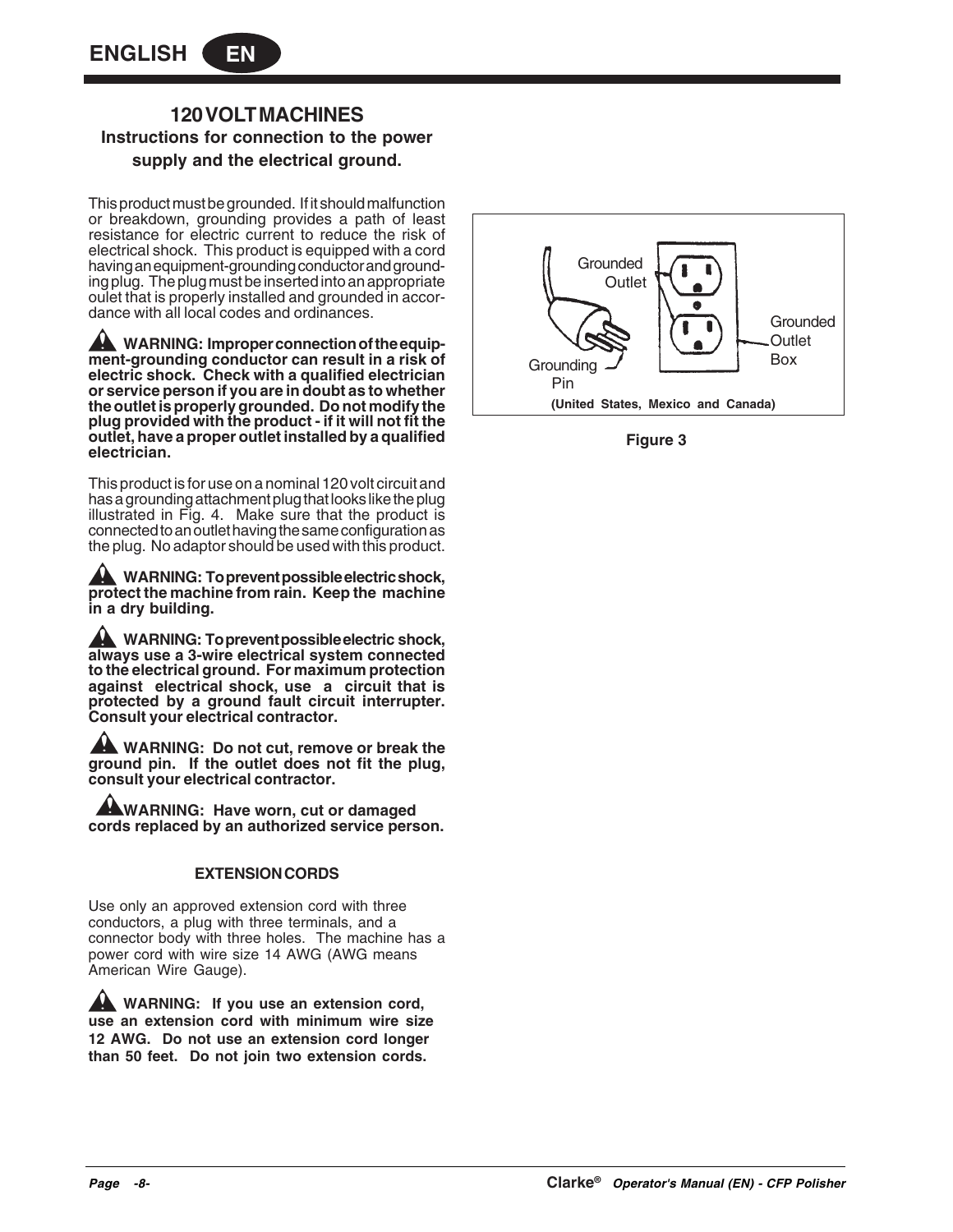# **HOW TO OPERATE THE MACHINE**

## **OPERATION (Figure 4)**

- 1 Unwrap the Power Cord (5) and plug it into a properly grounded outlet.
- 2 Pull up on the Handle Release Compression Lever (4). Move the Operator Handle (6) downward until your arms are almost straight. Push down on the Handle Release Compression Lever (4) to lock it in place.
- 3 Lift up on the Operator Handle (6) until the brush (or pad) is flat against the floor.
- **WARNING! Be prepared to control the machine as soon as the motor starts. Just a slight up or down movement of the Handle will make the machine move from side to side. Raise the Handle to go right. Lower the Handle to go left.**

**CAUTION! Immediately start moving the machine back and forth. Keep the machine moving while the motor is running to avoid damage to the floor or carpet.**

4 Hold one of the Operator Hand Grips (1) firmly, push the Safety Lock Button (2) and then compress the Switch Levers (3) to start the motor. NOTE: When the Switch Levers (3) are released, the machine shuts off immediately.

NOTE: When spray buffing, check the pad every 15 minutes for dirt and wax build-up. If the pad is dirty, turn it over to expose the clean side or install a clean pad.

#### **AFTER USE (Figure 4)**

- 1 Place the Operator Handle (6) in the upright position and unplug the Power Cord (5). Wrap the Power Cord (5) around the Operator Handle Grips (1) and the Cord Hook (7).
- 2 Remove the pad holder or brush from the machine. Clean the pad or brush and hang it up to dry. Allow buffing pads to dry completely before using again. Store brushes and pad holders separate from the machine. Never store the machine with the pad holder or brush on the machine.
- 3 Wipe the entire machine with a clean, damp cloth. Wipe the underside of the brush housing after wet use.
- 4 Inspect the entire machine and all accessories for damage. Perform any required maintenance or repairs before storage.
- 5 Store the machine in a clean, dry place with the Operator Handle (6) locked in the upright position.



**Figure 4**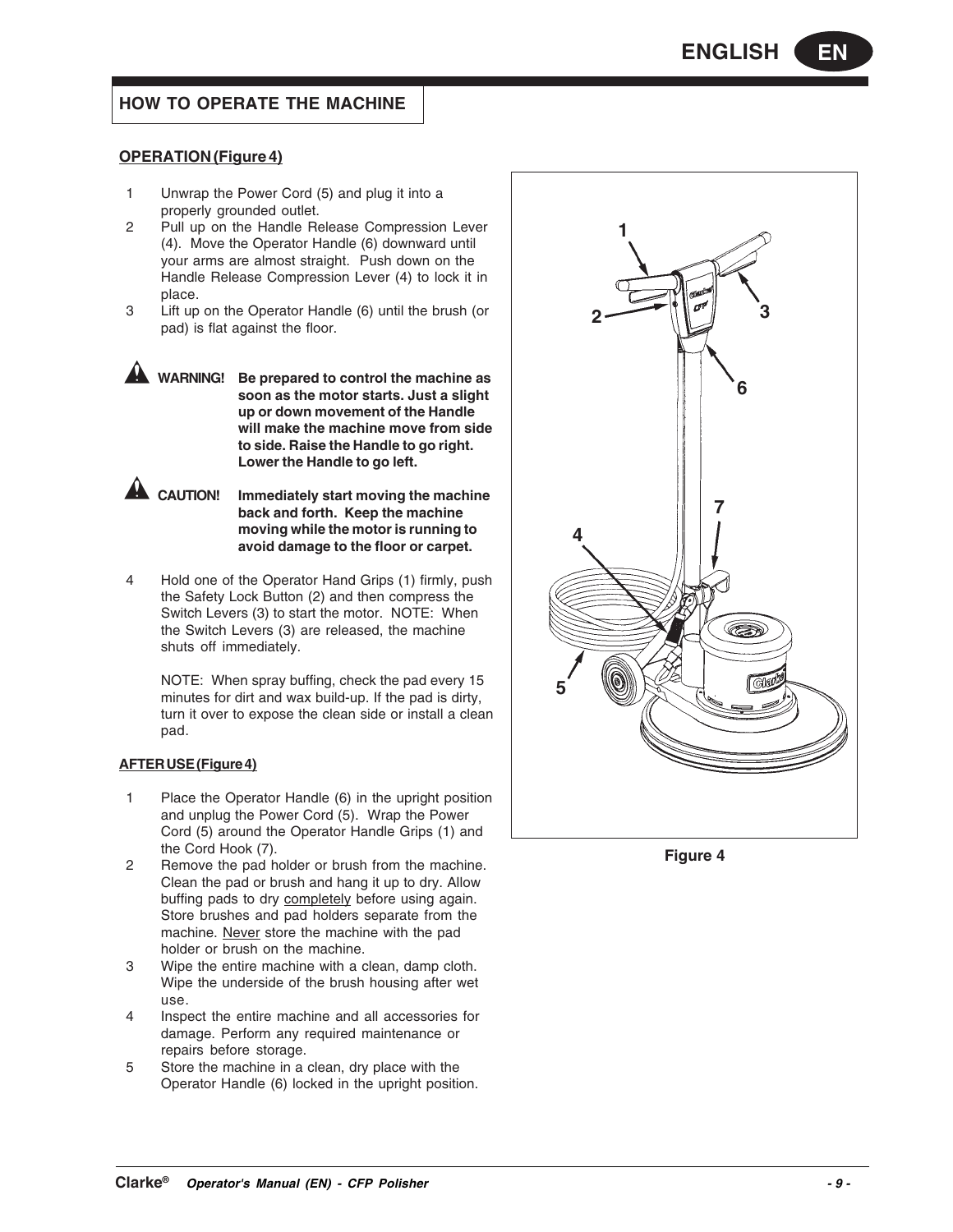# **TROUBLESHOOTING**

# **SWIRLS ON THE FLOOR AFTER SCRUBBING**

- Floor not clean.
- Incorrect solution.
- Area not properly swept debris in pad or brush.
- Improper pad or brush for the job.
- Moving the machine too fast.

# **SWIRLS ON THE FLOOR AFTER DRY BUFFING**

- Moving the machine too fast.
- Floor finish too soft.
- Area not properly swept debris in pad or brush.
- Improper pad or brush for the job.

# **CIRCLES ON THE FLOOR**

• Machine standing still while the brush or pad is running.

# **FLOOR FINISH REMOVED**

- Improper pad... too aggressive.
- Solution too strong.

# **MACHINE WOBBLES DURING OPERATION**

- Defective pad... one side is more dense than the other.
- Machine left sitting on brush or pad for extended period of time causing bristles or pad to "take a set".
- Pad not "seated" properly into pad holder bristles.
- Warped block on brush or padholder replace.

# **MACHINE DOES NOT RUN**

- Check plug for proper connection on machine and at wall outlet.
- Check building circuit breaker.
- Call for service.

# **LIGHT ON 1700DS / 2000DS MOTOR ILLUMINATES**

- Stop operating machine within 6 hours
- Call for service
- Replace carbon motor brushes.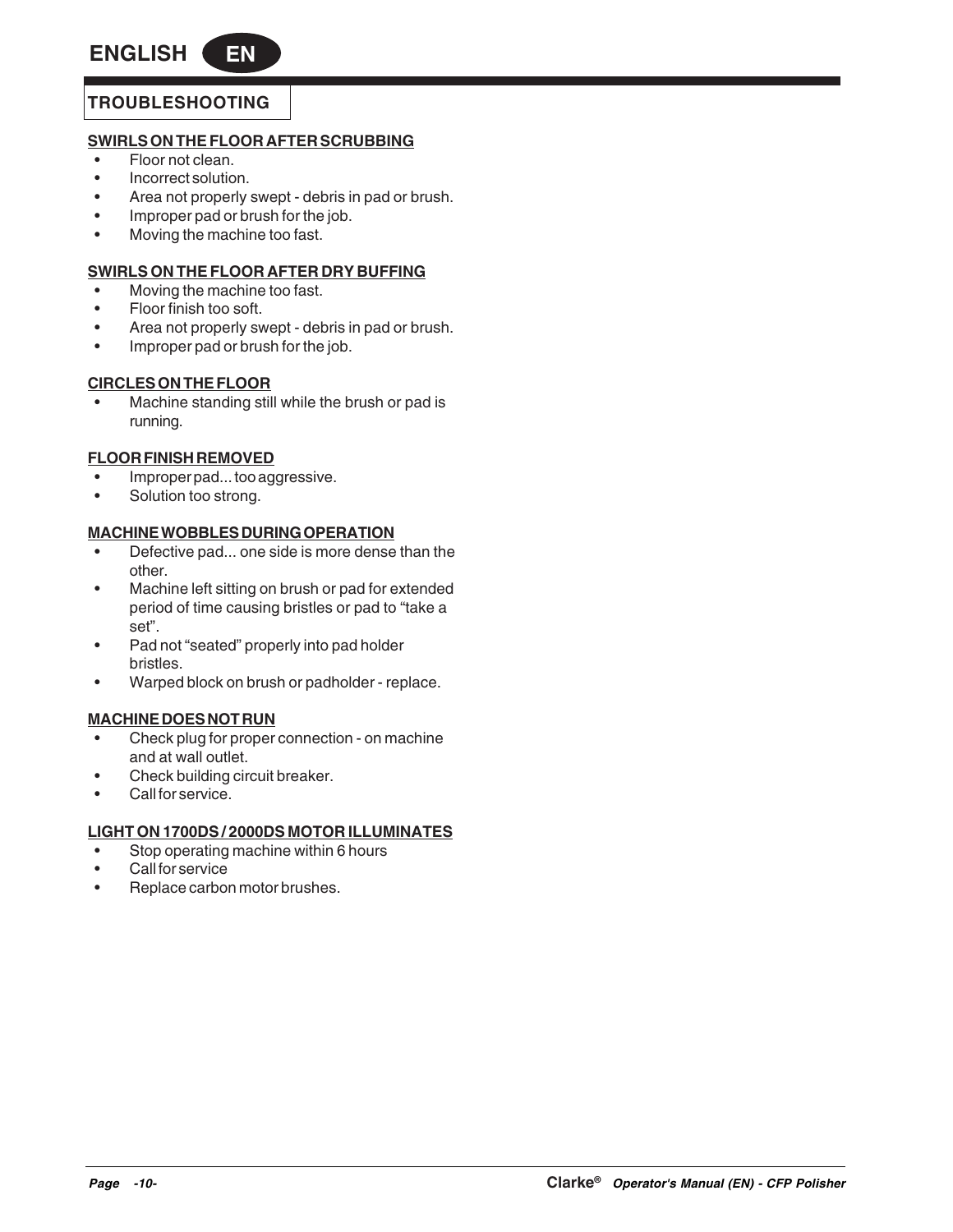

**NOTES**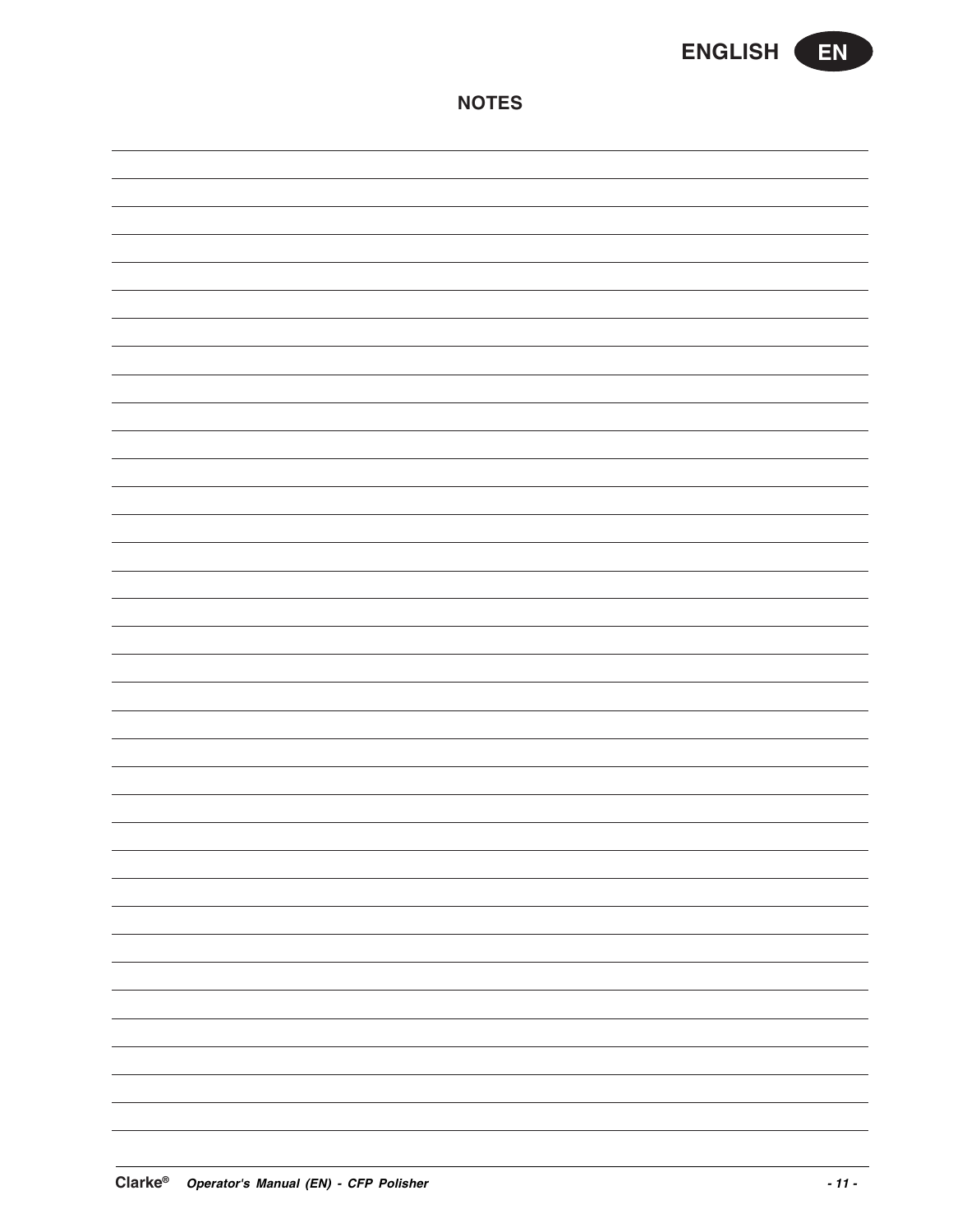

# LIBRO DE INSTRUCCIONES

# LEA ESTE LIBRO

**A** CUIDADO: Lea el Libro de Instrucciones antes de usar este aparato. Contiene información importante para el uso y funcionamiento correcto y seguro de la máquina. Lea este libro completamente antes de arrancar la máquina o hacer cualquier operación de mantenimiento. Si non sigue las instrucciones, corre el peligro de herirse o causar lesiones al personal, o causar daños importantes a la máquina o a su entorno. Antes de usar la máquina, es indispensable seguir una formación. Si Usted (o el operador) no habla español, solicite (o proporciónele) todas las informaciones necesarias. El libro está traducido en otros idiomas. Todas las indicaciones de dirección dadas en este libro están dadas desde la posición del operador en la parte de atrás de la máquina.

Puede Ud. conseguir libros suplementarios dirigiéndose a su distribuidor Clarke.

# **INDICE**

|--|--|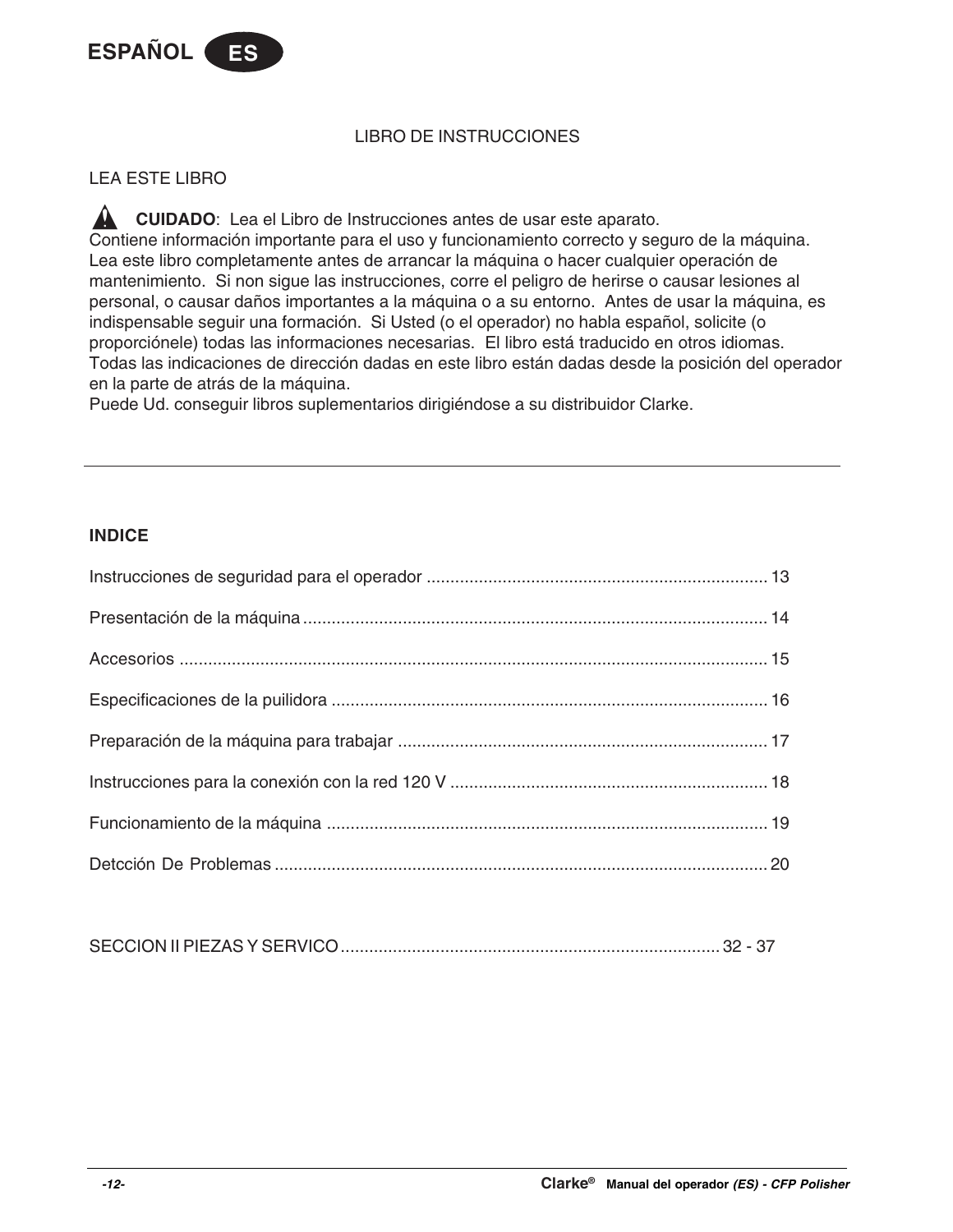| <b>WARNING</b>       | <b>INSTRUCCIONES PARA LA SEGURIDAD DEL OPERADOR</b><br><b>AVERTISSEMENT</b>                                                                                                                                                                                                                                                                                                                                                                          | <b>AVISO!</b> |
|----------------------|------------------------------------------------------------------------------------------------------------------------------------------------------------------------------------------------------------------------------------------------------------------------------------------------------------------------------------------------------------------------------------------------------------------------------------------------------|---------------|
| <b>i PELIGRO ! :</b> | Si no sigue la indicación PELIGRO, se pueden causar lesiones graves, incluso mortales. Le<br>y siga todas las indicaciones PELIGRO que se encuentran en el libro y en la máquina.                                                                                                                                                                                                                                                                    |               |
| i AVISO ! :          | Si no sigue la indicación AVISO, se pueden causar lesiones sea al operador sea a otro<br>personal y/o daños materiales. Lea y siga todas las indicaciones <b>AVISO</b> que se encuentran<br>en el libro y en la máquina.                                                                                                                                                                                                                             |               |
| <b>CUIDADO!:</b>     | Si no sigue la indicación CUIDADO, se puede estropear la máquina o causar daños<br>materiales. Lea y siga las indicaciones CUIDADO que se encuentran en el libro y en la<br>máquina.                                                                                                                                                                                                                                                                 |               |
| <b>CUIDADO!</b>      | Siempre lea este libro de instrucciones antes de arrancar la máquina o hacer un<br>mantenimiento. A falta de esta precaución, corre el peligro de herirse o causar lesiones a<br>colegas ; podría Ud. también causar daños a la máquina o a su lugar de trabajo. Se debe<br>aprender el manejo de esta máquina antes de usarla. Si Usted (o su plantilla) no conoce el<br>español, se ruega dejarse explicar todo el libro antes de usar la máquina. |               |
| ¡CUIDADO!            | Para evitar un peligro de incendio, use sólo productos de limpieza y cera para el suelo<br>especialmente concebidos para máquinas.                                                                                                                                                                                                                                                                                                                   |               |
| ¡CUIDADO!            | Peligro de explosión : mientras apomaza un parqué, una mezcla explosiva de partículas de<br>polvo y aire puede formarse. Para reducir el peligro de explosión, use la máquina sólo en<br>locales perfectamente ventilados.                                                                                                                                                                                                                           |               |
| <b>CUIDADO!</b>      | Si usa una máquina antes de que esté completamente montada, corre el peligro de herirse<br>o causar daños materiales. No opere la máquina antes de que esté completamente<br>montada. Compruebe cuidadosamente el estado de la máquina antes de cada utilización.                                                                                                                                                                                    |               |
| <b>CUIDADO!</b>      | Si efectúa un mantenimiento o una reparación sin desconectar la máquina, hay un riesgo<br>de electrocución. Desconecte el enchufe de la caja conectada con la red antes de<br>empezar el mantenimiento o la reparación. Siempre desconecte el enchufe de la caja de<br>enchufe conectada con la red antes de cambiar el cepillo, el disco o cualquier otro<br>accesorio y si deja la máquina sin vigilarla.                                          |               |
| <b>CUIDADO!</b>      | Si opera la máquina con un cable de alimentación estropeado, se puede causar una<br>electrocución. No use nunca la máquina si el cable de alimentación está estropeado. No<br>tire de la máquina usando el cable eléctrico.                                                                                                                                                                                                                          |               |
| <b>AVISO!</b>        | Una reparación o un mantenimiento efectuado por personas no cualificadas puede causar<br>lesiones<br>y/o daños materiales. Todas las operaciones de mantenimiento o de reparación de la<br>máquina deben ser efectuadas por técnicos cualificados. Compruebe que las fijaciones<br>están correctamente apretadas. Haga reglajes conforme a las indicaciones dadas en el<br>libro.                                                                    |               |
| <b>AVISO!</b>        | Hay un riesgo de cortocircuito si los componentes eléctricos de una máquina están<br>expuestos a la humedad o son mojados. Procure que los componentes eléctricos sean<br>siempre secos. Seque cuidadosamente la máquina después de cada utilización. Guarde<br>la máquina en un local seco.                                                                                                                                                         |               |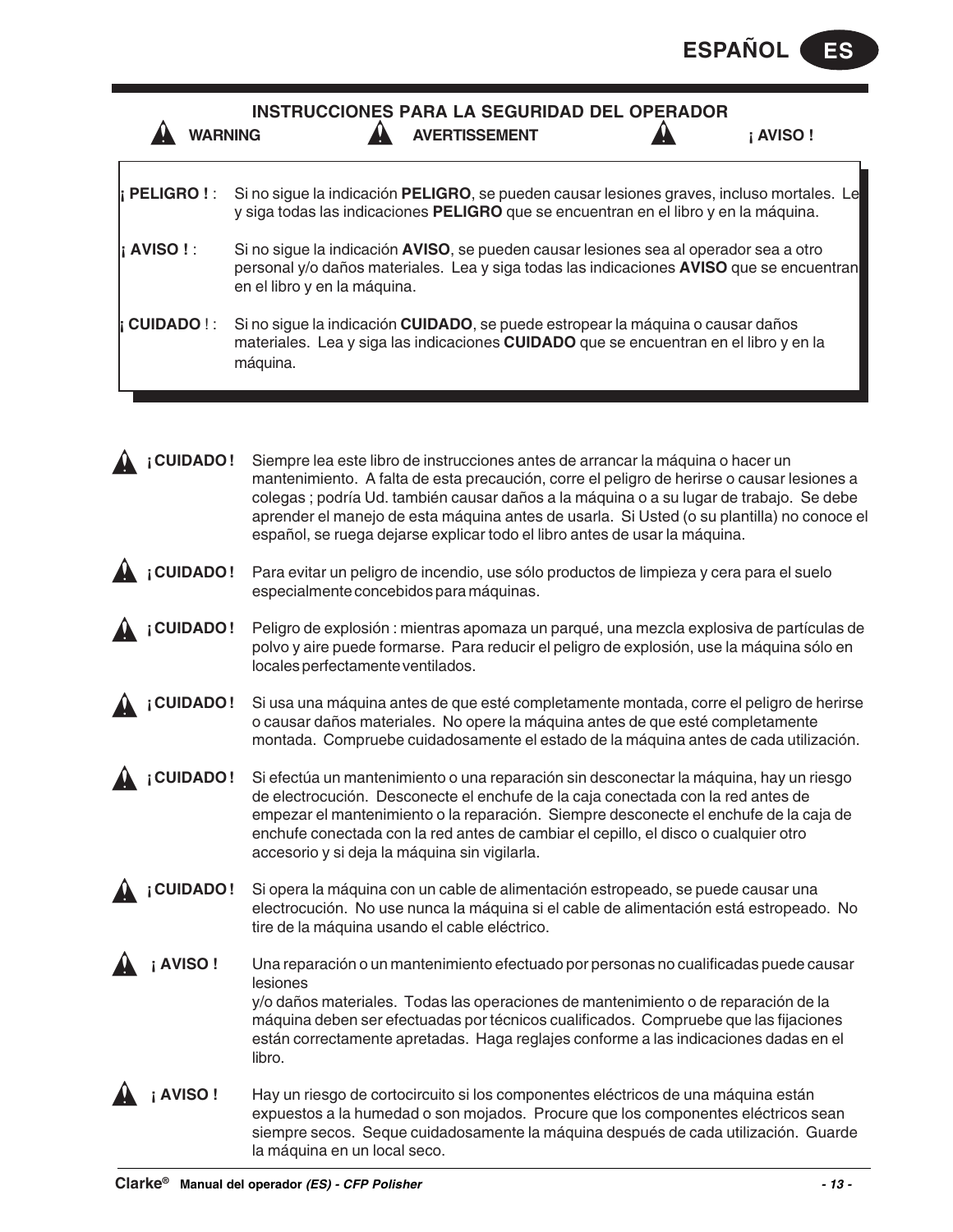# **ESPAÑOL**



**¡ AVISO !** Para evitar daños al cable de alimentación, procure que el cepillo, el disco, el portadisco o las ruedas no toquen el cable, cuando la máquina funciona. Levante siempre el cable por encima de la máquina. No tire de la máquina para acercar la máquina.

**A ; AVISO !** Si usa la máquina sin respetar todas las instrucciones escritas en los adhesivos y los carteles, corre el peligro de causar lesiones y daños materiales. Lea todas las indicaciones escritas en la máquina antes de la primera utilización. Compruebe que todos los adhesivos y las instrucciones estén colocados en los sitios previstos. Si es preciso, haga un nuevo pedido a su distribuidor Clarke.



**A i AVISO !** No use la máquina como escabel o mueble. Corre el peligro de causar lesiones o daños materiales. No use la máquina como medio de transporte.

**¡ AVISO !** Para evitar herirse, sírvase mantener une distancia de seguridad suficiente entre las partes móviles de la máquina y sus manos o sus pies. No lleve ropas holgadas.

**¡ AVISO !** Una modificación brusca de la textura del suelo puede causar un sobresalto de la máquina de la cual el operador pierde momentáneamente el dominio. Eso puede causar lesiones al operador o a otras personas encontrándose cerca. Procure que la máquina no pase de una superficie lisa a una alfombra o una superficie más rugosa. Procure que la máquina no esté en contacto con cajas de enchufe colocadas en el suelo, topes de puerta o casquillos, etc.

**¡ AVISO !** Las soluciones acuosas o los productos de limpieza usados con esta máquina pueden dejar zonas húmedas en el suelo, que pueden ser causa de peligro para el operador u otras personas. Ponga siempre señales de PRECAUCION cerca de la superficie que está limpiando.



**NOTA : Esta máquina es de uso comercial.**

# **PRESENTACION DE LA MAQUINA**

**Este producto se ha fabricado para el uso comercial: pulido, pulido con rociado, limpieza, fregado y lavado giratorio de alfombras.**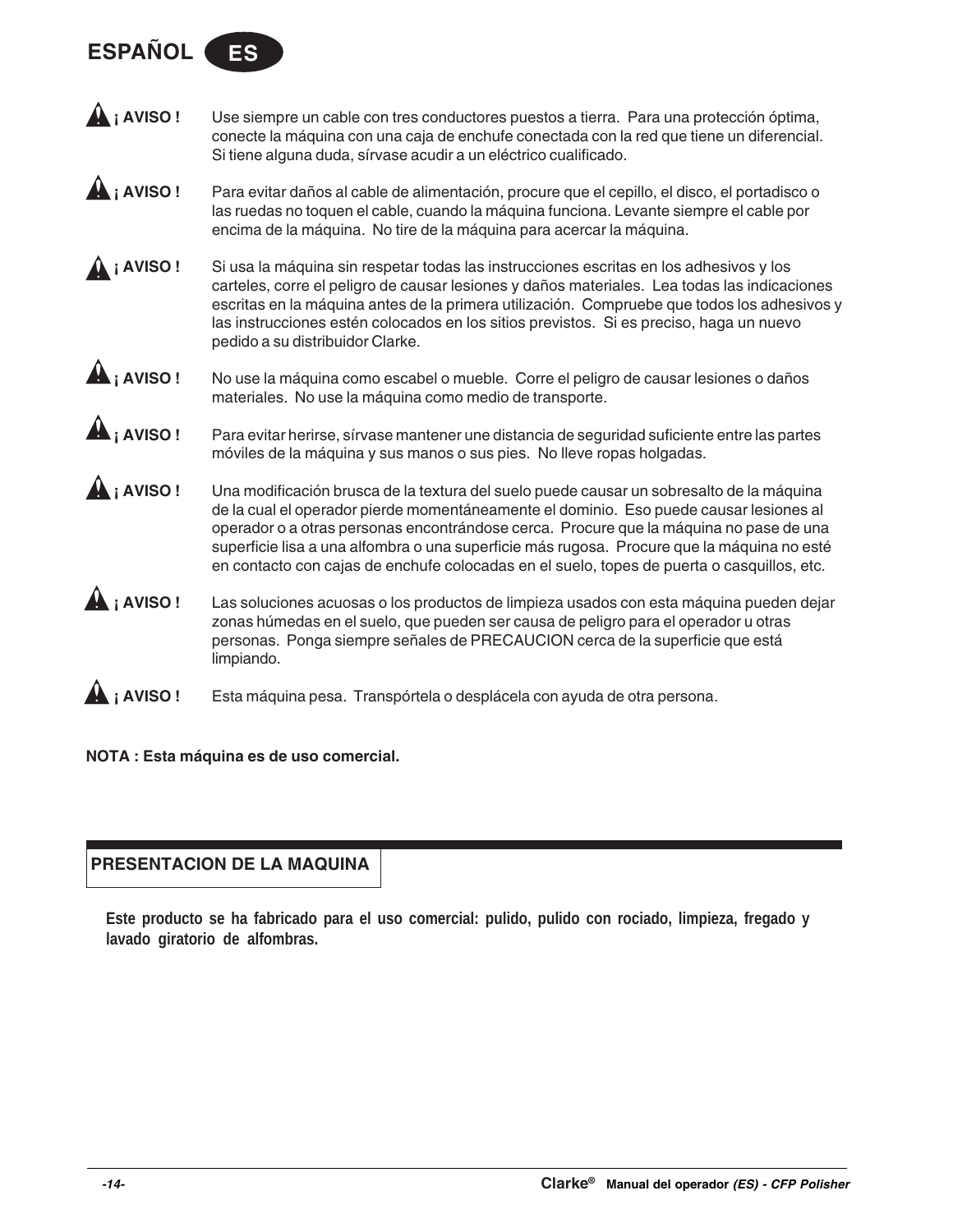# **ACCESORIOS**

Los accesorios siguientes son disponibles :

- 1. Cepillos para encerar y pulir.
- 2. Cepillos para fregar con filamentos en fibras naturales o sintéticas.
- 3. Cepillos de alambre de acero.
- 4. Portadiscos sintéticos.
- 5. Discos sintéticos para pulir, fregar, decapar y lustrar con tampón.
- 6. Cepillos con el dorso de metal o de madera y con canales para dispersar la solución.
- 7. Depósito de solución.
- 8. Discos para pulir.
- 9. Juego de accesorios para lustrar por pulverización con tampón.

| <b>ModeloCFP</b>                                  | 130         | 170         | 1700   | <b>1700DS</b> | 200         | 2000        | <b>2000DS</b> |
|---------------------------------------------------|-------------|-------------|--------|---------------|-------------|-------------|---------------|
| Conjunto de depósito de solución                  | 53853A      | 53853A      | 53853A | 53853A        | 53853A      | 53853A      | 53853A        |
| Juego de pesas (10 lb.)                           |             | ----------- | 11022A |               | -----       | 11022A      |               |
| Cepillo de polipropileno para fregar              | 30768A      | 51705A      | 51705A | 51705A        | 51707A      | 51707A      | 51707A        |
| Impulsor de almohadilla con excelente agarre      | 30770A      | 37008A      | 37008A | 37008A        | 37011A      | 37011A      | 37011A        |
| Cepillo de nilón para alfombras                   |             | ----------- | 51499A | -----------   |             | ----------- |               |
| Portadisco de alta velocidad                      |             |             |        |               |             |             | 17518A        |
| Portadisco para discos de arenado                 |             |             | 460215 |               |             |             |               |
| Cepillo para fregar recubierto y abrasivo         |             | 51444A      | 51444A |               | 51446A      | 51446A      |               |
| Los granos de arena del nilón, el medio restriega | 30769A      |             |        |               |             |             |               |
| Cepillo de alambre de acero                       | 30767A      | 460918      | 460918 | -----------   | 480924      | 480924      |               |
| Cepillo para fregar alfombras (Capture)           |             | ----------  | 11405A |               | ----------- | 11406A      |               |
| Polvo "Capture"                                   |             |             | 52473A |               |             | 52473A      |               |
| Faldón de recogida                                |             | ----------- | 67307A |               |             | 67308A      | -----------   |
| Montaje de pulido con piedras                     |             |             |        |               |             |             |               |
| (6- Piedras medias)                               |             |             | 500212 |               |             |             |               |
| Piedras medias (6 req.)                           |             |             | 451212 |               |             |             |               |
| Piedras bastas (6 req.)                           | ----------- | ----------- | 451305 | -----------   | ----------- | ----------- |               |
| Cepillo de pulido                                 | 30766A      | 460908      | 460908 | 460908        | 480916      | 480916      | 480916        |
| Tampones para lustrar de                          |             |             |        |               |             |             |               |
| alta productividad (5)                            |             | 975302      | 975302 | 975302        | 975305      | 975305      | 975305        |
| Tampones para lustrar negros (5)                  | 976142      | 976158      | 976158 | 976158        | 976170      | 976170      | 976170        |
| Tampones para lustrar marrones (5)                | 976035      | 976055      | 976055 | 976055        | 976070      | 976070      | 976070        |
| Tampones para lustrar azules (5)                  | 976034      | 976054      | 976054 | 976054        | 976069      | 976069      | 976069        |
| Tampones para lustrar rojos (5)                   | 976032      | 976053      | 976053 | 976053        | 976068      | 976068      | 976068        |
| Tampones para lustrar blancos (5)                 | 976031      | 976052      | 976052 | 976052        | 976067      | 976067      | 976067        |
| Anillo de salpicaduras                            |             | 30712A      | 30712A | 30712A        | 30713A      | 30713A      | 30713A        |
| Impulsor de almohadilla de cerdas                 |             |             |        |               |             |             |               |
| de acceso directo                                 | 30758A      | 30638A      | 30638A | 30638A        | 30639A      | 30639A      | 30639A        |
| Basde de retención de almohadilla                 |             |             |        |               |             |             |               |
| (encaja en el ítem anterior)                      | 50527A      | 50527A      | 50527A | 50527A        | 50527A      | 50527A      | 50527A        |
| Tornillo (para ítem anterior) (3)                 | 80242A      | 80242A      | 80242A | 80242A        | 80242A      | 80242A      | 80242A        |
| Rentenedor (Izquierda gris, encaja en el          |             |             |        |               |             |             |               |
| ítem anterior)                                    | 56927A      | 56927A      | 56927A | 56927A        | 56927A      | 56927A      | 56927A        |
|                                                   |             |             |        |               |             |             |               |

**AVISO: Utilice únicamente las escobillas y los accesorios suministrados por el fabricante.**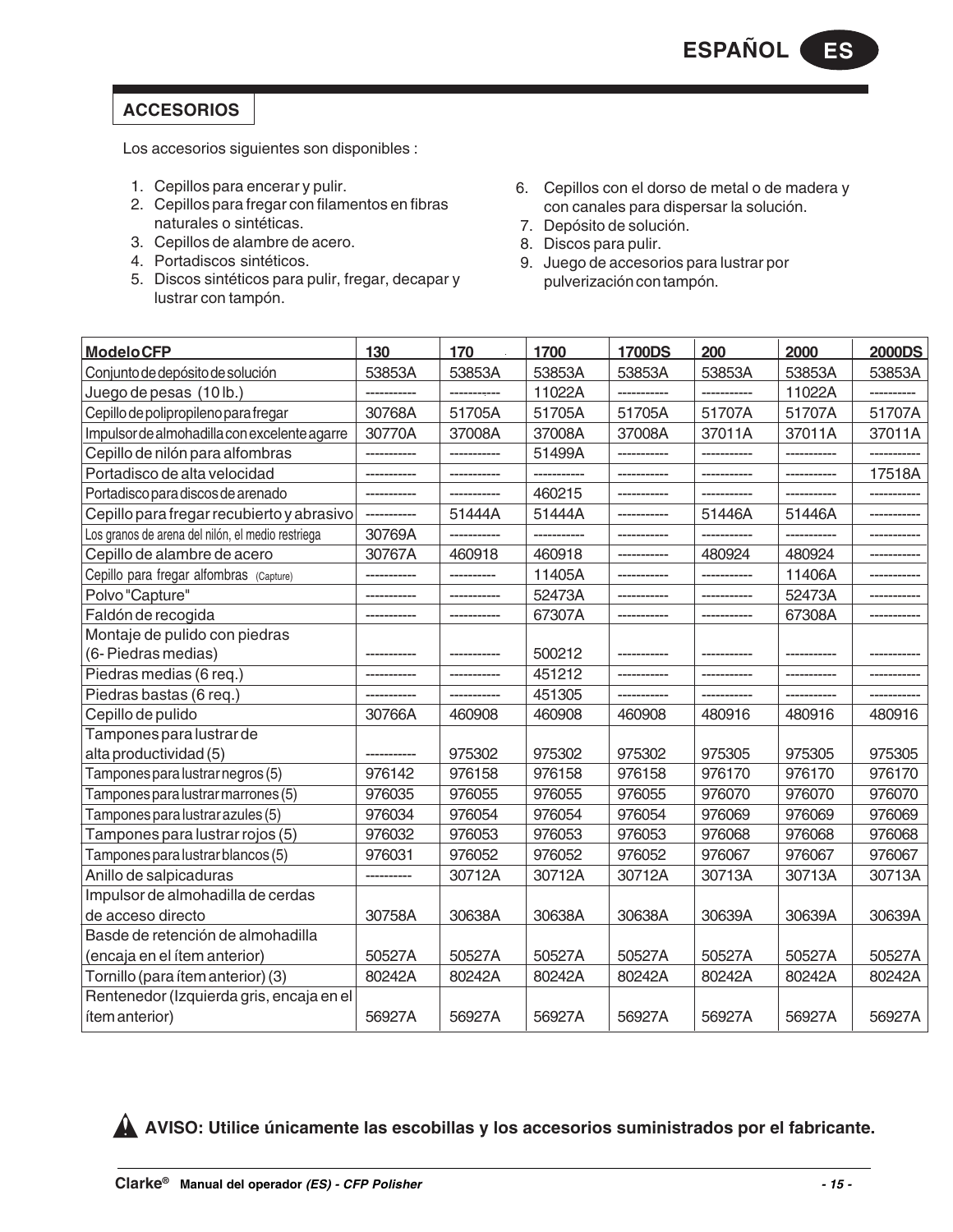**ESPAÑOL ES**

# **Especificaciones de la pulidora**

| <b>Modelo</b>          | <b>CFP130</b>               |
|------------------------|-----------------------------|
| Número de código       | 01281A                      |
| Tensión (V)            | 120                         |
| Frecuencia (Hz)        | 60                          |
| Corriente (A)          | 12.6                        |
| Velocidad de la        | 175 rpm                     |
| almohadilla/el cepillo |                             |
| Tamaño de la           | 13" (33 cm)                 |
| almohadilla/el cepillo |                             |
| Potencia               | 1 hp (0.75 kW)              |
| Transmisión            | 2-Engranaje planetario      |
| Longitud del cable     | 50' (15 m)                  |
| Tubo de la manija      | Acero tubular               |
| Base                   | Alumminio fundido a presión |
| Peso con manija        | 46" (117 cm)                |
| Peso (con cable)       | 81 lbs. (36.8 kg)           |

| <b>Modelo</b>          | <b>CFP 170</b>              | <b>CFP170</b>          | <b>CFP1700</b>            | <b>CFP1700</b>         | <b>CFP 1700 DS</b> |  |
|------------------------|-----------------------------|------------------------|---------------------------|------------------------|--------------------|--|
| Número de código       | 01280A                      | 01310A                 | 01320A                    | 01350A                 | 01431A             |  |
| Tensión (V)            | 120                         | 230                    | 120                       | 230                    | 120                |  |
| Frecuencia (Hz)        | 60                          | 50                     | 60                        | 50                     | 60                 |  |
| Corriente (A)          | 12.6                        | 6.8                    | 15                        | 8.3                    | 15/15              |  |
| Velocidad de la        | $175$ rpm                   | 145 rpm                | $175$ rpm                 | 145 rpm                | 180 / 320 rpm      |  |
| almohadilla/el cepillo |                             |                        |                           |                        |                    |  |
| Tamaño de la           | 17"<br>$(43 \text{ cm})$    |                        |                           |                        |                    |  |
| almohadilla/el cepillo |                             |                        |                           |                        |                    |  |
| Potencia               |                             | 0.75 kW                |                           | 1.1 kW                 | 0.67 / 1.1 kW      |  |
| <b>Transmisión</b>     |                             | 2-Engranaje planetario |                           | 3-Engranaje planetario |                    |  |
| Longitud del cable     |                             |                        | 50'<br>$(15 \; \text{m})$ |                        |                    |  |
| Tubo de la manija      | Acero tubular               |                        |                           |                        |                    |  |
| <b>Base</b>            | Alumminio fundido a presión |                        |                           |                        |                    |  |
| Peso con manija        | 46" (117 cm)                |                        |                           |                        |                    |  |
| Peso (con cable)       | 83 lbs. (37.7 kg)           |                        | 91 lbs. (41.1 kg)         |                        | 77 lbs. (35 kg)    |  |

| <b>Modelo</b>                             | <b>CFP 200</b> | <b>CFP 200</b>              | <b>CFP 2000</b> | <b>CFP 2000</b>        | <b>CFP 2000 DS</b>             |  |  |
|-------------------------------------------|----------------|-----------------------------|-----------------|------------------------|--------------------------------|--|--|
| Número de código                          | 01360A         | 01390A                      | 01400A          | l01401A                | 01430A                         |  |  |
| Tensión (V)                               | 120            | 230                         | 120             | 230                    | 120                            |  |  |
| Frecuencia (Hz)                           | 60             | 50                          | 60              | 50                     | 60                             |  |  |
| Corriente (A)                             | 12.6           | 6.8                         | 15              | 8.5                    | 15/15                          |  |  |
| Velocidad de la<br>almohadilla/el cepillo | 175 rpm        | 145 rpm                     | $175$ rpm       | $145$ rpm              | 180 / 320 rpm                  |  |  |
| Tamaño de la                              |                | $20''$ (51 cm)              |                 |                        |                                |  |  |
| almohadilla/el cepillo                    |                |                             |                 |                        |                                |  |  |
| Potencia                                  | 0.75 kW        |                             |                 | $1.1$ kW               | 0.67 / 1.1 kW                  |  |  |
| Transmisión                               |                | 2-Engranaje planetario      |                 | 3-Engranaje planetario |                                |  |  |
| Longitud del cable                        |                |                             | $50'$ (15 m)    |                        |                                |  |  |
| Tubo de la manija                         |                |                             | Acero tubular   |                        |                                |  |  |
| Base                                      |                | Alumminio fundido a presión |                 |                        |                                |  |  |
| Peso con manija                           |                | 46" (117 cm)                |                 |                        |                                |  |  |
| Peso (con cable)                          |                | 87 lbs. (39.5 kg)           |                 | 95 lbs. (43.1 kg)      | $\overline{81}$ lbs. (36.8 kg) |  |  |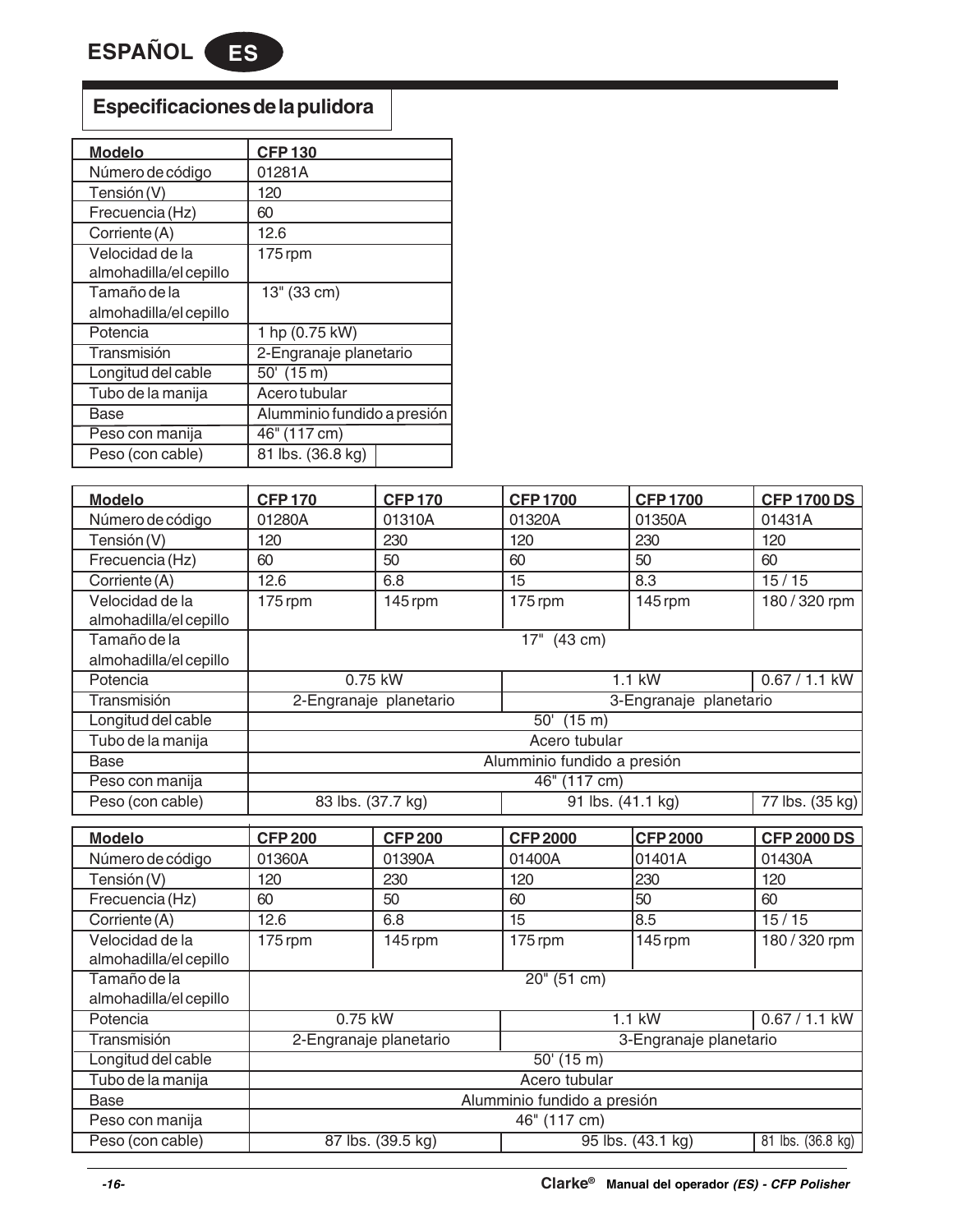# **PREPARACION DE LA MAQUINA PARA TRABAJAR**

# **DESEMBALAJE DE LA MÁQUINA**

Cuando reciba la màquina, inspeccione con cuidado la caja de embarque y la máquina, para verificar si hay algún daño. Si hay algún daño evidente, guarde la caja de embarque de modo que se la pueda inspeccionar. Comuníques con el Departamento de Atención al Cliente de Clarke.

# **FAMILIARÍCESE CON SU MÁQUINA (Figura 1)**

- 1 Manijas para el operador
- 2 Botón de cierre de seguridad de la palanca de maniobras
- 3 Palancas de maniobras Apretar ENCENDIDO (ON) / Aflojar - APAGADO (OFF)
- 4 Palanca de compresión para soltar la manija
- 5 Cable de energía
- 6 Manija para el operador<br>7 Gancho para el cable
- Gancho para el cable

**¡ADVERTENCIA! Esta máquina contiene piezas en movimiento. Para reducir el riesdo de lesiones, siempre desconecte el cable de energía antes de realizar el mantenimiento de la máquina.**

# **INSTALACIÓN DEL CEPILLO O DEL SOPORTE DE LA ALMOHADILLA**

Alinee las lengüetas con las ranuras correspondientes del cepillo o del soporte de la almohadilla y gire el cepillo o el soporte de la almohadilla en sentido anti-horario para que quede fijo en su lugar (figura 2). Para retirar el cepillo/soporte de la almohadilla, gírelo rápida y firmemente en sentido horario.

**¡PRECAUCIÓN! El uso de un cepillo o almohadilla incorrectos en esta máquina puede dañar el piso o sobrecargar el motor.**



**Figura 1**



**Figura 2**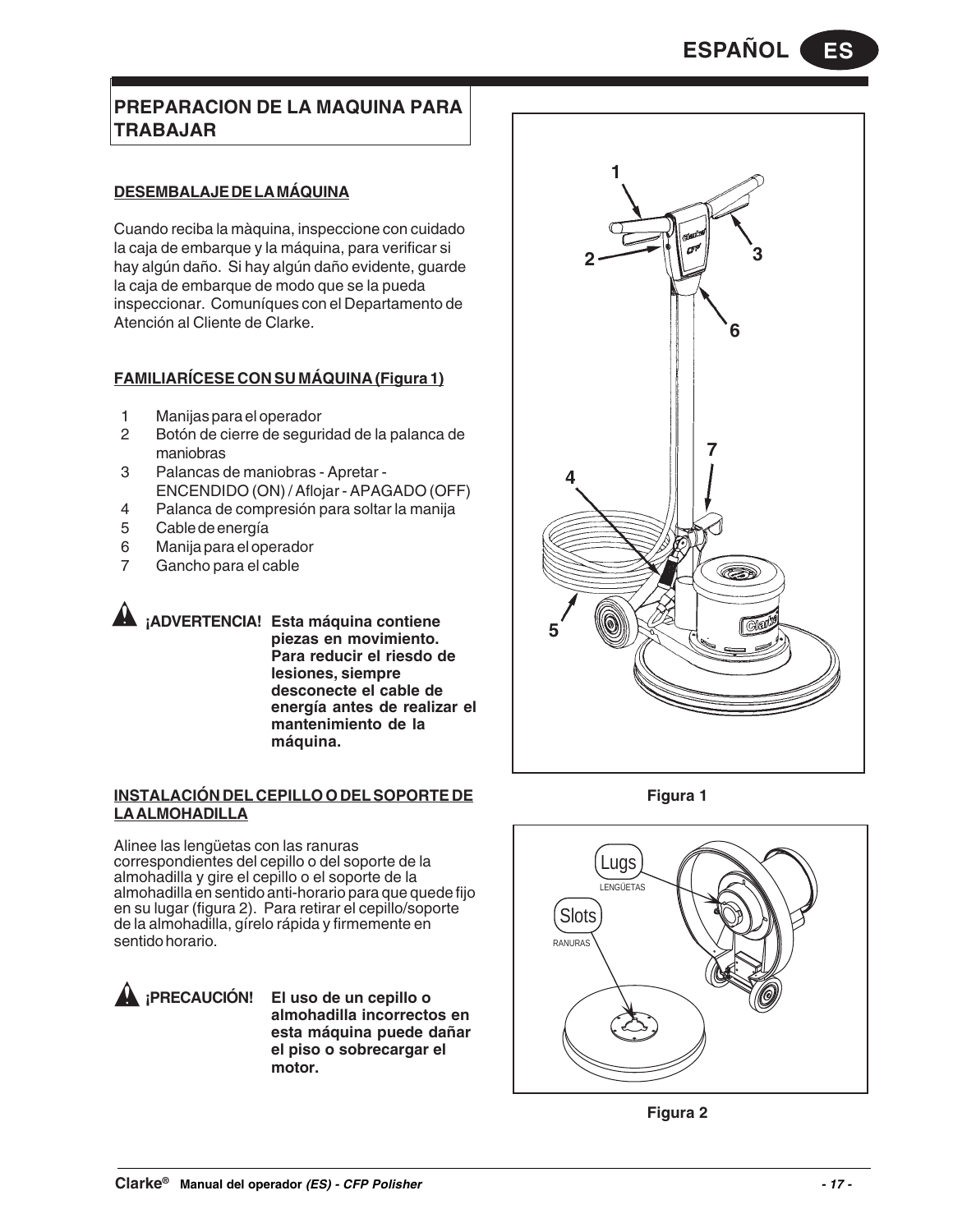# **INSTRUCCIONES PARA LA CONEXION ELECTRICA DE LA MAQUINA MAQUINAS 120 V.**

La máquina debe ser puesta a tierra. En caso de mal funcionamiento o de avería, el hilo de tierra es un camino de menor resistencia que permite el paso de corriente ; por lo cual se reduce el riesgo de choque eléctrico. La máquina tiene un cable de alimentación con tres conductores y un enchufe con tres clavijas de las cuales una está puesta a tierra. El enchufe sólo puede ser conectado con una caja de enchufe reglamentaria, puesta a tierra con todas las reglas del arte y conforme a los reglamentos locales.

**AVISO : Una conexión incorrecta del conductor de puesta a tierra puede causar un choque eléctrico. Acuda a un técnico autorizado o a un electricista si tiene alguna duda acerca de la puesta a tierra correcta de la caja de enchufe conectada con la red. Nunca modifique el enchufe suministrado con la máquina. Si no encaja el enchufe en la caja de enchufe conectada con la red, haga instalar una caja de enchufe adecuada por un electricista autorizado.**

Esta máquina debe funcionar en un circuito de potencia nominal de 120 V. Tiene un enchufe con una clavija de puesta a tierra semejante al enchufe reproducido en la figura 3a. Compruebe que la máquina esté conectada con una caja de enchufe que tiene la configuración adecuada. No utilice ningún adaptador.

**AVISO: Para evitar el peligro de choque eléctrico, proteja la máquina de la lluvia. Guárdela en un local seco.**

**AVISO: Para evitar el peligro de electrocución, conecte la máquina con una red que tiene tres conductores, está puesta a tierra y tiene un diferencial. Si tiene alguna duda, diríjase a un electricista autorizado.**

**AVISO: Nunca rompa, quite o corte la clavija de puesta a tierra. Si la caja de enchufe no corresponde al enchufe, acude a un electricista autorizado.**

**AVISO: Si el cable de alimentación está desgastado, dañado o cortado, hágalo cambiar inmediatamente por un técnico autorizado.**

# AÑADIDOS

Use sólo un añadido con tres conductores, de los cuales uno está puesto a tierra, y con un enchufe con tres clavijas y un conector con tres aberturas. La máquina tiene un cable de alimentación de 14 AWG (American Wire Gauge) (Calibre estadounidense para alambre) de sección.

**AL** i AVISO !Use un añadido de cable de 12 AWG **de sección. No use ningún añadido de más de 50 pies de largo. Nunca conecte dos añadidos.**



**Figura 3**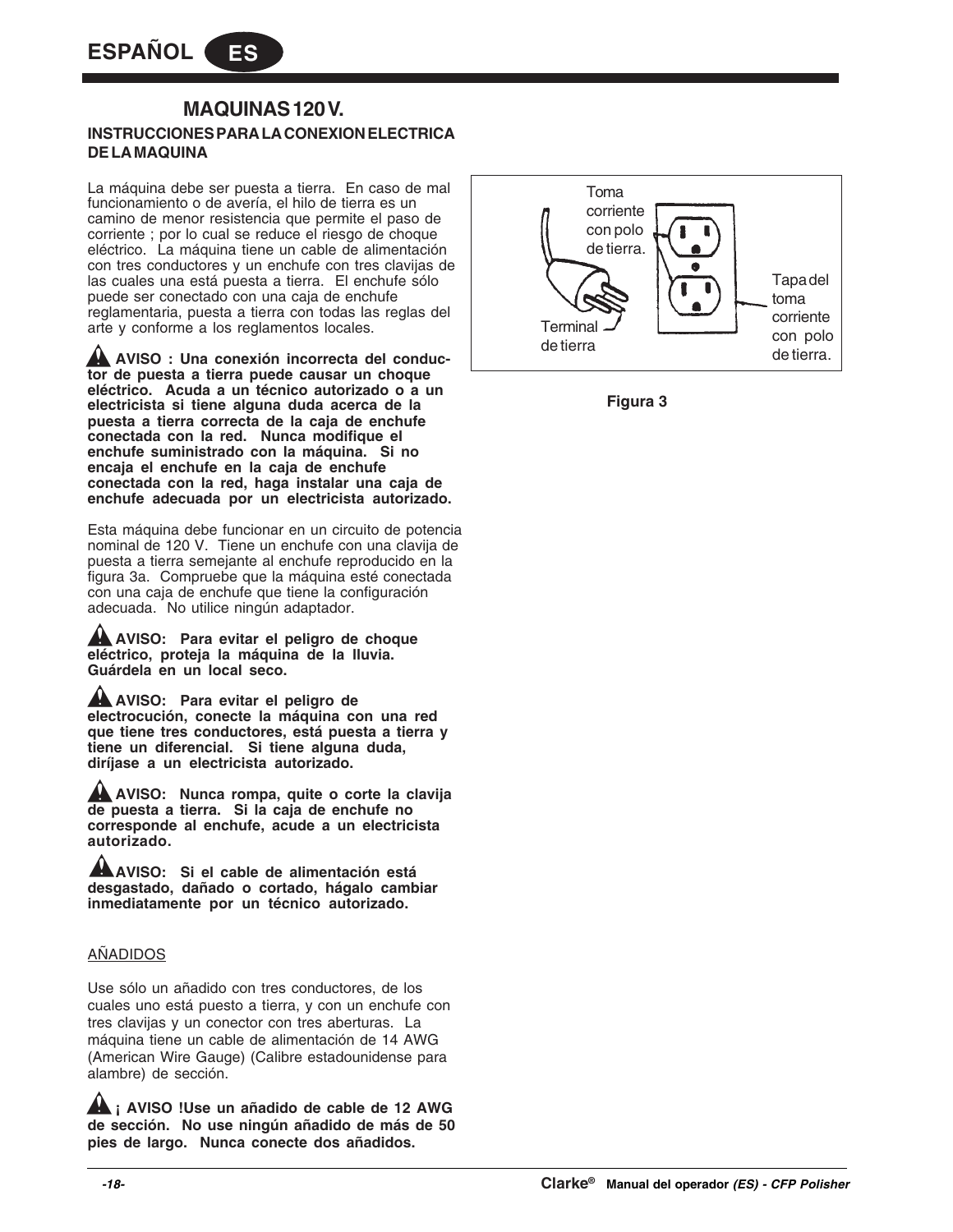# **FUNCIONAMIENTO DE LA MAQUINA**

#### **FUNCIONAMIENTO (Figura 4)**

- 1 Desenrolle el cable de energía (5) y enchúfelo en una toma con adecuada conexión a tierra.
- 2 Tire de la palanca de compresión para aflojar la manija hacia arriba (4). Mueva la palanca del operador (6) hacia abajo hasta que sus brazos estén casi rectos. Empuje hacia abajo sobre la palanca de compresión para aflojar la manija (4) para fijarla en su lugar.
- 3 Levante la manija para el operador (6) hasta que el cepillo (o la almohadilla) quede horizontal contra el piso.
	- **¡ADVERTENCIA! Esté preparado para controlar la máquina tan pronto como arranque el motor. Apenas un pequeño movimiento de la manije hacia arriba o hacia abajo hará que la máquina se desplace de un lado al otro. Levante la manija para ir hacia la derecha. Baje la manija para ir hacia la izquierda.**



4 Sostenga firmemente una de las manijas para el operador (1), empuje el botón de cierre de seguridad (2) y lugeo comprima las palancas de maniobras (3) para arrancar el mtoro. NOTA: Cuando se sueltan las palancas de maniobras (3), la máquina se detiene inmediatamente.

NOTA: Cuando realice pulido con rociado, controle la almohadilla cada 15 minutos para verificar la acumulación de suciedad y cera. Si la almohadilla está sucia, déla vuelta para que quede expuesto el lado limpio, o instale una almohadilla limpia.

#### **DESPUÉS DEL USO (Figura 4)**

- 1 Coloque la manija para el operador (6) en posición vertical y desconecte el cable de energía (5). Enrolle el cable de energía (5) alrededor de las manijas para el operafor (1) y del gancho del cable (7).
- 2 Saque el soporte de la almohadilla o el cepillo de la máquina. Limpie la almohadilla o el cepillo y cuélguela(o) para que se seque. Deje secar las almohadillas de pulido completamente antes de usarlas nuevamente. Guarde los cepillos y los soportes de almohadilla separados de la máquina. Nunca guarde la máquina con el soporte de la almohdilla o el cepillo colocado.
- 3 Limpie toda la máquina con un trapo limpio y húmedo. Seque el lado inferior del alojamiento del cepillo después de usarlo con líquido.
- 4 Inspeccione toda la máquina y todos los accesorios para verificar si hay daños. Realice el mantenimiento o las reparaciones que sean necesarias antes de guardar la máquina.
- 5 Guarde la máquina en un lugar limpio y seco, con la manija para el opera**dor** (6) **trabada en posición vertical.**



**Figura 4**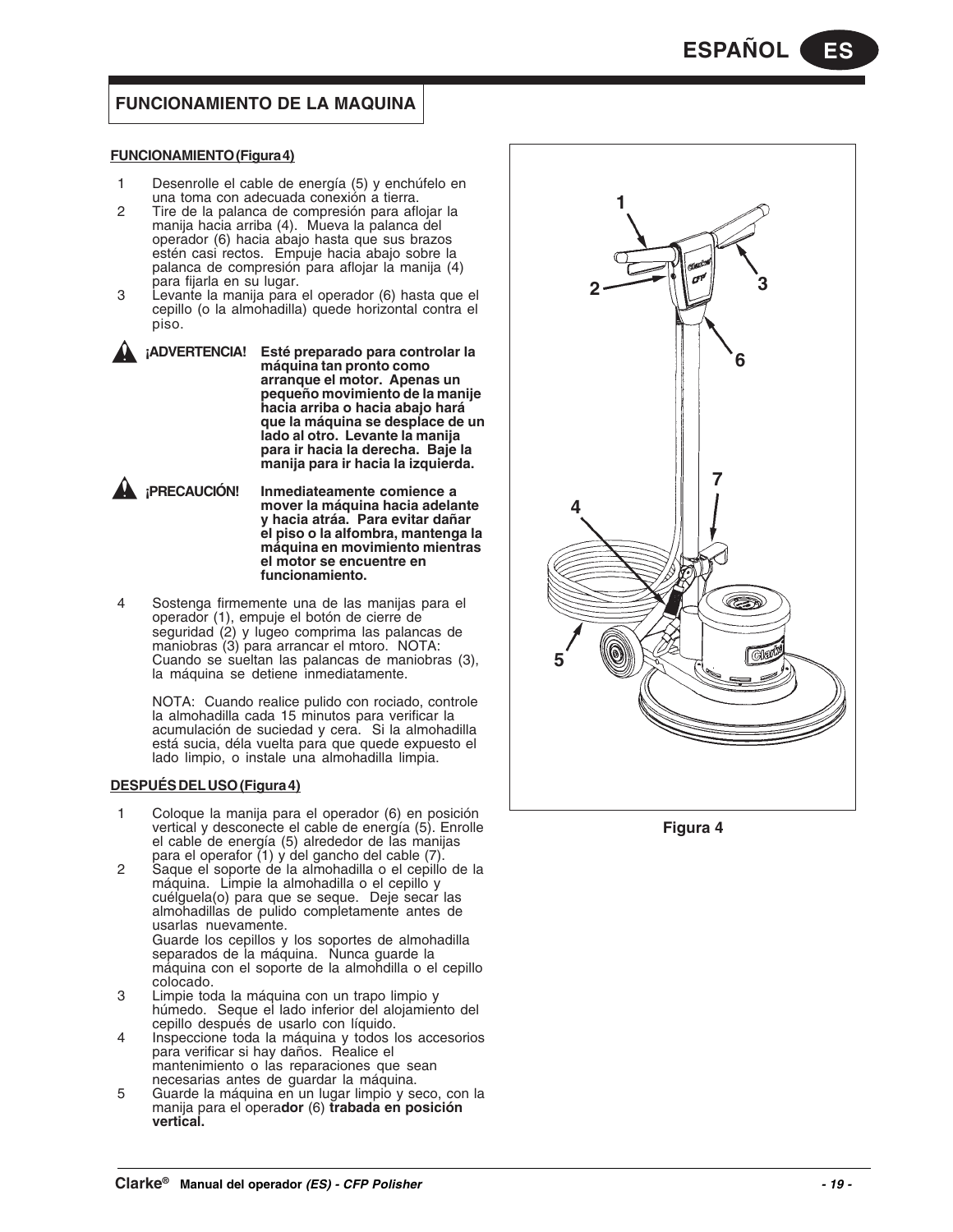# **DETCCIÓN DE PROBLEMAS**

# **REMOLINOS EN EL PISO DESPUÉS DE LA LIMPIEZA**

- El piso no está limpio.
- La solución no es adecuada.
- El área no está adecuadamente barrida hay suciedad en la almohadilla o el cepillo.
- Uso de almohadilla o cepillo incorrecto para la tarea.
- La máquina se desplaza demasiado rápido.

# **REMOLINOS EN EL PISO DESPUÉS DEL PULIDO EN SECO**

- La máquina se desplaza demasiado rápido.
- El acabado del piso es demasiado blando.
- El área no está adecuadamente barrida hay suciedad en la almohadilla o el cepillo.
- Uso de almohadilla o cepillo incorrecto para la tarea.

# **CÍRCULOS EN EL PISO**

• La máquina está detenida en un lugar mientras el cepillo o la almohadilla siguen funcionando.

# **DESPRENDIMIENTO DE ACABADO DEL PISO**

- Almohadilla incorrecta.... demasiado agresiva.
- Solución demasiado fuerte.

# **LA MÁQUINA SE BAMBOLEA DURANTE EL FUNCIONAMIENTO**

- Almohadilla defectuosa... un lado es más denso que el otro.
- La máquina queda asentada sobre el cepillo o la almohadilla por un período de tiempo prolongado, lo cual hace que las cerdas o la almohadilla adopten cierta "forma".
- La almohadilla no "asienta" adecuadamente en las cerdas del soporte de la almohadilla.
- Bloque combado en el cepillo o en el soporte de la almohadilla - cámbielo.

# **LA MÁQUINA NO FUNCIONA**

- Verifique el enchufe para ver si está bien conectado - tanto en la máquina como en la toma de pared.
- Controle el disyuntor de circuitos del edificio.
- Llame al servico técnico.

# **SE ILUMINA LUZ EN EL MOTOR 2000DS**

- Detenga el funcionamiento de la máquina en 6 horas.
- Llame al servico técnico.
- Reemplace las escobillas de carbón del motor.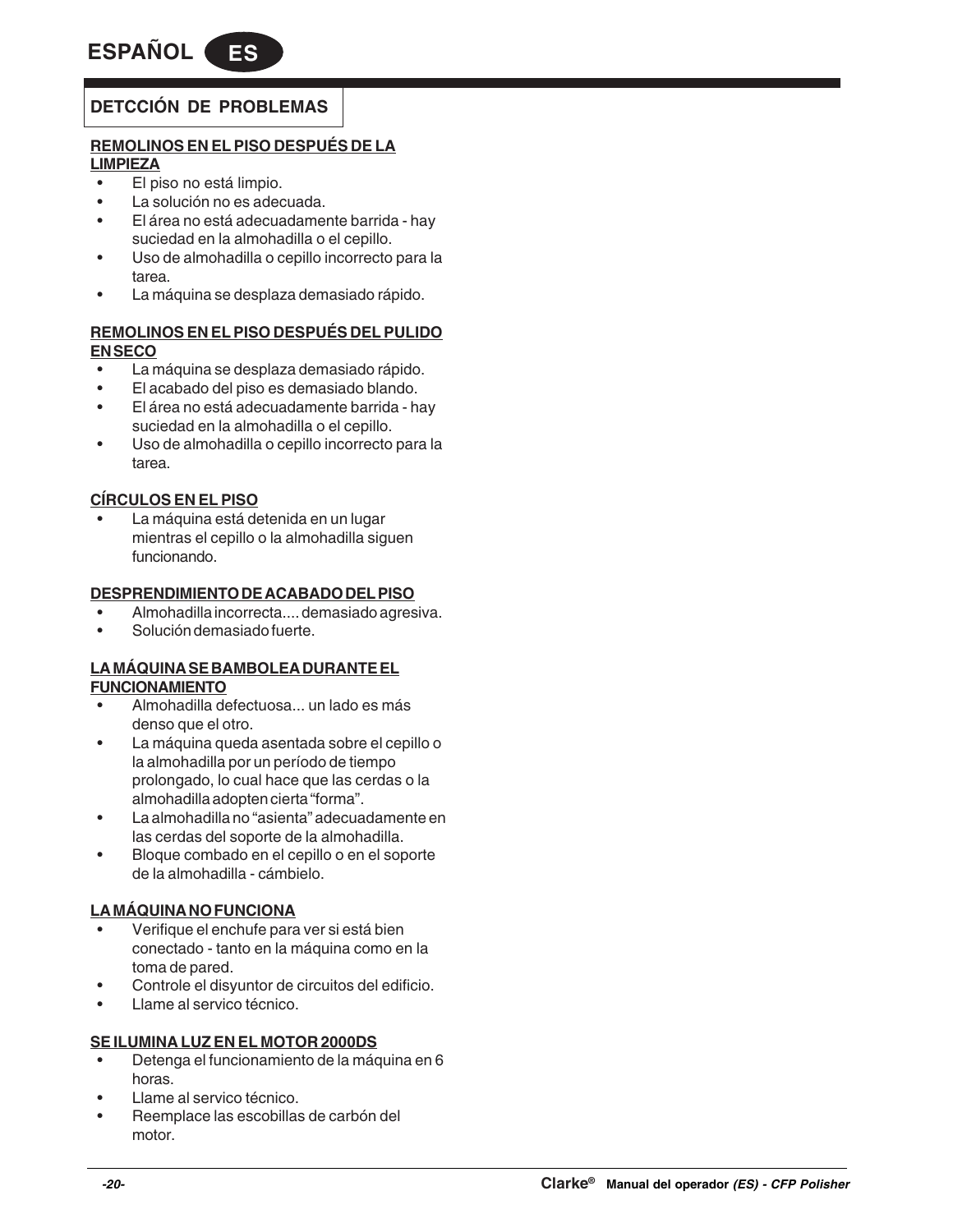

|--|--|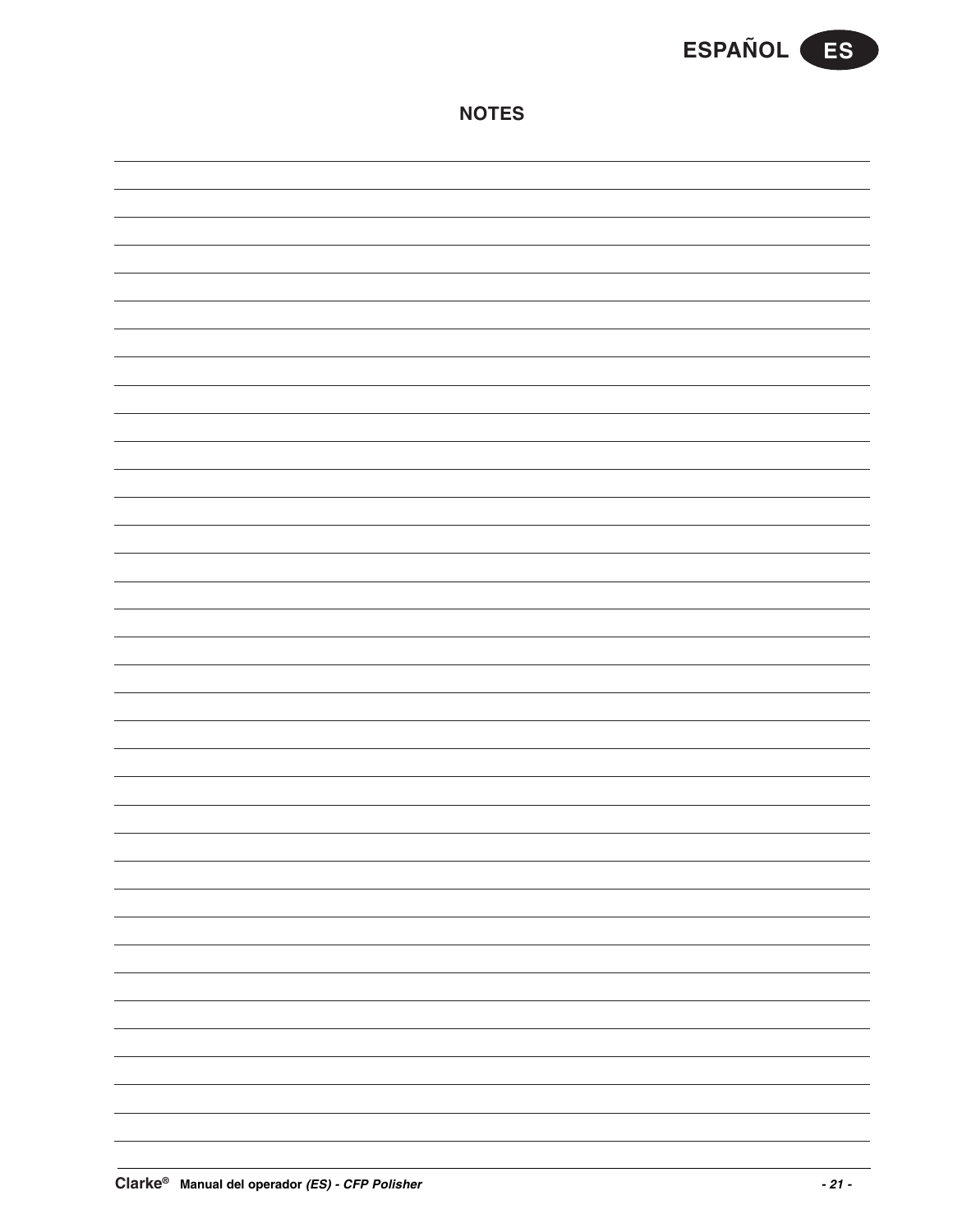

# **MANUEL D'UTILISATION**

# **LISEZ CE MANUEL**

**A ATTENTION:** Lire le manuel d'utilisation avant de faire fonctionner l'appareil. Il contient des informations importantes pour une utilisation correcte de la machine, en toute sécurité. Lisez-le complètement avant de mettre la machine en marche ou d'effectuer un entretien. A défaut, vous risqueriez de vous blesser ou de blesser d'autres membres du personnel, d'endommager sérieusement la machine ou de provoquer des dégâts dans son environnement. Avant de se servir de la machine, il est indispensable d'avoir reçu une formation. Si vous-même (ou l'opérateur) ne parlez pas français, veuillez demander (ou lui fournir) toutes les explications nécessaires. Des versions du manuel existent en d'autres langues.

Toutes les indications de direction figurant dans ce manuel sont visualisées depuis la position du conducteur, à l'arrière de la machine.

Pour toute commande de manuels, adressez-vous à votre revendeur Clarke.

# **INDEX**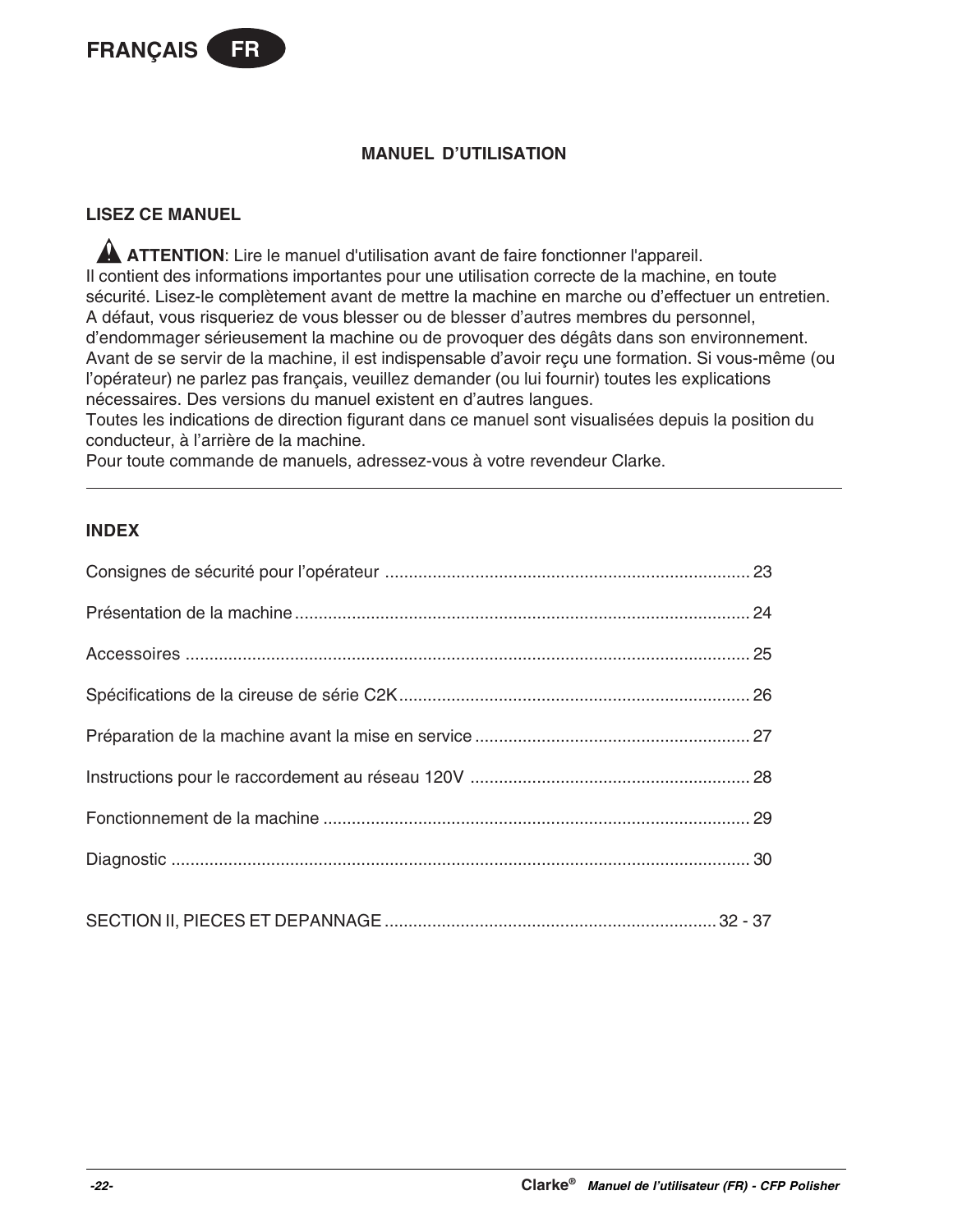# **INSTRUCTIONS POUR LA SECURITE DE L'OPERATEUR**

| WARNING              |                                   | <b>AVERTISSEMENT</b>                                                                                                                                                                                                                                                                                                                                                                                                                                                                                                                             | <b>AVISO!</b> |
|----------------------|-----------------------------------|--------------------------------------------------------------------------------------------------------------------------------------------------------------------------------------------------------------------------------------------------------------------------------------------------------------------------------------------------------------------------------------------------------------------------------------------------------------------------------------------------------------------------------------------------|---------------|
| !DANGER!             |                                   | Le non-respect des consignes précédées du mot DANGER peut occasionner des<br>blessures graves, voire entraîner la mort. Lisez et respectez toutes les consignes DAN-<br>GER figurant dans ce manuel et sur la machine.                                                                                                                                                                                                                                                                                                                           |               |
| <b>AVERTISSEMENT</b> | la machine.                       | Le non-respect des consignes AVERTISSEMENT peut entraîner des blessures pour<br>l'opérateur ou d'autres membres du personnel et/ou occasionner des dégâts matériels.<br>Lisez et respectez toutes les consignes AVERTISSEMENT figurant dans ce manuel et sur                                                                                                                                                                                                                                                                                     |               |
| <b>ATTENTION</b>     |                                   | Le non-respect des consignes signalées par le mot ATTENTION peut entraîner des<br>dégâts à la machine ou dans son environnement. Lisez et observez toutes les consignes<br>ATTENTION figurant dans ce manuel et sur la machine.                                                                                                                                                                                                                                                                                                                  |               |
| !DANGER!             |                                   | Lisez toujours ce manuel d'instructions avant de mettre la machine en service ou de<br>procéder à un entretien. A défaut, vous risqueriez de vous blesser ou de blesser des<br>collègues de travail; vous pourriez également provoquer des dégâts à la machine ou sur<br>votre lieu de travail. Vous devez avoir reçu une formation avant d'utiliser la machine. Si<br>vous (ou les membres de votre personnel) ne connaissez pas le français, veuillez vous<br>faire expliquer le manuel complètement avant de commencer à utiliser la machine. |               |
| !DANGER!             |                                   | Pour éviter tout risque d'incendie, n'utiliser que des produits de nettoyage et des cires<br>pour sol spécialement conçus pour un usage en machine                                                                                                                                                                                                                                                                                                                                                                                               |               |
| !DANGER!             |                                   | Risque d'explosion : lors du ponçage d'un parquet, un mélange explosif de particules<br>de fine poussière et d'air peut se former. Pour réduire le risque d'explosion, n'utiliser la<br>machine que dans des locaux parfaitement ventilés.                                                                                                                                                                                                                                                                                                       |               |
| !DANGER!             | machine avant chaque utilisation. | Si vous utilisez une machine avant qu'elle ne soit complètement montée, vous risquez<br>de vous blesser ou de provoquer des dégâts matériels. Ne mettez pas la machine en<br>service avant qu'elle ne soit complètement montée. Vérifiez soigneusement l'état de la                                                                                                                                                                                                                                                                              |               |
| !DANGER!             | sans surveillance.                | Si vous procédez à un entretien ou à une réparation sans avoir débranché la machine, il<br>y a risque d'électrocution. Débranchez la fiche de la prise réseau avant de commencer<br>tout entretien ou toute réparation. Débranchez toujours la fiche de la prise réseau avant<br>de changer la brosse, le disque ou tout autre accessoire et si vous laissez la machine                                                                                                                                                                          |               |
| !DANGER!             |                                   | L'utilisation d'une machine lorsque le câble d'alimentation est endommagé peut<br>provoquer une électrocution. Ne jamais utiliser la machine si le câble d'alimentation<br>est endommagé. Ne pas utiliser le câble électrique pour tirer la machine.                                                                                                                                                                                                                                                                                             |               |
| <b>AVERTISSEMENT</b> |                                   | Un entretien ou des réparations effectués par des personnes non qualifiées risque de<br>provoquer des blessures et/ou des dégâts matériels. Tous les travaux d'entretien ou<br>de réparation de la machine doivent être effectués par des techniciens qualifiés. Bien<br>veiller à ce que les fixations soient correctement serrées. Effectuer les réglages<br>conformément aux indications figurant dans le manuel.                                                                                                                             |               |
| VERTISSEMENT         |                                   | Risque de court-circuit si les composants électriques d'une machine ont été exposés<br>à l'humidité ou sont mouillés. Veillez à ce que les composants électriques soient<br>toujours secs. Essuyer soigneusement la machine après chaque utilisation.<br>Entreposer la machine dans un local sec.                                                                                                                                                                                                                                                |               |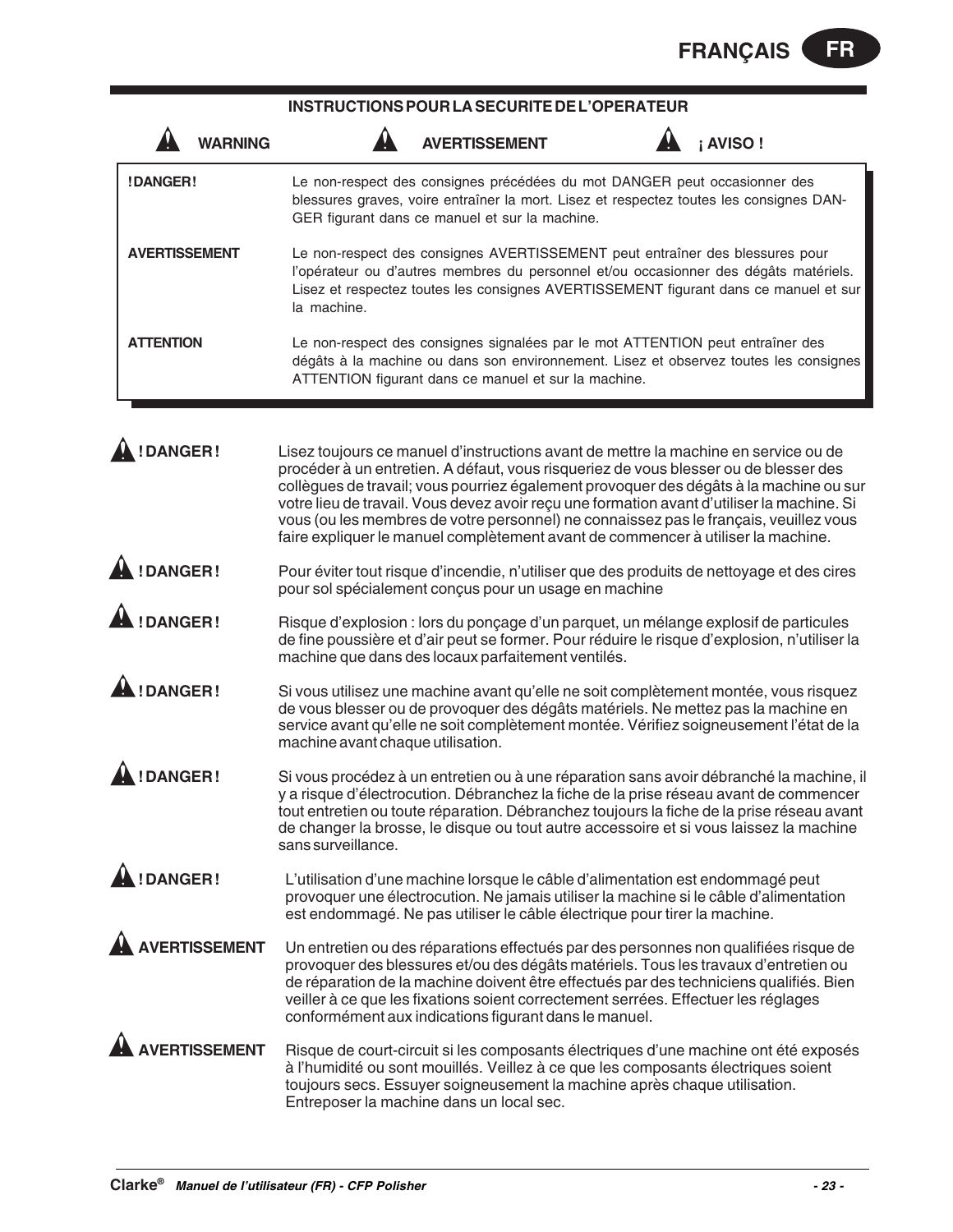# **FRANÇAIS FR**

| A AVERTISSEMENT | Utiliser toujours un câble à trois conducteurs, relié à la terre. Pour une protection |
|-----------------|---------------------------------------------------------------------------------------|
|                 | optimale, branchez la machine sur une prise réseau équipé d'un différentiel. En cas   |
|                 | de doute, veuillez faire appel à un électricien qualifié.                             |

**AVERTISSEMENT** Pour éviter d'endommager le câble d'alimentation, veillez à ce que la brosse, le disque, le porte-disque ou les roues ne touchent pas le câble, lorsque la machine fonctionne. Soulevez toujours le câble au-dessus de la machine. Ne tirez pas le câble pour faire avancer la machine.

**AVERTISSEMENT** Si vous utilisez une machine sans respecter toutes les consignes figurant sur les auto-collants et les panneaux d'instructions, vous risquez de provoquer des blessures et des dégâts matériels. Lisez toutes les indications figurant sur la machine avant la première utilisation. Vérifiez que tous les auto-collants et les instructions sont positionnés aux endroits requis . Au besoin, recommandez-en chez votre revendeur Clarke.

**AVERTISSEMENT** Ne pas utiliser cette machine comme escabeau ou comme meuble. Risque de blessure ou de dégât matériel. Ne pas utiliser la machine comme moyen de transport.

**AVERTISSEMENT** Pour éviter d'être blessé, veillez à maintenir une distance de sécurité suffisante entre les parties mobiles de la machine et vos mains ou vos pieds. Ne portez pas de vêtements amples.

**AVERTISSEMENT** Une modification abrupte de la texture du sol peut provoquer un sursaut de la machine qui échapperait ainsi momentanément au contrôle de l'opérateur, risquant de le blesser ou de blesser des personnes se trouvant à proximité immédiate. Soyez attentif à ne pas faire passer la machine d'une surface lisse sur un tapis ou sur une surface plus rugueuse. Veillez à ce que la machine n'entre pas en contact avec des prises électriques placées dans le sol, des arrêts de porte ou des entretoises, etc.

**AVERTISSEMENT** Les solutions aqueuses ou les produits de nettoyage utilisés avec ce type de machine peuvent laisser des zones humides sur le sol, qui représentent un danger potentiel pour l'opérateur ou pour d'autres personnes. Placez toujours des panneaux d'avertissement "ATTENTION" près de la surface que vous nettoyez.

**AVERTISSEMENT** Cette machine est lourde. Faites-vous aider pour la transporter ou pour la déplacer.

**NOTE: Cette machine est destinée à un usage commercial.**

# **PRESENTATION DE LA MACHINE**

**Ce produit est prévu pour une utilisation commerciale; pour le polissage, nettoyage/ polissage simultané, récurage, décapage et comme shampouineuse rotative pour moquettes.**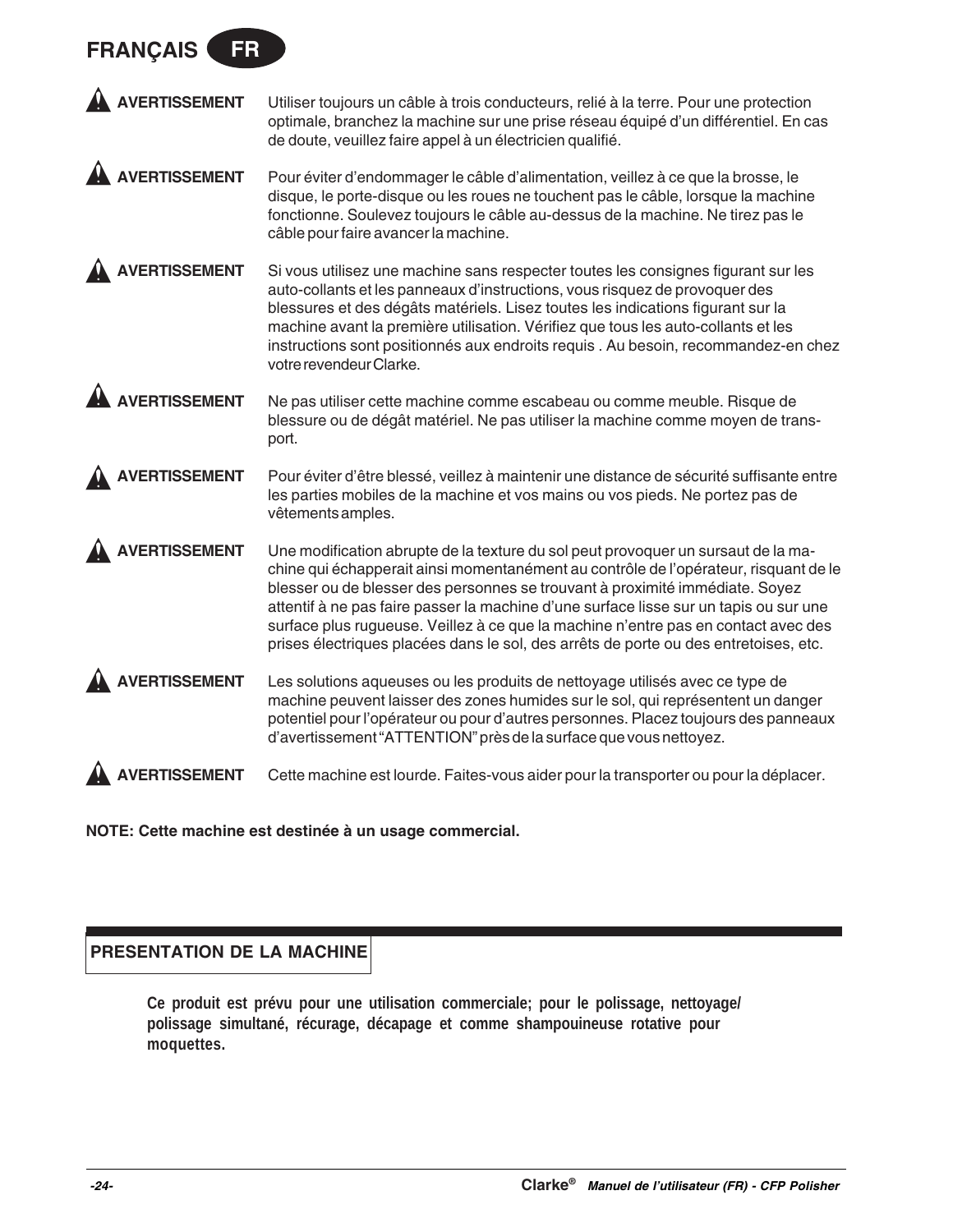# **ACCESSOIRES**

Les accessoires suivants sont disponibles:

- 1. Brosses pour cirer et polir
- 2. Brosses de récurage, avec brins en fibres naturelles ou synthétiques.
- 3. Brosses avec brins en acier
- 4. Porte-disques synthétiques
- 5. Disques synthétiques pour le polissage, le récurage, le décapage et le lustrage au tampon.
- 6. Brosses avec dos en métal ou en bois et avec gouttières pour la dispersion de solution.
- 7. Réservoir de solution
- 8. Disques de ponçage<br>9. Kit d'accessoires pou
- 9. Kit d'accessoires pour le lustrage par pulvérisation au tampon.

| <b>ModèleCFP</b>                               | 130          | 170          | 1700         | <b>1700DS</b> | 200          | 2000         | <b>2000DS</b> |
|------------------------------------------------|--------------|--------------|--------------|---------------|--------------|--------------|---------------|
| Ensemble de réservoir de solution              | 53853A       | 53853A       | 53853A       | 53853A        | 53853A       | 53853A       | 53853A        |
| Poids du Kit (10 lb.)                          |              |              | 11022A       |               | -----------  | 11022A       |               |
| Brosse de récurage en polypropylène            | 30768A       | 51705A       | 51705A       | 51705A        | 51707A       | 51707A       | 51707A        |
| Porte-disque Super Grip                        | 30770A       | 37008A       | 37008A       | 37008A        | 37011A       | 37011A       | 37011A        |
| Brosse nylon pour tapis                        |              | -----------  | 51499A       |               |              |              |               |
| Porte-disque grande vitesse                    | ------------ | ------------ | ------------ | -----------   | -----------  | ------------ | 17518A        |
| Disque d'abrasif                               |              | -----------  | 460215       | -----------   |              |              |               |
| Brosse dure abrasive                           |              | 51444A       | 51444A       |               | 51446A       | 51446A       |               |
| La granulation en nylon, broussailles moyennes | 30769A       | ------------ | ------------ |               |              |              |               |
| Brosse brins d'acier                           | 30767A       | 460918       | 460918       | -----------   | 480924       | 480924       |               |
| Brosse de récurage Capture pour tapis          | -----------  | ------------ | 11405A       | ------------  | ------------ | 11406A       |               |
| Poudre "Capture"                               |              | -----------  | 52473A       | -----------   | ------------ | 52473A       |               |
| Jupe de Capture                                | -----------  | ------------ | 67307A       | -----------   | -----------  | 67308A       | -----------   |
| Ensemble de meulage                            |              |              |              |               |              |              |               |
| (avec 6 pierres à grain moyen)                 |              |              | 500212       |               |              |              |               |
| Pierres à grain moyen (6 nécessaires)          |              | -----------  | 451212       | -----------   |              |              |               |
| Pierres à gros grain (6 nécessaires)           |              | -----------  | 451305       | -----------   |              |              |               |
| Brosse à polir                                 | 30766A       | 460908       | 460908       | 460908        | 480916       | 480916       | 480916        |
| Tampons de décapage haut rendement (5)         |              | 975302       | 975302       | 975302        | 975305       | 975305       | 975305        |
| Tampons de décapage noirs (5)                  | 976142       | 976158       | 976158       | 976158        | 976170       | 976170       | 976170        |
| Tampons de décapage marrons (5)                | 976035       | 976055       | 976055       | 976055        | 976070       | 976070       | 976070        |
| Tampons de nettoyage bleus (5)                 | 976034       | 976054       | 976054       | 976054        | 976069       | 976069       | 976069        |
| Tampons lustreurs rouges (5)                   | 976032       | 976053       | 976053       | 976053        | 976068       | 976068       | 976068        |
| Tampons de polissage blancs (5)                | 976031       | 976052       | 976052       | 976052        | 976067       | 976067       | 976067        |
| Bague de projection                            | -----------  | 30712A       | 30712A       | 30712A        | 30713A       | 30713A       | 30713A        |
| Porte-disque en crin court                     | 30758A       | 30638A       | 30638A       | 30638A        | 30639A       | 30639A       | 30639A        |
| Support de retenue du patin (s'adapte          |              |              |              |               |              |              |               |
| sur la pièce ci-dessus)                        | 50527A       | 50527A       | 50527A       | 50527A        | 50527A       | 50527A       | 50527A        |
| Vis (pour pièce ci-dessus) (3)                 | 80242A       | 80242A       | 80242A       | 80242A        | 80242A       | 80242A       | 80242A        |
| Dispostif de retenue (LH Gray, s'adapte        |              |              |              |               |              |              |               |
| sur la pièce ci-dessus)                        | 56927A       | 56927A       | 56927A       | 56927A        | 56927A       | 56927A       | 56927A        |

**AVERTISSEMENT: N'utiliser que les brosses et accessoires fournis par le fabricant.**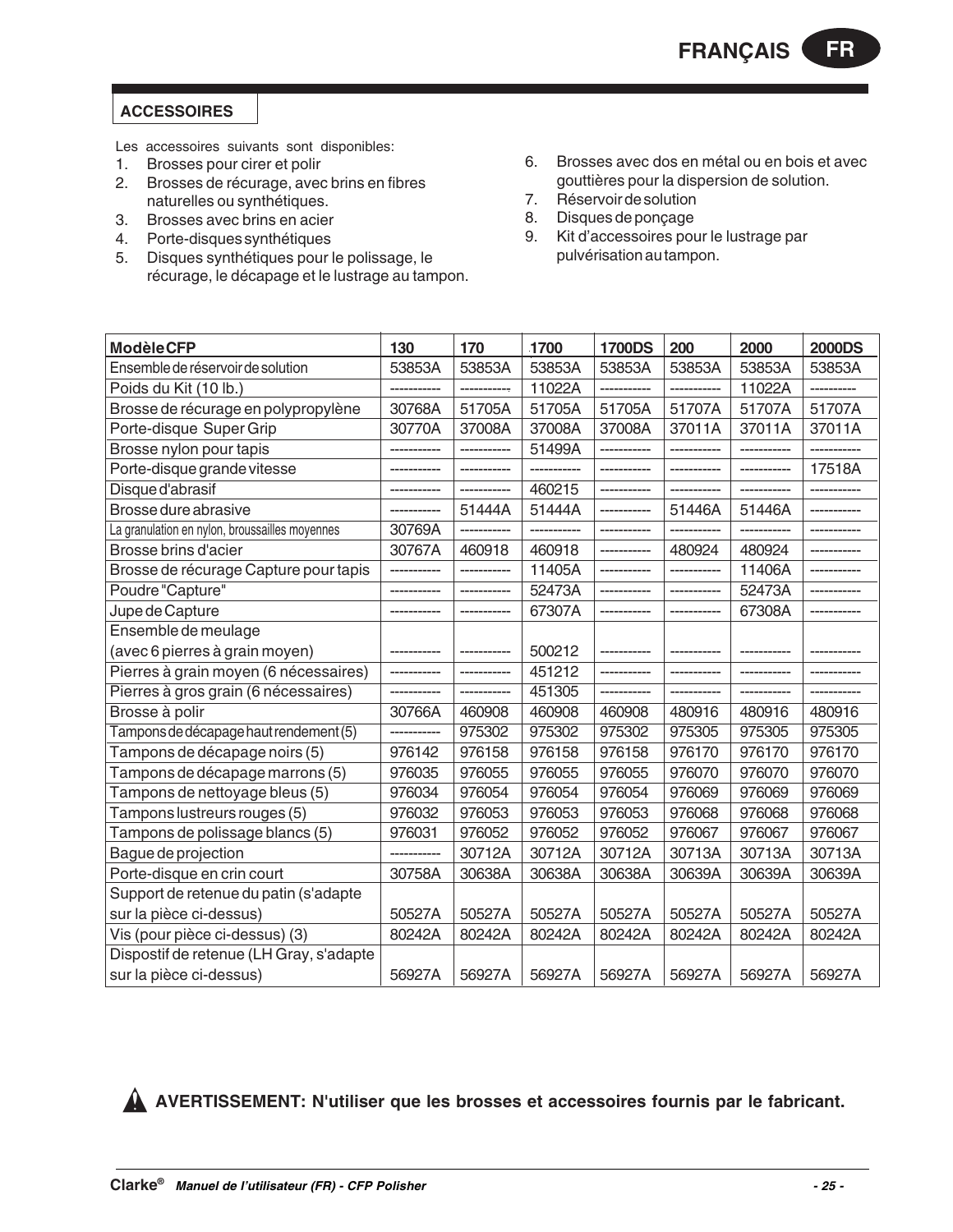# **Spécifications de la cireuse de CFP**

| <u>Modèle</u>           | <b>CFP130</b>         |
|-------------------------|-----------------------|
| Numéro de code          | 01281A                |
| Tension (volts)         | 120                   |
| Fréquence (Hz)          | 60                    |
| Courant (Amps)          | 12.6                  |
| Vitesse du patin/brosse | 175 rpm               |
| Tailee du patin/brosse  | 13" (33 cm)           |
| Puissance               | 1 hp (0.75 kW)        |
| Transmission            | 2-étages planétaires  |
| Longueur du câble       | $\overline{50'}(15m)$ |
| Tube poignée            | Aciertubulaire        |
| Base                    | Aluminium moulé       |
| Hauteur avec poignée    | 46" (117 cm)          |
| Poids (avec câble)      | 81 lbs. (36.8 kg)     |

| <b>Modèle</b>           | <b>CFP170</b>                                | <b>CFP170</b>                          | <b>CFP1700</b>  | <b>CFP1700</b> | <b>CFP1700DS</b> |  |  |
|-------------------------|----------------------------------------------|----------------------------------------|-----------------|----------------|------------------|--|--|
| Numéro de code          | 01280A                                       | 01310A                                 | 01320A          | 01350A         | 01431A           |  |  |
| Tension (volts)         | 120                                          | 230                                    | 120             | 230            | 120              |  |  |
| Fréquence (Hz)          | 60                                           | 50                                     | 60              | 50             | 60               |  |  |
| Courant (Amps)          | 12.6                                         | 6.8                                    | 15              | 8.3            | 15/15            |  |  |
| Vitesse du patin/brosse | $175$ rpm                                    | $145$ rpm                              | 175 rpm         | $145$ rpm      | 180/320 rpm      |  |  |
| Tailee du patin/brosse  | $(43 \text{ cm})$<br>17"                     |                                        |                 |                |                  |  |  |
| Puissance               | $0.75$ kW<br>1.1 kW                          |                                        |                 |                | $0.67 / 1.1$ kW  |  |  |
| Transmission            | 2-étages planétaires<br>3-étages planétaires |                                        |                 |                |                  |  |  |
| Longueur du câble       |                                              | $50'$ (15 m)                           |                 |                |                  |  |  |
| Tube poignée            |                                              |                                        | Acier tubulaire |                |                  |  |  |
| Base                    | Aluminium moulé                              |                                        |                 |                |                  |  |  |
| Hauteur avec poignée    | 46" (117 cm)                                 |                                        |                 |                |                  |  |  |
| Poids (avec câble)      |                                              | 83 lbs. (37.7 kg)<br>91 lbs. (41.1 kg) |                 |                | 77 lbs. (35 kg)  |  |  |

| <b>Modèle</b>           | <b>CFP 200</b>    | <b>CFP 200</b>       | <b>CFP 2000</b>            | <b>CFP 2000</b>      | <b>CFP 2000DS</b> |
|-------------------------|-------------------|----------------------|----------------------------|----------------------|-------------------|
| Numéro de code          | 01360A            | 01390A               | 01400A                     | 01401A               | 01430A            |
| Tension (volts)         | 120               | 230                  | 120                        | 230                  | 120               |
| Fréquence (Hz)          | 60                | 50                   | 60                         | 50                   | 60                |
| Courant (Amps)          | 12.6              | 6.8                  | 15                         | 8.5                  | 15/15             |
| Vitesse du patin/brosse | 175 rpm           | 145 rpm              | 175 rpm                    | 145rpm               | 180 / 320 rpm     |
| Tailee du patin/brosse  |                   |                      | 20" (51 cm)                |                      |                   |
| Puissance               | 0.75 kW           |                      |                            | 1.1 kW               | 0.67 / 1.1 kW     |
| Transmission            |                   | 2-étages planétaires |                            | 3-étages planétaires |                   |
| Longueur du câble       |                   |                      | $50'$ (15 m)               |                      |                   |
| Tube poignée            |                   |                      | Acier tubulaire            |                      |                   |
| <b>Base</b>             |                   |                      | Aluminium moulé            |                      |                   |
| Hauteur avec poignée    |                   |                      | $\overline{46}$ " (117 cm) |                      |                   |
| Poids (avec câble)      | 87 lbs. (39.5 kg) |                      |                            | 95 lbs. (43.1 kg)    | 81 lbs.(36.8 kg)  |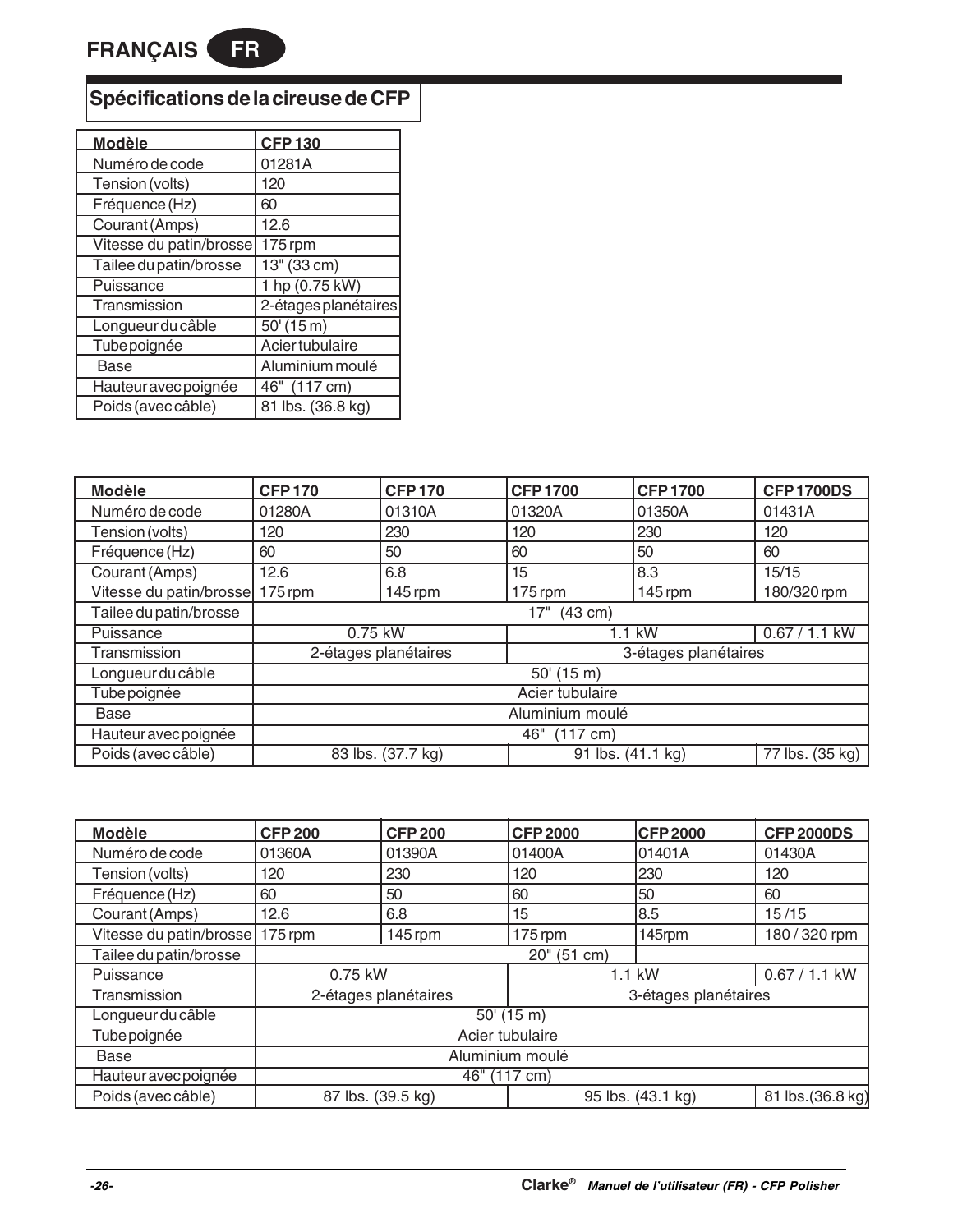# **PREPARATION DE LA MACHINE AVANT LA MISE EN SERVICE**

# **DÉBALLER LA MACHINE**

Lorsque la machine vous est livrée, contrôlez minutieusement que la boîte d'emballage et la machine ne présentent aucun dommage. Si elles sont endommagées, conservez la boîte d'emballage afin qu'elle puisse être inspectée. Contactez immédiatement le service d'entretien Clarke.

# **CONNAÎTRE VOTRE MACHINE (Figure 1)**

- 1 Prises de la poignée de l'opérateur
- 2 Bouton de verrouillage de sécurité du levier d'interrupteur
- 3 Leviers d'interrupteur Appuyer MARCHE / Relâcher - ARRÊT
- 4 Levier de dégagement de la poignée
- 5 Câble d'alimentation
- 6 Manette de commande<br>7 Pince pour câble
- Pince pour câble

**¡AVERTISSEMENT! Cette machine contient des pièces mobiles. Afin de réduire le risque de blessures, déconnectez toujours le câble d'alimentation avant de procéder à l'entretien.**

# **INSTALLER LE SUPPORT DE LA BROSSE OU PATIN**

Alignez les tenons sur les fentes correspondantes dans le support de la brosse ou patin, et tournez le support dans le sens inverse des aiguilles d'une montre pour le bloquer fermenement en place (figure 2). Pour retirer le support de la brosse ou patin, tournez-le fermement et rapidement dans le sens des aiguilies d'une montre.

**¡ATTENTION! L'utilisation d'une brosse ou du patin incorrect sur cette machine risque d'endommager le sol ou de provoquer une surchauffe du moteur.**



**Figure 1**





# **Clarke® Manuel de l'utilisateur (FR) - CFP Polisher - 27 -**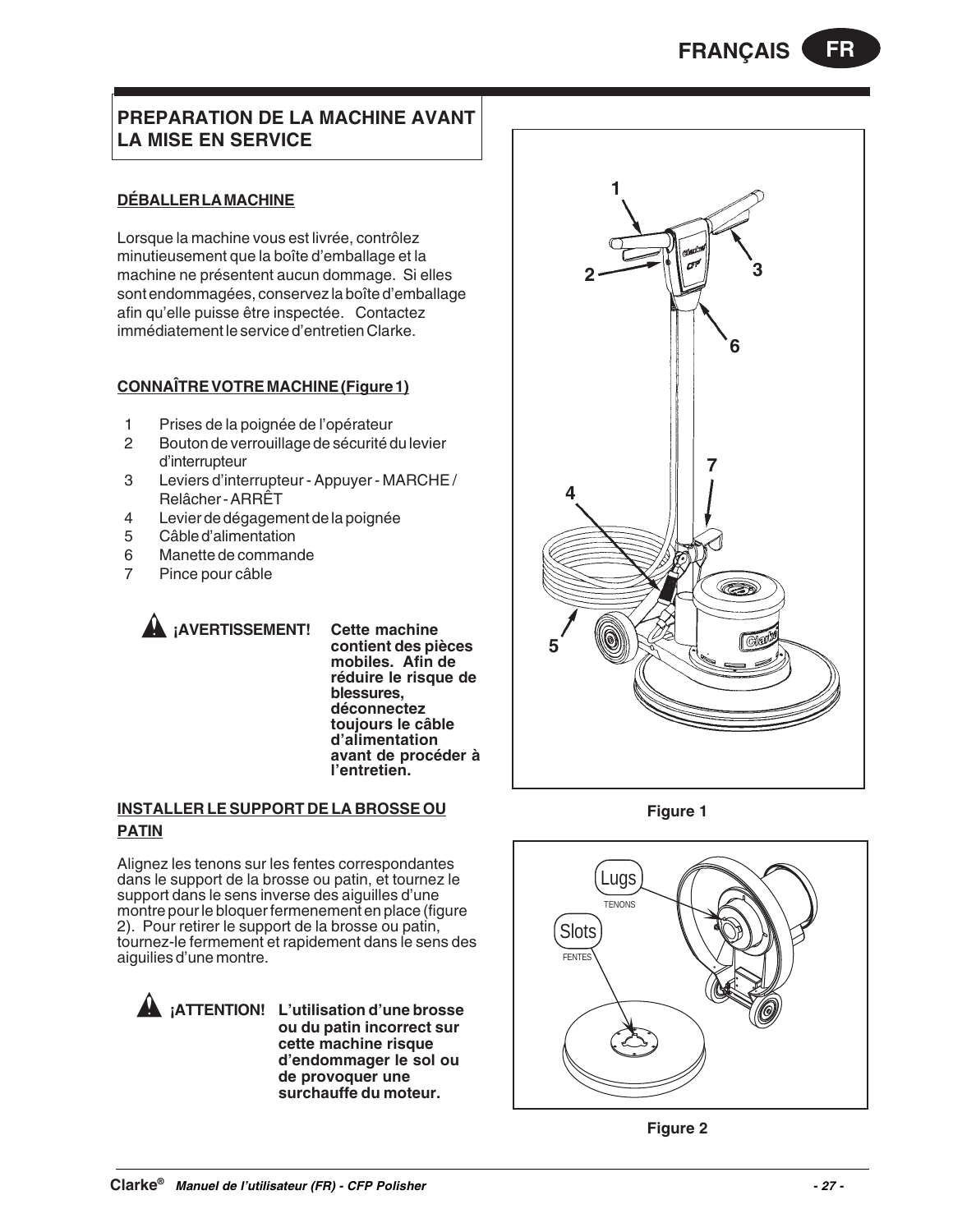# **MACHINES 120 V.**

# **INSTRUCTIONS POUR LE RACCORDEMENT ELECTRIQUE**

Cette machine doit être mise à la terre. En cas de dysfonctionnement ou de panne, le fil de terre constitue un chemin de moindre résistance qui permet le passage du courant, réduisant ainsi le risque de choc électrique. La machine est munie d'un câble d'alimentation à trois conducteurs et d'une fiche à trois broches, dont une sert à la mise à la terre. La fiche ne peut être branchée que dans une prise réglementaire, reliée à la terre selon les règles de l'art et qui satisfait à tous les règlements locaux.

**AVERTISSEMENT: Une mise à la terre incorrecte peut provoquer un choc électrique. Si vous avez le moindre doute quant à la mise à la terre de votre prise réseau, faites-la vérifier par un électricien ou un technicien agréé. Ne modifiez jamais la fiche fournie avec la machine. Si la fiche ne rentre pas dans la prise réseau dont vous disposez, faites installer une prise adéquate par un électricien agréé.**

Cette machine doit être utilisée sur un circuit d'une puissance nominale de 120 V. Elle est munie d'une fiche avec broche de mise à la terre semblable à celle illustrée à la figure 3b. Vérifiez que la prise à laquelle la machine doit être raccordée présente une configuration correspondant à la fiche. N'utilisez pas d'adaptateur.

**AVERTISSEMENT: Pour éviter tout risque de choc électrique, protégez la machine de la pluie. Entreposez-la dans un local sec.**

**AVERTISSEMENT: Pour éviter tout risque d'électrocution, connectez la machine sur un réseau à trois conducteurs, relié à la terre et muni d'un différentiel. En cas de doute, adressez-vous à un électricien agréé.**

**AVERTISSEMENT:Ne jamais casser, enlever ou couper la broche de mise à la terre. Si la prise ne correspond pas à la fiche, faire appel à un électricien agréé.**

**AVERTISSEMENT:Si le câble d'alimentation est usé, endommagé ou entaillé, faites-le remplacer immédiatement par un technicien agréé.**

#### ALLONGES

N'utiliser qu'une allonge à trois conducteurs, dont un de mise à la terre, munie d'une fiche à trois broches et d'un connecteur à trois orifices. La machine est équipée d'un câble d'alimentation de 14 AWG (American Wire Gauge) de section.

**! AVERTISSEMENT ! Utilisez un câble de rallonge d'une section de 12 AWG. N'utilisez pas de rallonge d'une longueur supérieure à 50 pieds. Ne raccordez jamais deux rallonges.**



**Figure 3**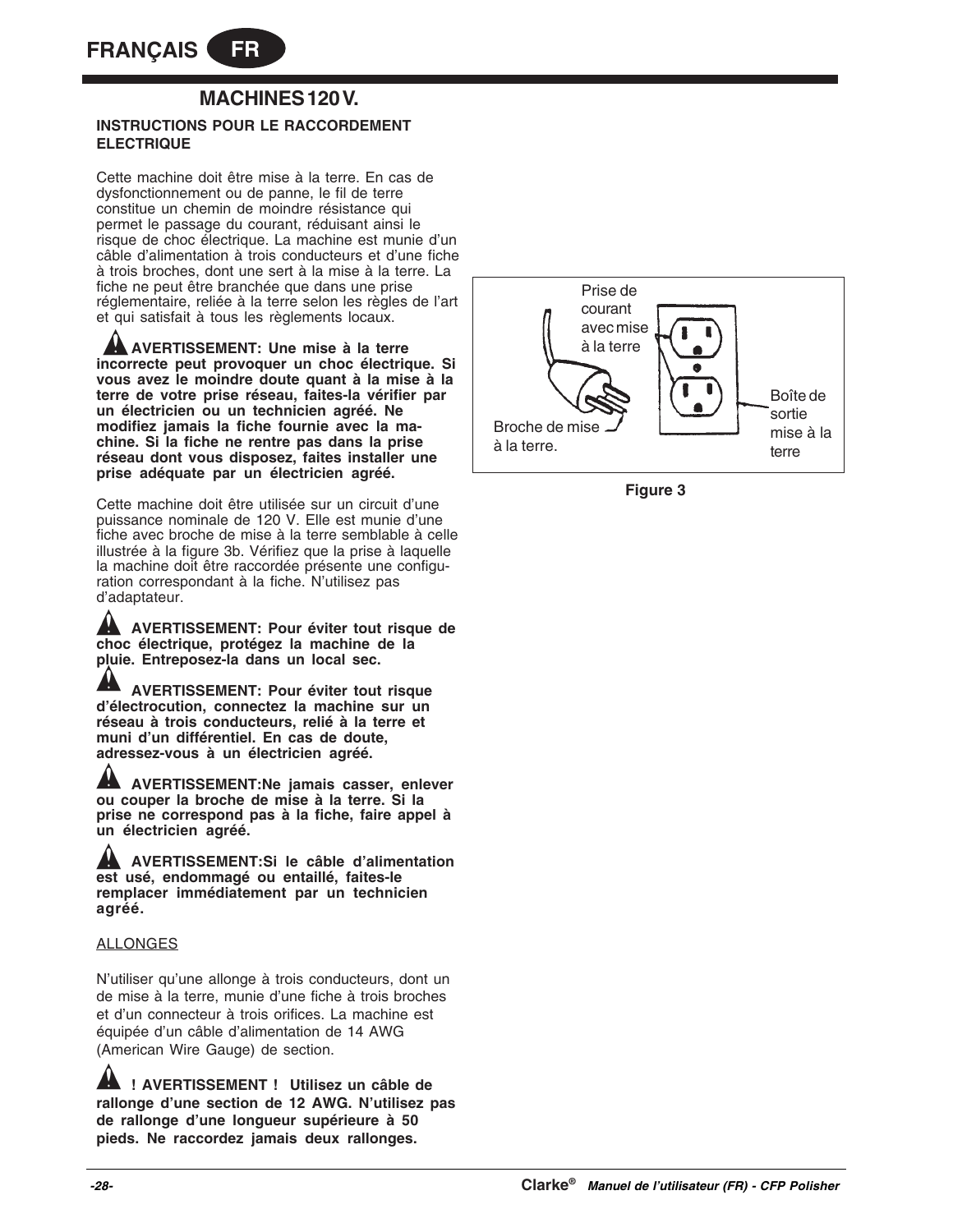# **MISE EN SERVICE DE LA MACHINE**

#### **FONCTIONNEMENT (Figure 4)**

- 1 Désenroulez le câble d'alimentation (5) et branchez-le à une prise correctement mise à la terre.
- 2 Tirez sur le levier de dégagement de la poignée (4). Appuyez sur la poignée de l'opérateur (6) vers le bas jusqu'aux vos bras soient presque droits. Appuyez sur le levier de dégagement de la poignée (4) pour le bloquer fermement en place.
- 3 Tirez sur la poignée de l'opérateur (6) jusqu'à ce que la brosse (ou le patin) soit à plat sur le sol.
- **¡AVERTISSEMENT! Soyez prêt à contrôler la machine dès que le moteur démarre. Un léger mouvement de la poignée vers le haut ou vers le bas déplacera la machine latéralement. Soulevez la poignée pour aller vers la droite. Abaissez la poignée pour aller vers la gauche.**
- - **¡ATTENTION! Déplacez immédiatement la machine d'avant en arrière. Gardez la machine en mouvement pendant que le moteur est en fonctionnement afin d'éviter que le sol ou la moquette ne soient endommagés.**
- 4 Tenez fermement une des prises de la poignée de l'opérateur (1), poussez le bouton de verrouillage de sécurite (2) puis appuyez sur les leviers d'interrupteur (3) pour faire démarrer le moteur. N.B.: Lorsque les leviers d'interrupteur (3) sont relâchés, la machine s'éteint immédiatement.
- N. B. : Lorsque vous effectuez un nettoyage/poilssage simultanés contrôlez le patin toutes les 15 minutes pour éviter l'accumulation de poussière et de cire. Si le patin est sale, tournez-le pour exposer le côté propre ou installez un nouveau patin.

#### **APRÈS UTILISATION (Figure 4)**

- 1 Placez le poignée de l'opérateur (6) en position verticale et débranchez le câble d'alimentation (5). Enroulez le câble d'alimentation (5) autour des prises de la poignée de l'opérateur (1) et de la pince pour câble (7).
- 2 Retirez de la machine le support du patin ou de la brosse. Nettoyez le patin ou la brosse et mettez-le à sécher. Attendre que les patins de nettoyage soient complètement secs avant de les réutiliser. Stockez les supports des brosses et patins à l'écart de la machine. Ne conservez jamais la machine avec le support de brosse ou de patin sur la machine.
- 3 Essuyez l'ensemble de la machine avec un chiffon humide propre. Nettoyez le dessous du boîtier de la brosse après toute utilisation humide.
- 4 Inspectez la totalité de la machine ainsi que tous les accessories pour contrôler qu'ils ne sont pas endommagés. Effectuez toute réparation ou entretien requis avant de ranger la machine.
- 5 Conservez la machine dans un lieu propre et sec, avec la poignée de l'opérateur (6) verrouillée en position verticale.



**Figure 4**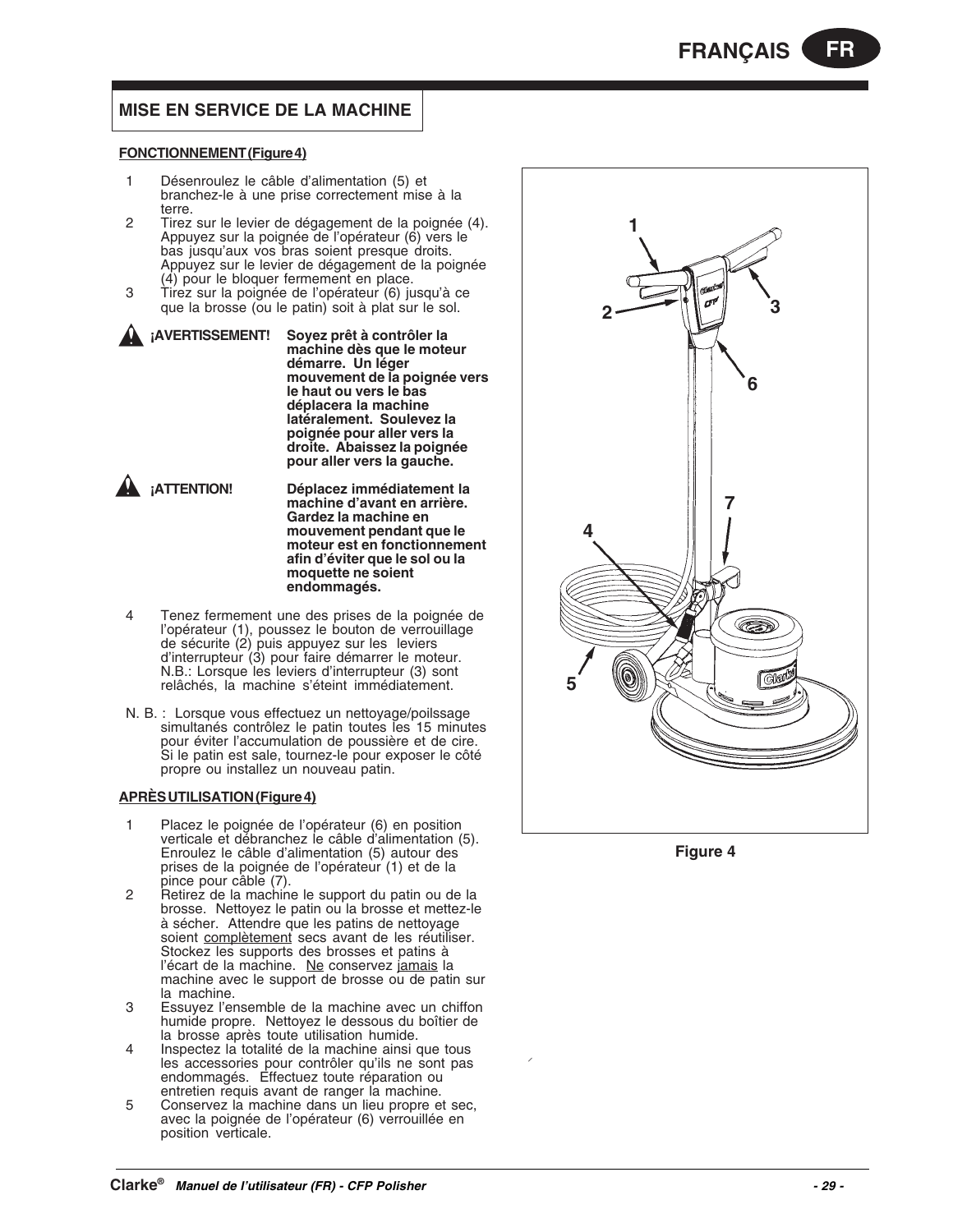# **DIAGNOSTIC**

# **TRACES SUR LE SOL APRÈS RÉCURAGE**

- Le sol n'est pas propre.
- Solution incorrecte.
- Le zone n'a pas été correctement balayée débris sur le patin ou la brosse.
- Patin ou brosse incorrect pour la tâche.
- Déplacement trop rapide de la machine.

# **TRACES SUR LE SOL APRÈS NETTOYAGE A SEC**

- Déplacement trop rapide de la machine.
- Finition du sol trop souple.
- La zone n'a pas été correctement balayée-debris sur le patin ou la brosse.
- Patin ou brosse incorrect pour la tâche.

# **CERCLES SUR LE SOL**

La machine est restée immobile pendant que la brosse ou le patin était en fonctionnement.

# **FINITION DU SOL ENLEVEE**

- Patin incorrect... trop agressif.
- Solution trop décapante.

#### **LA MACHINE OSCILLE AU COURS DE L'OPÉRATION**

- Patin défectueux... un côté est plus dense que l'autre.
- La machine est restée appuyée sur la brosse ou patin pendant trop longtemps, causant aux poils de la brosse ou au patin de prendre une forme incorrecte.
- Le patin n'est pas placé correctement sur les poils du support du patin.
- Bloc faussé sur le support de la brosse ou patin le remplacer.

# **LA MACHINE NE FONCTIONNE PAS**

- Contrôlez que la prise est connectée correctement - sur la machine et la prise murale.
- Contrôlez le coupe-circuit du bâtiment.
- Contactez le service de réparation.

# **LE TÉMOIN LUMINEUX DU MOTEUR 2000DS S'ALLUME**

- Cessez d'utiliser la machine dans les 6 heures.
- Contactez le service de réparation.
- Remplacez les balais en carbone du moteur.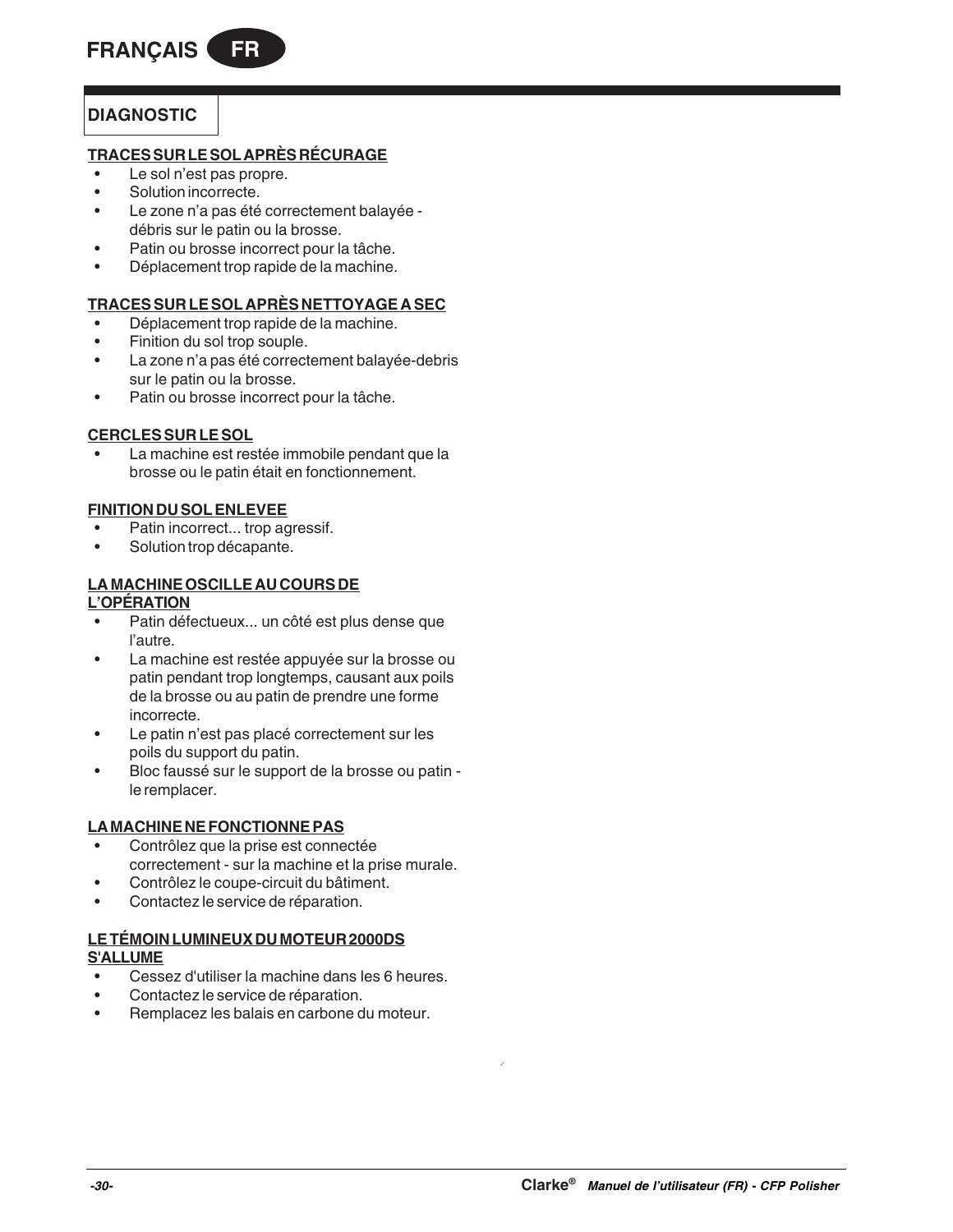

(70880A)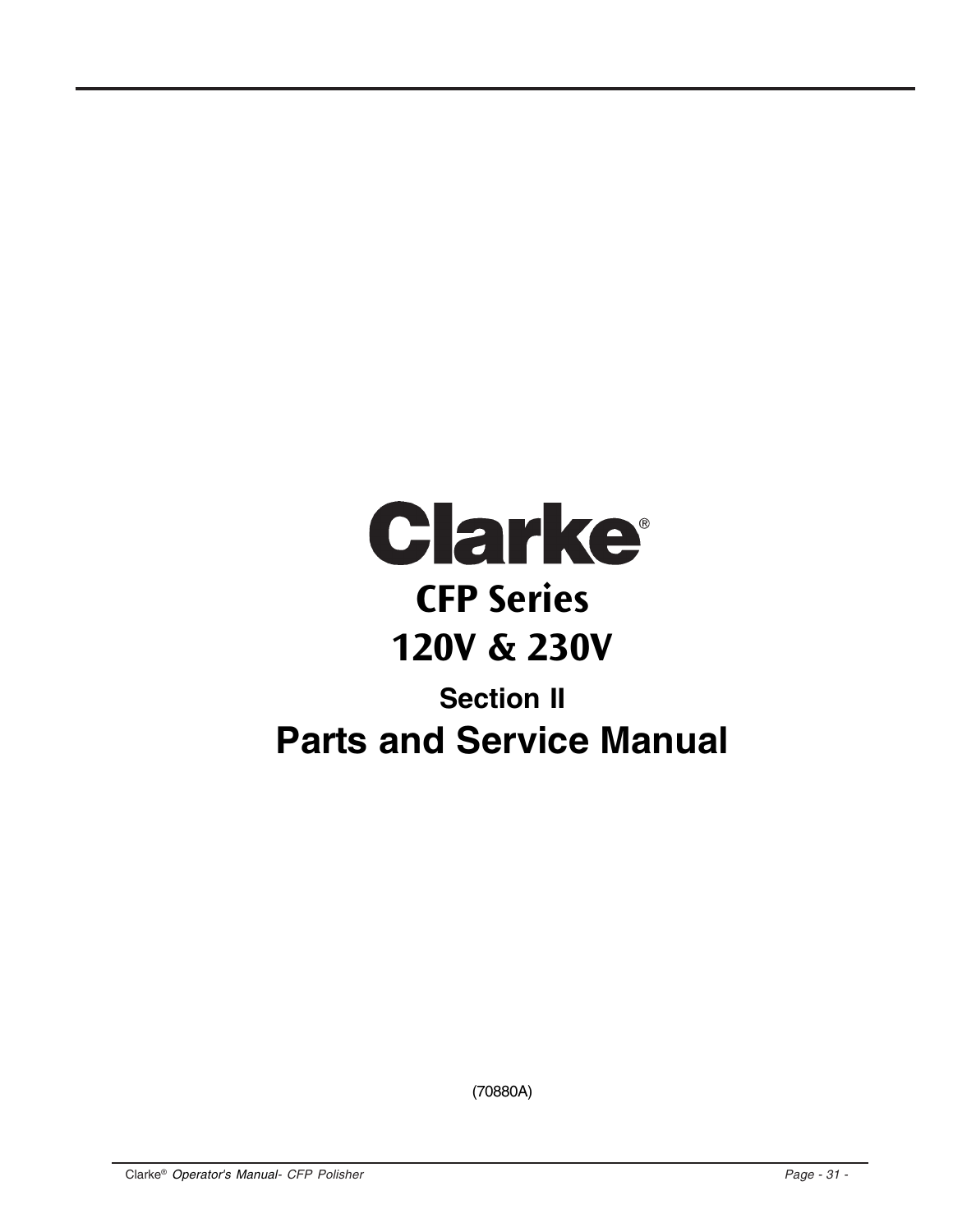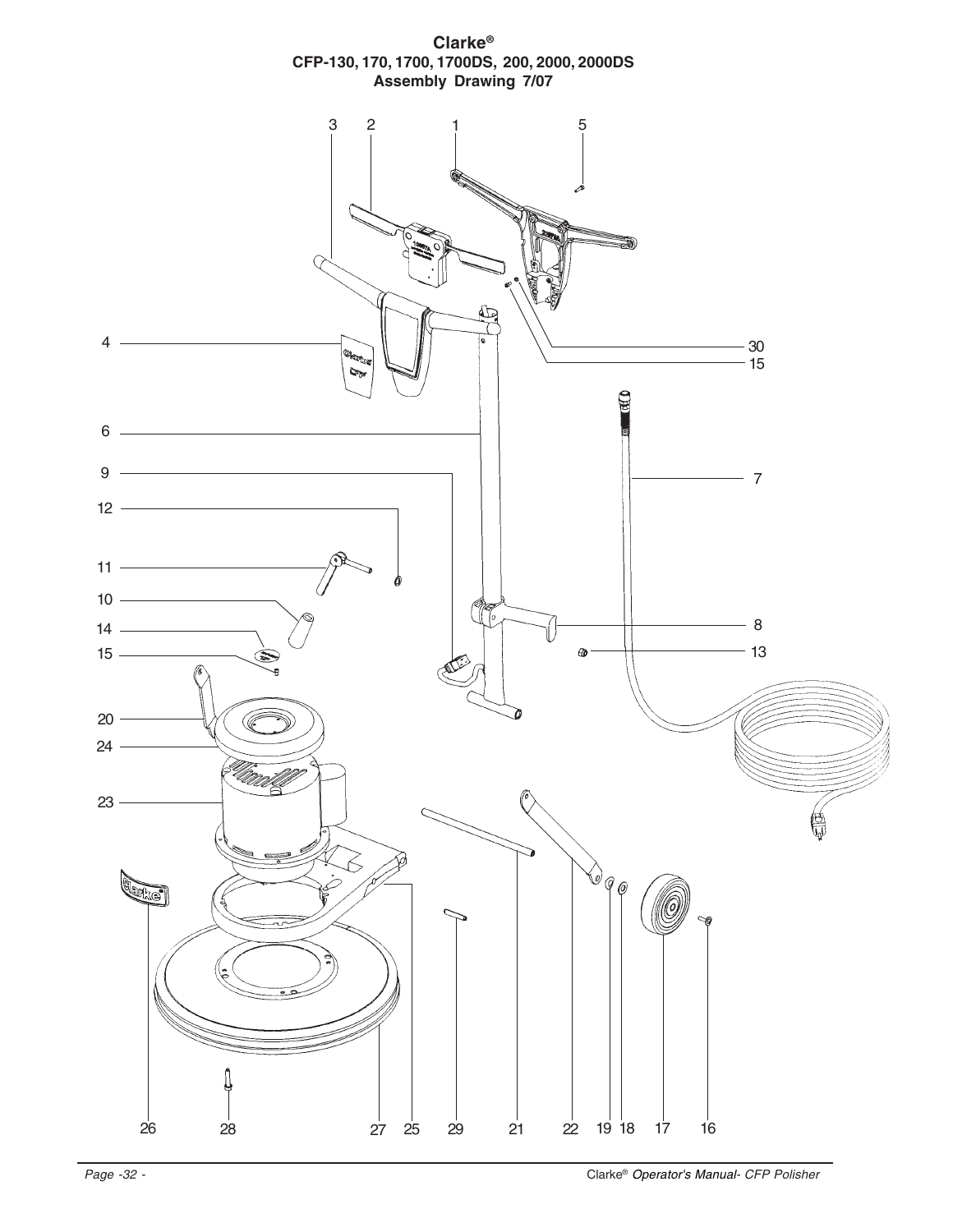# **Clarke® CFP-130, 170, 1700, 1700DS, 200, 2000, 2000DS Assembly Drawing Parts List 7/07**

| Ref. | Part No.  | <b>Description</b>                                          | Qty.           |                   |
|------|-----------|-------------------------------------------------------------|----------------|-------------------|
| 1    | 21075A    | Handle, Back                                                | 1              |                   |
| 2    | 10687A    | Module, Interlock                                           | 1              |                   |
| 3    | 21074A    | Handle, Front                                               | 1              |                   |
| 4    | 71020A    | Label, Handle                                               | 1              |                   |
| 5    | 80284A    | Screw, 10-32 x 3/4                                          | 6              |                   |
| 6    | 61373A    | Tube, Handle                                                | 1              |                   |
| 7    | 40788A    | Cord, 14/3 x 50'                                            | 1              |                   |
| 7Α   | 467504    | <b>Strain Relief</b>                                        | (1)            |                   |
| 7В   | 47711A    | <b>TerminalFIFQD</b>                                        | (2)            |                   |
| 8    | 50781A    | Clamp, Handle                                               | 1              |                   |
| 9    | 40789A    | Cord, Interconnect                                          | 1              |                   |
| 10   |           | Grip, Handle                                                | 1              |                   |
|      | 56057675  |                                                             | 1              |                   |
| 11   | 441401    | Cam, Assembly                                               |                |                   |
| 11A  | 441301    | Bolt, Cam Lock                                              | (1)            |                   |
| 11B  | 461404    | Cam, Locking                                                | (1)            |                   |
| 11C  | 53662A    | Pin, Coiled                                                 | (1)            |                   |
| 12   | 980349    | Washer, Wear                                                | 1              |                   |
| 13   | 920342    | Nut, 3/8-16 ESNA                                            | 1              |                   |
| 14A  | 71168A    | Label (CFP-130 120/60)                                      | 1              |                   |
| 14B  | 71021A    | Label (CFP-170 120/60)                                      | 1              |                   |
| 14C  | 71022A    | Label (CFP-170230/50)                                       | 1              |                   |
| 14D  | 71023A    | Label (CFP-1700 120/60)                                     | 1              |                   |
| 14E  | 71024A    | Label (CFP-1700230/50)                                      | 1              |                   |
| 14F  | 71427A    | Label (CFP-1700DS 120/60)                                   | 1              |                   |
| 14G  | 71025A    | Label (CFP-200 120/60)                                      | 1              |                   |
| 14H  | 71026A    | Label (CFP-200230/50)                                       | 1              |                   |
| 141  | 71027A    | Label (CFP-2000 120/60)                                     | 1              |                   |
| 14J  | 71429A    | Label (CFP-2000230/50)                                      | 1              |                   |
| 14H  | 71028A    | Label (CFP-2000DS 120/60)                                   | 1              |                   |
| 15   | 80290A    | Screw, 10-32 x 3/8                                          | 5              |                   |
| 16   | 80292A    | Screw, 1/4-20 x 1                                           | $\overline{c}$ |                   |
| 17   | 56201018  | Wheel                                                       | $\overline{c}$ |                   |
| 18   | 980648    | Washer, 17/32 x 1 1/16 Plain                                | $\overline{2}$ |                   |
| 19   | 80295A    | Washer, Bowed                                               | $\overline{c}$ |                   |
| 20   | 61741A    | Link Arm-Right                                              | 1              |                   |
| 21   | 61725A    | Axle                                                        | 1              |                   |
|      |           |                                                             | 1              |                   |
| 22   | 61740A    | Link Arm-Left<br>Motor/Gbx (CFP-130, 170, 200, 1700, 2000)  | 1              |                   |
| 23A  | Pg. 30,31 |                                                             |                |                   |
| 23B  | Pg. 32,33 | Motor/Gearbox (CFP-1700DS, 2000DS)                          | 1              |                   |
| 24A  | 61716A    | Drip Cover (CFP-130, 170, 200, 1700, 2000)                  | 1              |                   |
| 24B  | 61717A    | Drip Cover (CFP-1700DS, 2000DS)                             | 1              |                   |
| 25   | 21088A    | Mainframe                                                   | 1              |                   |
| 26   | 73323A    | Label, Motor Clarke                                         | 1              |                   |
| 27A  | 61844A    | Housing (CFP-130)                                           | 1              |                   |
|      | 50972A    | Bumper (CFP-130)                                            | 1              |                   |
| 27B  | 11006A    | Housing, Asm. (CFP-170, 1700, 1700DS)                       | 1              |                   |
|      | 61715A    | Housing (CFP-170, 1700, 1700DS)                             | (1)            |                   |
|      | 30381A    | Bumper (CFP-170, 1700, 1700DS)                              | (1)            |                   |
| 27C  | 11007A    | Housing, Assembly (CFP-200, 2000)                           | ī              | See "Accessories" |
|      | 61714A    | Housing (CFP-200, 2000)                                     | (1)            |                   |
|      | 50784A    | Bumper (CFP-200, 2000)                                      | (1)            |                   |
| 28   | 80294A    | Screw, 5/16 - 18                                            | 4              |                   |
| 29   | 53833A    | Pin, Split 1/2                                              | $\mathbf 2$    |                   |
|      |           | Washer, Flat#10                                             | 1              |                   |
| 30   | 80291A    |                                                             |                |                   |
| ΝI   | 30758A    |                                                             | 1              |                   |
| ΝI   | 30638A    | PadDriver* (CFP-130)<br>Pad Driver* (CFP-170, 1700, 1700DS) | 1              |                   |

# **CFP-130, 170, 1700, 1700DS, 200, 2000, 2000DS Machine Schematic 7/05**

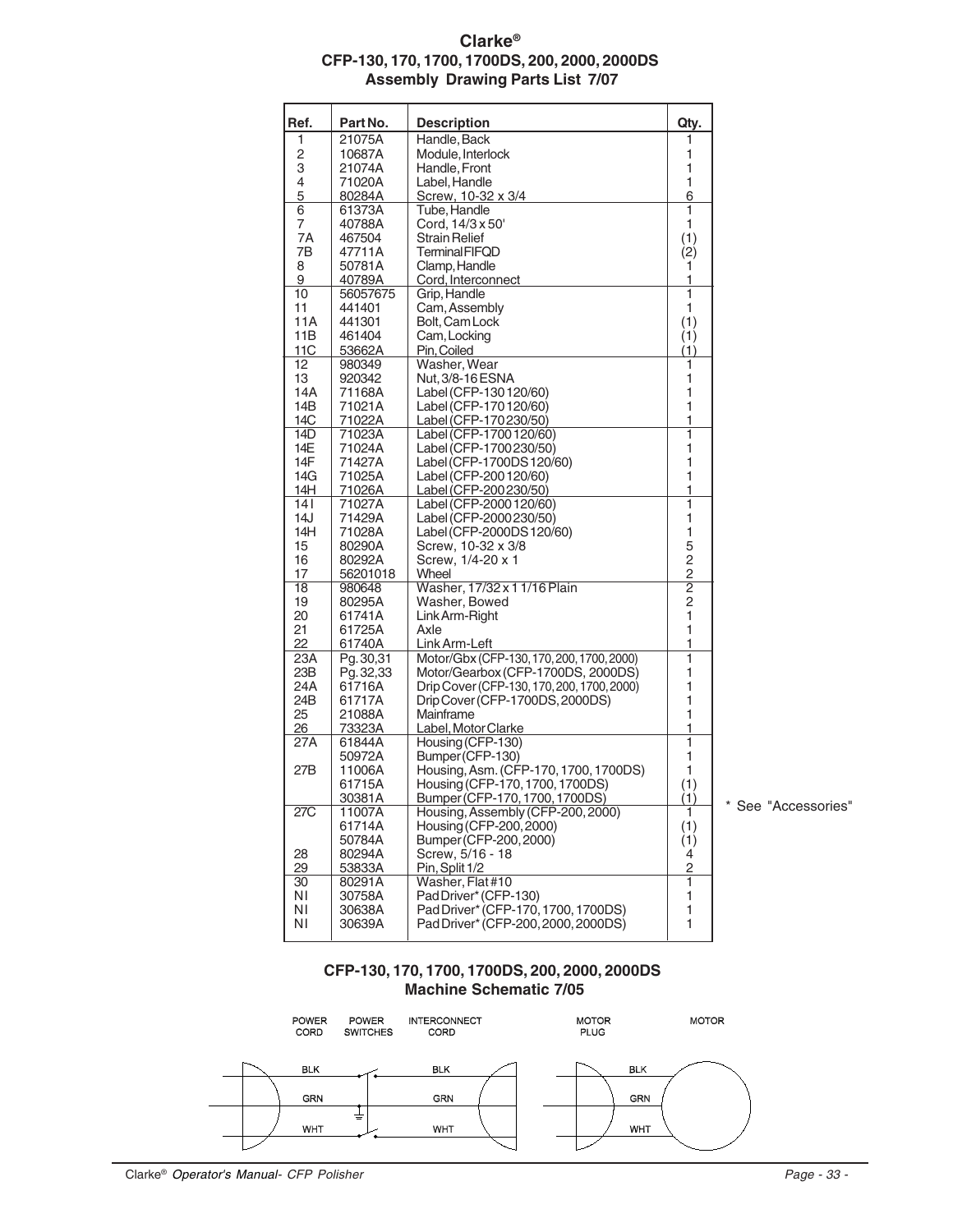# **Clarke® CFP-130,170, 1700, 200, 2000 Motor Assembly Drawing, Parts List and Schematics 3/08**



| <b>MODELCFP-</b>       |                          | 130,170,200    | 170,200                 | 1700,2000      | 1700,2000 |
|------------------------|--------------------------|----------------|-------------------------|----------------|-----------|
| <b>VOLTS / Hz</b>      |                          | 120/60         | 230/50                  | 120/60         | 230/50    |
|                        | <b>MOTOR PART NUMBER</b> | 40761A         | 40762A                  | 40763A         | 40765A    |
| Part No.               | <b>Description</b>       | Qty            | Qty                     | Qty            | Qty       |
| 40693A                 | Rotor, 1HP, 60Hz         |                | NA.                     | <b>NA</b>      | <b>NA</b> |
| 53193A                 | Rotor, 1.5HP, 60Hz       | <b>NA</b>      | NA.                     |                | NA.       |
| 40694A                 | Capacitor, Start         |                | 1                       |                | 1         |
| 40695A                 | Capacitor, Run           |                | <b>NA</b>               | <b>NA</b>      | <b>NA</b> |
| 53191A                 | Capacitor, Run           | <b>NA</b>      | <b>NA</b>               |                | <b>NA</b> |
| 40696A                 | Stator, 1HP, 60Hz        | 1              | NA.                     | <b>NA</b>      | <b>NA</b> |
| 53189A                 | Stator, 1.5HP, 60Hz      | <b>NA</b>      | NA                      |                | NA.       |
| 40697A                 | Cover, Capacitor         | 2              | 2                       | NA.            | <b>NA</b> |
| 53360A                 | Cover, Capacitor         | <b>NA</b>      | <b>NA</b>               | 2              | 2         |
| 40698A                 | End Shield, Aluminum     |                |                         |                |           |
| 40699A                 | Cover, Wiring            |                |                         |                |           |
| 53190A                 | Switch, Start            |                |                         |                |           |
| 53195A                 | Centrifugal 4-Pole 60Hz  |                | NA.                     |                | <b>NA</b> |
| 40899A                 | Centrifugal 4-Pole 50Hz  | <b>NA</b>      |                         | <b>NA</b>      |           |
| 70787A                 | Label, Connection        | 1              |                         |                |           |
| 80274A                 | Through Bolt 1/4-20      | 4              | $\overline{\mathbf{4}}$ | <b>NA</b>      | <b>NA</b> |
| 85303A                 | Screw, 8-32 x 3/8        | 11             | 11                      | 11             | 11        |
| 902550                 | Bearing, Ball-6203       |                |                         |                |           |
| 53848A                 | Plate, Mounting          |                |                         |                |           |
| 80141A                 | Screw, 10-32 x 1         | 6              | 6                       | 6              | 6         |
| 911177                 | Wire Nut - Orange        | $\overline{c}$ | 3                       | $\overline{2}$ | 3         |
| $41053A \triangleleft$ | Cord, IEC                |                |                         |                |           |
| 747553♦                | <b>Strain Relief</b>     |                |                         |                |           |

NOTE:  $\blacklozenge$  indicates a change has been made since the last publication of this manual.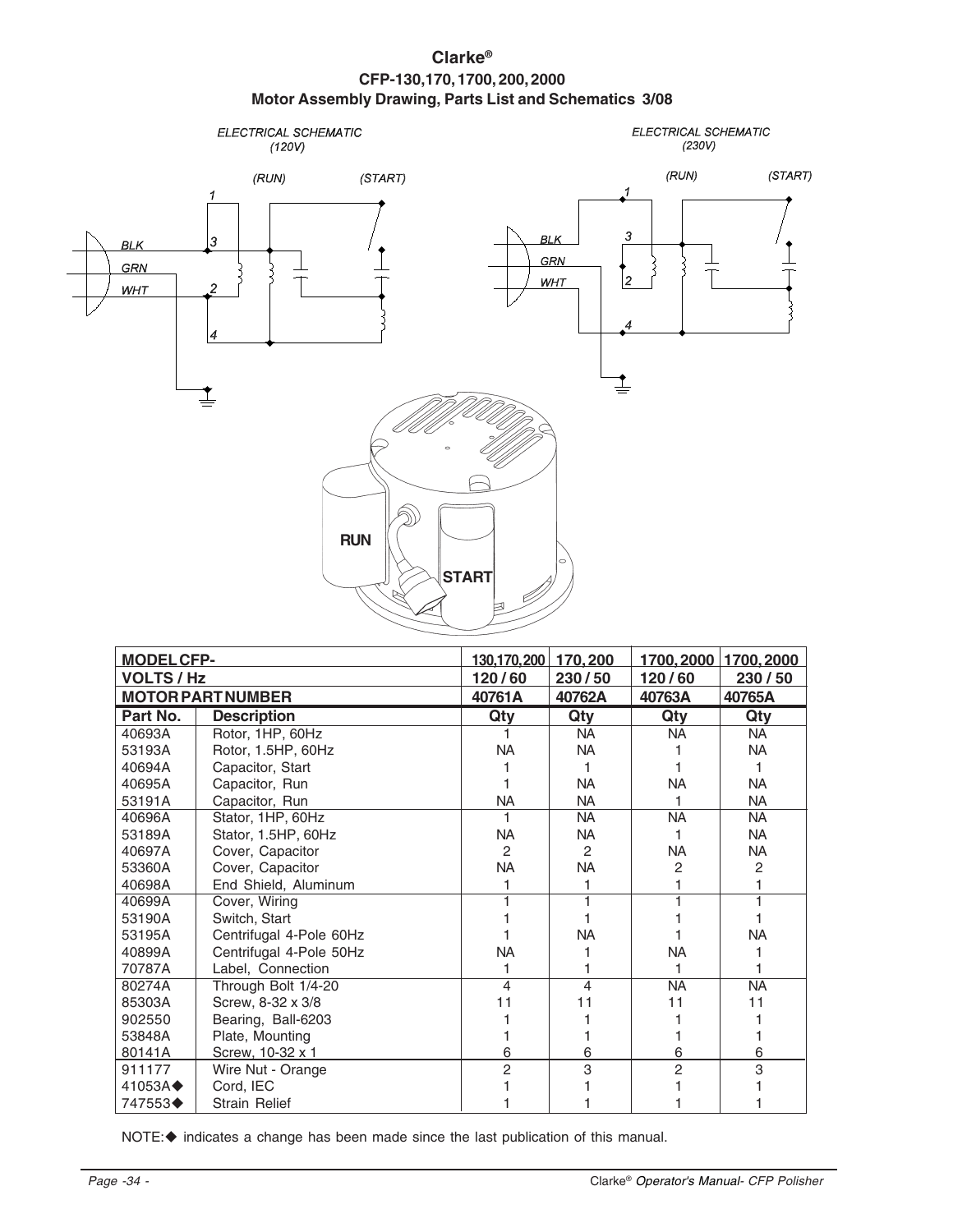**Clarke® CFP-130, 170, 1700, 200, 2000 Gearbox Assembly Drawing & Parts List 7/07**



|      | <b>MODEL CFP-</b>          |                        | 130, 170, 200 170, 200 |        |           | 1700, 2000 1700, 2000 |
|------|----------------------------|------------------------|------------------------|--------|-----------|-----------------------|
|      | <b>VOLTS / Hz</b>          |                        | 120/60                 | 230/50 | 120/60    | 230/50                |
|      | <b>GEARBOX PART NUMBER</b> |                        | 53645A                 | 53645A | 53646A    | 53646A                |
| Ref. | Part No.                   | <b>Description</b>     | Qty                    | Qty    | Qty       | Qty                   |
| ΝI   | 503802                     | Grease - 14 Ounce Tube | (1)                    | (1)    | (1)       | (1)                   |
| 2    | 52020A                     | Cage, Gear             |                        |        | <b>NA</b> | NA.                   |
| 3    | 54408A                     | Gear, Planet           |                        |        |           |                       |
| 4    | 54856A                     | Gear, Ring             |                        |        |           |                       |
| 5    | 54858A                     | Cover, Gearbox         |                        |        |           |                       |
| 6    | 56922A                     | Retainer, Bearing      |                        |        |           |                       |
| 7    | 58312A                     | Shaft, Planet          |                        | 2      |           |                       |
| 8    | 58313A                     | Gear, Pinon            |                        |        |           |                       |
| 9    | 58314A                     | Retainer, Shaft        |                        |        |           |                       |
| 10   | 58520A                     | Spacer, Sleeve         |                        |        |           |                       |
| 11   | 69195A                     | Coupling, Shaft        |                        |        |           |                       |
| 12   | 80141A                     | Screw, 10-32 x 1       | 6                      | 6      | 6         | 6                     |
| 13   | 902606                     | Bearing, Ball- 6002    | 3                      | 3      | 3         |                       |
| 14   | 902654                     | Bearing, Ball- 6204    |                        |        |           |                       |
| 15   | 902736                     | Bearing, Ball- 6010    |                        |        |           |                       |
| 16   | 902737                     | Bearing, Needle        |                        |        |           |                       |
| 17   | 84808A                     | Screw, 10-24 x 3/4     |                        |        |           |                       |
| 18   | 53848A                     | Plate, Mounting        |                        |        |           |                       |

|  | NOTE: Use 9 ounces of grease in Gearbox 53645A and 8 ounces of grease in Gearbox 53646A |  |
|--|-----------------------------------------------------------------------------------------|--|
|--|-----------------------------------------------------------------------------------------|--|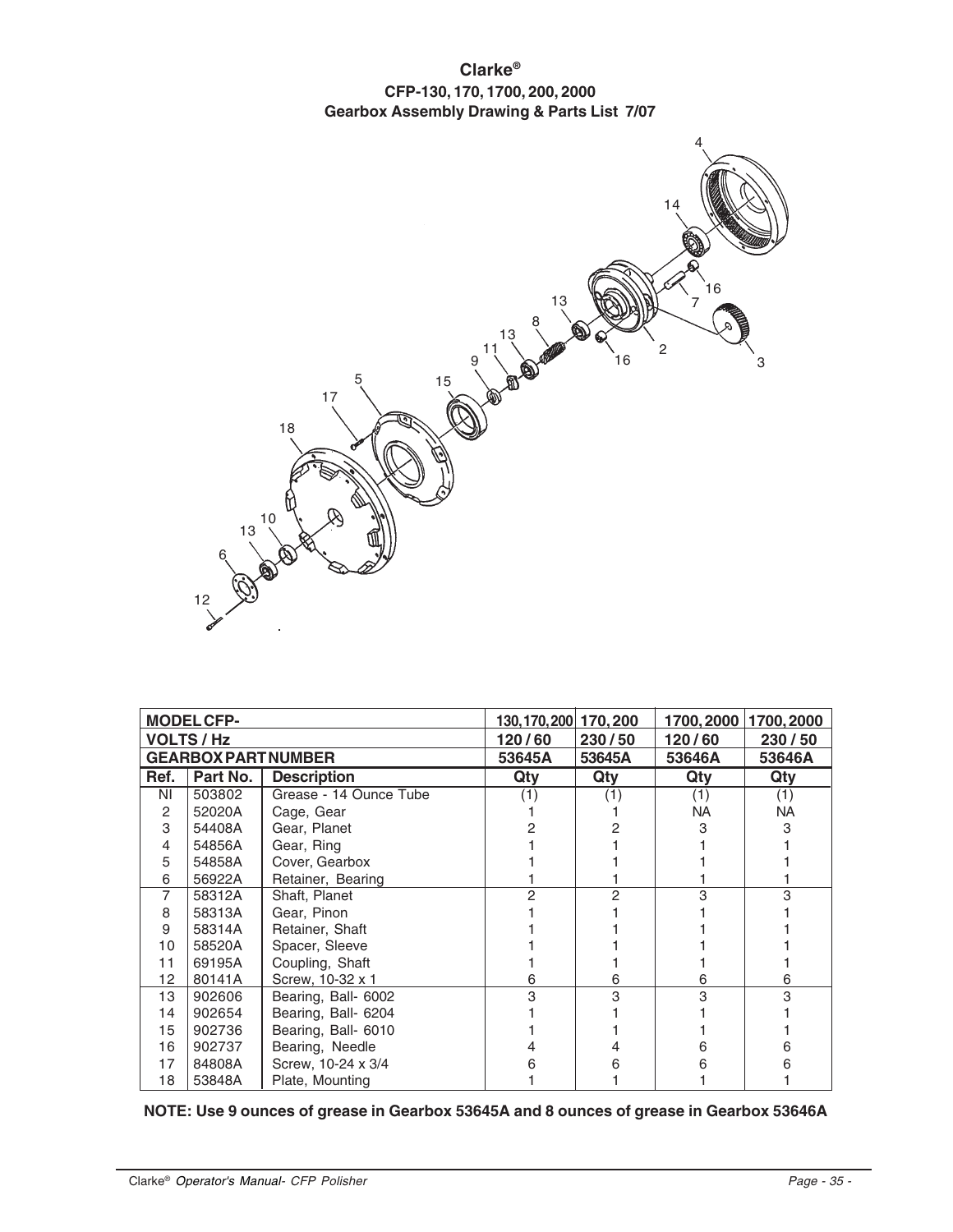# **Clarke® CFP-1700DS, 2000DS Motor Assembly Drawing, Parts List and Schematic 7/07**



|                |          | <b>MOTOR 40764A</b>                       |      |
|----------------|----------|-------------------------------------------|------|
| <b>Ref</b>     | Part No. | <b>Description</b>                        | Qty. |
| 2              | N/A      | Commutator Bracket                        |      |
| $\overline{4}$ | 912287   | Rectifier, Bridge                         | 1    |
| 6              | 448396   | Spring (Included with #8)                 | (4)  |
| $\overline{7}$ | 51405A   | Brush Asm., (Included w/#8)               | (4)  |
| 8              | 51435A   | Brush Board Asm. (incl #'s 6,7,16, 18,19) | 1    |
| 9              | 962546   | Screw, 10-24 x 1/2 Type 23                | 8    |
| 10             | 980608   | #8 Flat Washer                            | 1    |
| 11             | 902606   | Bearing, Ball - 6002                      | 1    |
| 12             | 902550   | Bearing-Ball- 6203 (Included w/#13)       | (1)  |
| 13             | 40322A   | Armature Asm. (Includes #12)              |      |
| 14             | N/A      | <b>Strain Relief</b>                      | 1    |
| 15             | N/A      | <b>Bushing</b>                            | 1    |
| 16             | 55648A   | Red Lead (Included with #8)               | (1)  |
| 17             | 980076   | Wave Washer                               | 1    |
| 18             | 55647A   | Yellow Lead (Included with #8)            | (1)  |
| 19             | 59606A   | Varistor (Included w/#8)                  | (1)  |
| 20             | 46735A   | Speed Control                             | 1    |
| 21             | 53849A   | Plate, Mounting                           | 1    |
| ΝI             | 80141A   | Screw, 10-32 x 1                          | 6    |
| ΝI             | 40851A   | Toggle Switch                             | 1    |

**120V Motor Schematic**

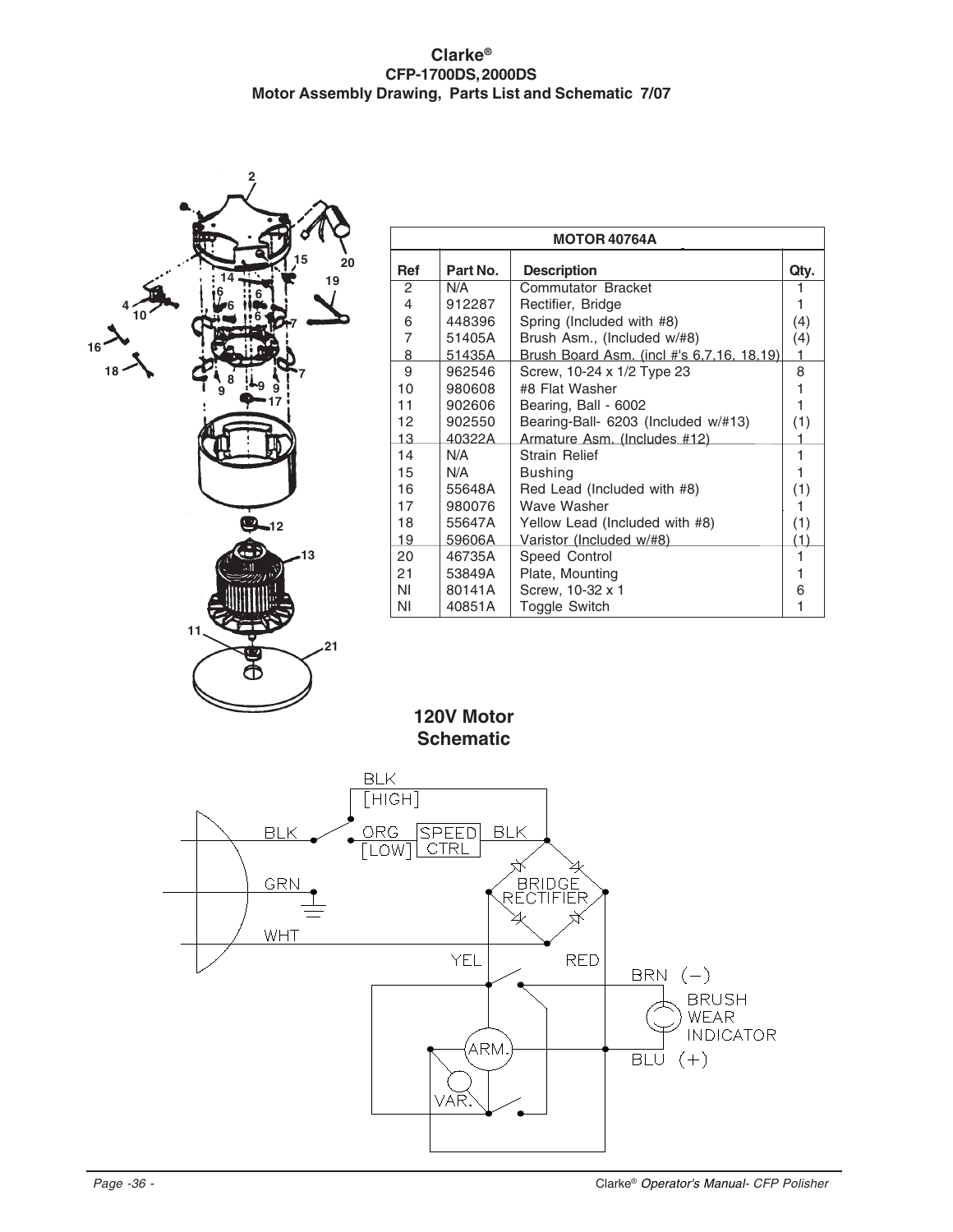# **Clarke® CFP-1700DS, 2000DS Gearbox Assembly Drawing & Parts List 7/07**



|                 |          | <b>GEARBOX 53647A</b>  |              |
|-----------------|----------|------------------------|--------------|
| <b>Ref</b>      | Part No. | <b>Description</b>     | Qty.         |
| 1               | 80141A   | Screw, 10-32 x 1       | 6            |
| 3               | 56922A   | Retainer, Bearing      | 1            |
| 4               | 902606   | Bearing, Ball - 6002   | 3            |
| 5               | 58520A   | Spacer, Sleeve         | 1            |
| 6               | 53849A   | Plate, Mounting        | 1            |
| $\overline{7}$  | 84808A   | Screw 10-24 x 3/4      | 6            |
| 8               | 54858A   | Cover, Housing         | 1            |
| 9               | 902736   | Bearing, Ball- 6010    | 1            |
| 10              | 58314A   | Retainer, Shaft        | 1            |
| 11              | 69195A   | Coupling               | 1            |
| 12 <sup>2</sup> | 58313A   | Gear, Pinion           | 1            |
| 13              | 902737   | Bearing, Needle        | 6            |
| 14              | N/A      | Cage                   | $\mathbf{1}$ |
| 15              | 54408A   | Gear, Planet           | 3            |
| 16              | 58312A   | Shaft, Planet          | 3            |
| 17              | 902654   | Bearing, Ball- 6204    | 1            |
| 18              | 54856A   | Housing, Drive         | 1            |
| ΝI              | 503802   | Grease - 14 Ounce Tube | (1)          |

NOTE: Gearbox 53647A uses 8 ounces of grease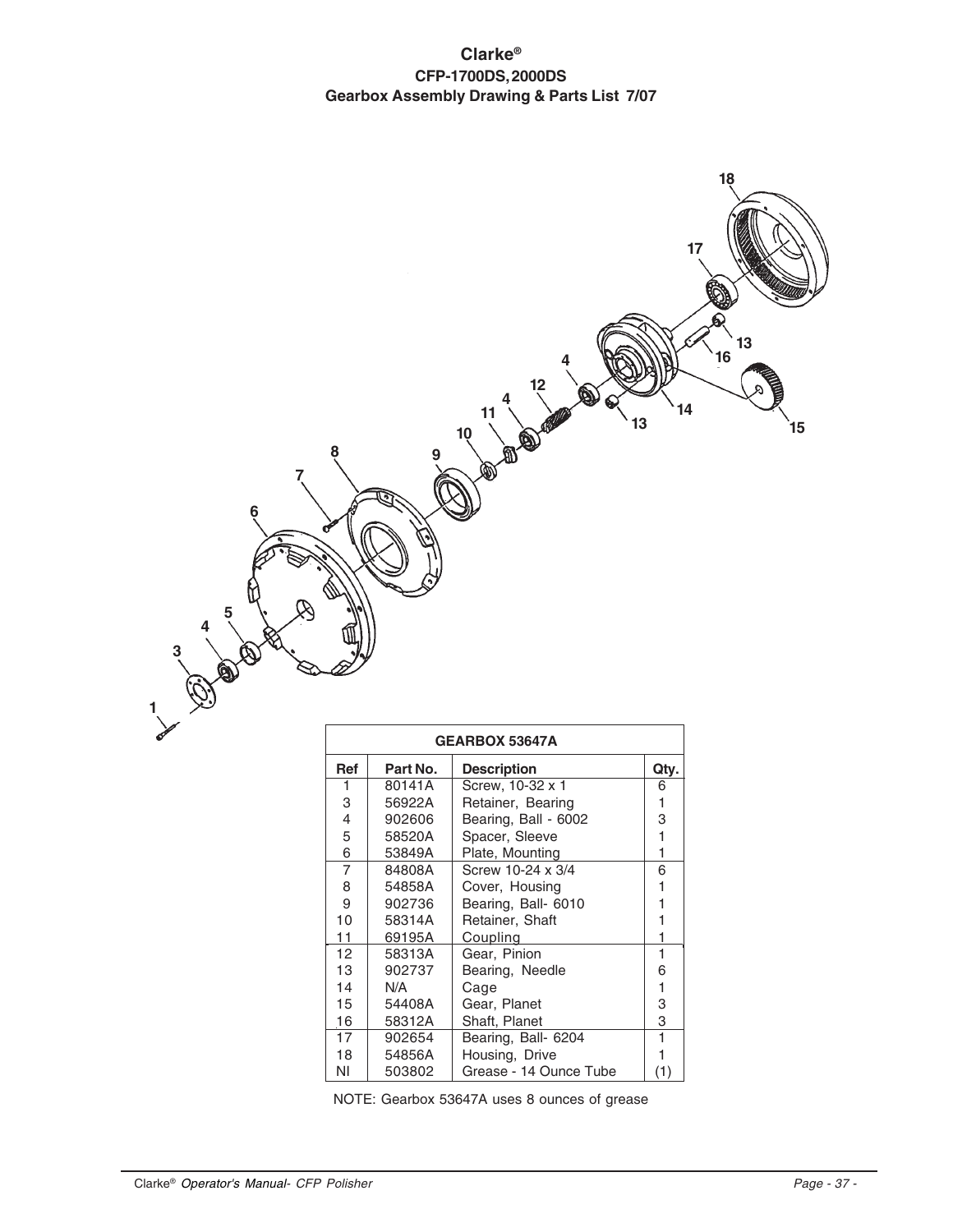| $\overline{\phantom{0}}$ |
|--------------------------|
| $\overline{\phantom{0}}$ |
| $\overline{\phantom{0}}$ |
|                          |
| $\overline{\phantom{0}}$ |
| $\overline{\phantom{0}}$ |
| $\overline{\phantom{0}}$ |
| $\overline{\phantom{0}}$ |
| $\overline{\phantom{0}}$ |
| $\overline{\phantom{0}}$ |
| $\overline{\phantom{0}}$ |

**NOTES**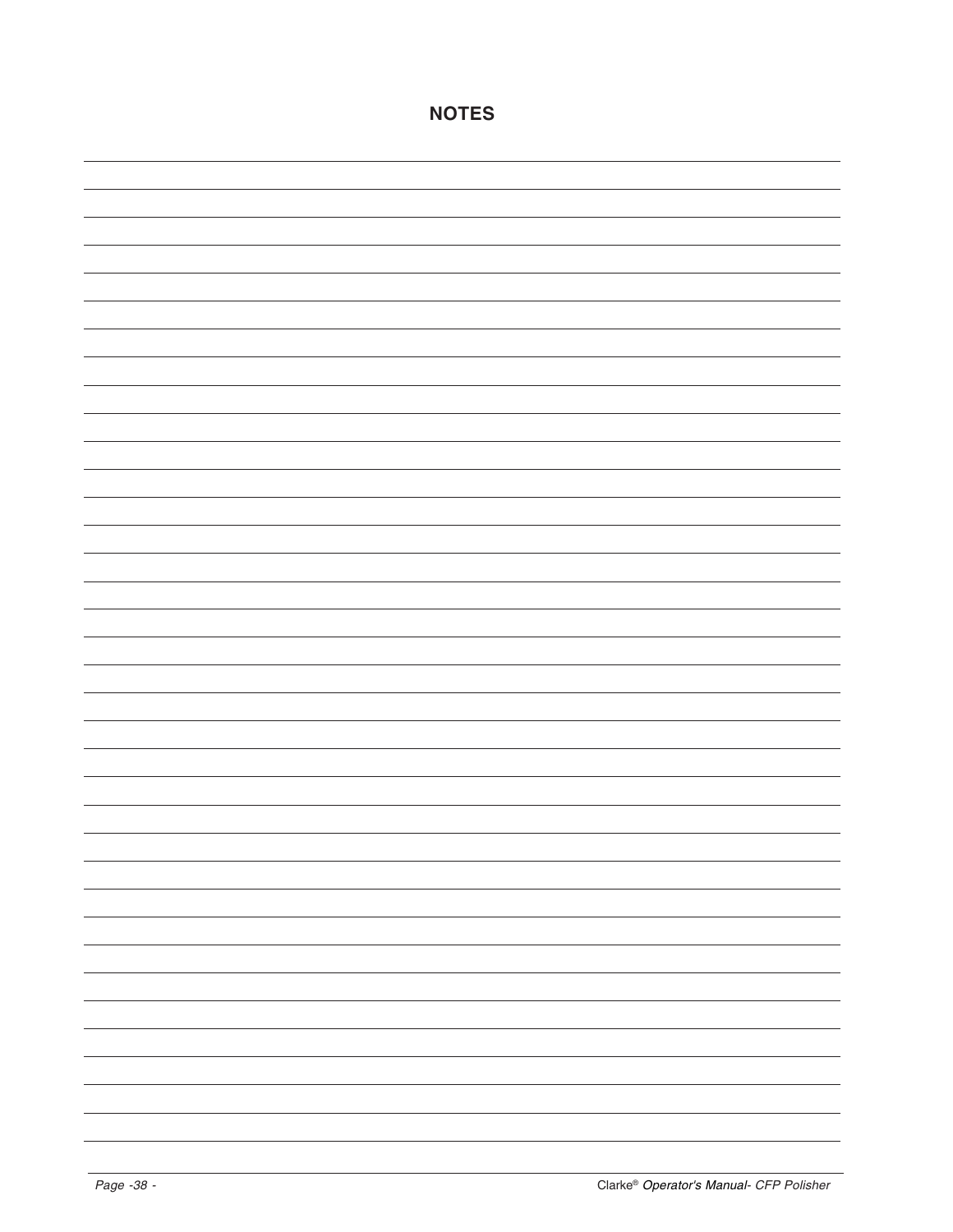# **CLARKE PRODUCT SUPPORT BRANCHES**

#### **CORPO PRODUCTION FACILITIES**

**Clarke®** , Springdale, Arkansas 2100 Highway 265 Springdale, Arkansas 72764 (479) 750-1000 **Customer Service - 1-800-253-0367 Technical Service - 1-800-356-7274**

# **SERVICE FACILITIES**

**Clarke®**, Elk Grove, Illinois 60007 2280 Elmhurst Road (847) 956-7900

**Clarke®**, Denver, Colorado 80204 1955 West 13th Ave. (800) 651- 3760

**Clarke®**, Houston, Texas 77040 7215 North Gessner Road 713-937-7717

# **SERVICE AND SALES FACILITY**

**American Lincoln® / Clarke**, Madison Heights, Michigan 48071-0158 29815 John R. (810) 544-6300

**American Lincoln® / Clarke**, Marietta, Georgia 30066 1455 Canton Road (770) 218-2116

#### **Clarke®**

#### **Clarke American Sanders**

**Customer Service Headquarters and Factory** 2100 Highway 265 Springdale, Arkansas 72764 (479) 750-1000

> **Technical Service** 1-800-356-7274

# **U. S. A. Locations European Locations**

# **PRODUCTION FACILITIES**

ALTO Danmark A/S, Aalborg Blytaekkervej 2 DK-9000 Aalborg +45 72 18 21 00

ALTO Danmark A/S, Hadsund Industrikvarteret DK-9560 Hadsund +45 72 18 21 00

#### **SALES SUBSIDIARIES**

ALTO US - Canada, Ontario (Canada) 4080 B Sladeview Crescent Unit 1 Mississauga, Ontario L5L 5Y5 (905) 569 0266

ALTO Cleaning Systems Asia Pte Ltd., Singapore No. 17 Link Road Singapore 619034 +65 268 1006

ALTO Deutschland GmbH, Bellenberg (Germany) Guido-Oberdorfer-Straße 2-8 89287 Bellenberg +49 0180 5 37 37 37

ALTO Cleaning Systems (UK) Ltd., Penrith Gilwilly Industrial Estate Penrith Cumbria CA11 9BN +44 1768 868 995

ALTO France S.A. Strasbourg B.P. 44, 4 Place d'Ostwald F-67036 Strasbourg Cedex 2 +33 3 8828 8400

ALTO Nederland B.V. Postbus 65 3370 AB Hardinxveld-Giessendam The Netherlands +31 184 677 200

ALTO Sverige AB, Molndal (Sweden) Aminogatan 18 Box 4029 S-431 04 Molndal +46 31 706 73 00

ALTO Norge A/S, Oslo (Norway) Bjornerudveien 24 N-1266 +47 2275 1770